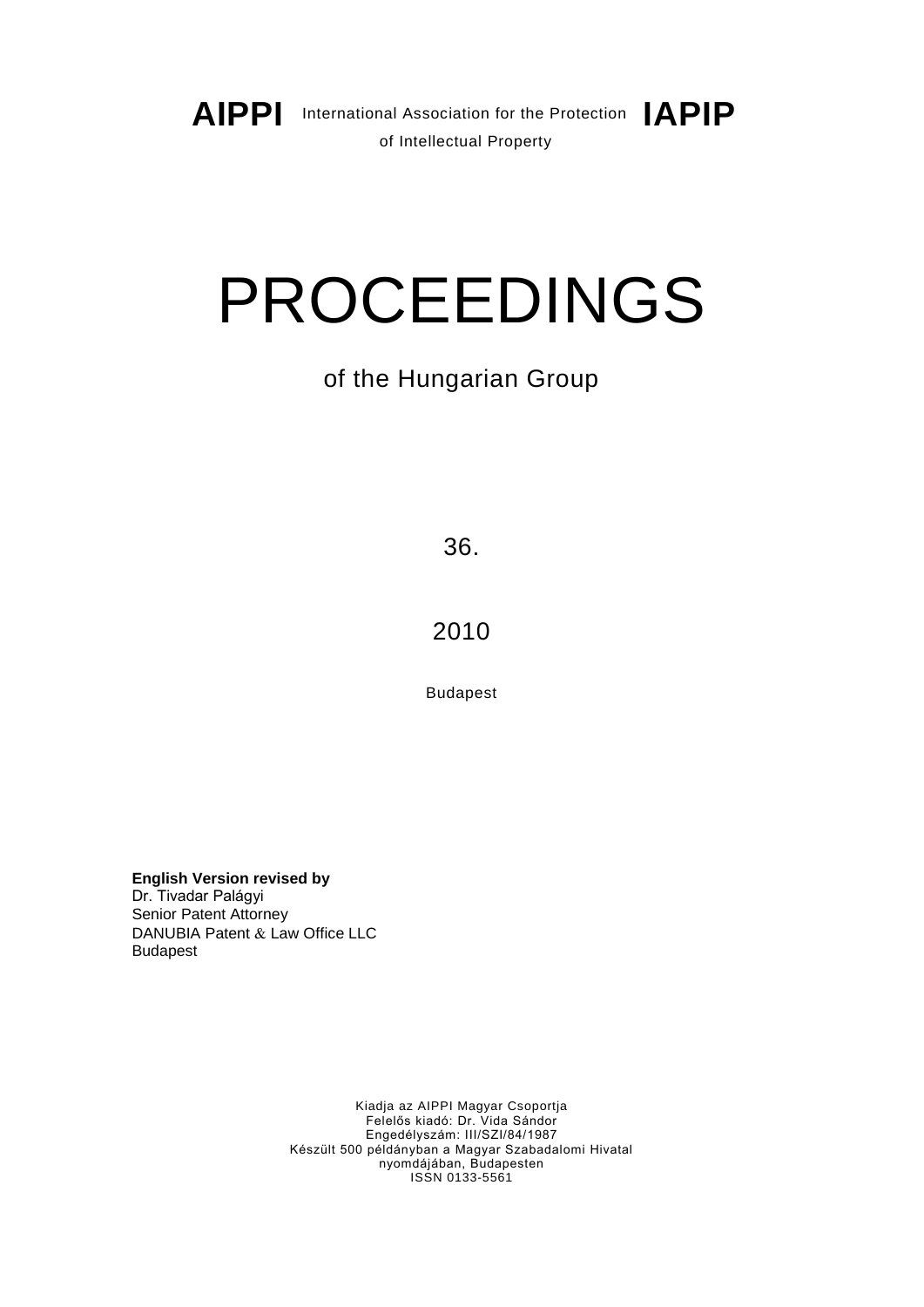## **This volume was sponsored by:**



Address: H-1055 Budapest Garibaldi utca 2. Phone: (+36-1) 312 4400 Fax: (+36-1) 474 5534 E-mail: [msz@hpo.hu](mailto:msz@hpo.hu)<br>Website: www.hpo.hu [www.hpo.hu](http://www.hpo.hu/)

# **ADVOPATENT**

*OFFICE OF PATENT AND TRADEMARK ATTORNEYS* **Phone:** (+36-1) 201 1528; (+36-1) 212 2081 **Fax:** (36-1) 201 1692 **E-mail:** advopatent@mail.datanet.hu **Internet:** [www.advopatent.hu](http://www.advopatent.hu/)



DANUBIA PATENT & LAW OFFICE LLC in cooperation with Sár & Partners

Est. 1949

Professionals in Protecting Intellectual Property

Address: H-1051 Budapest, Bajcsy-Zs. út 16. Phone: +36 1 411-8800<br>Fax: +36 1 266-5770 Fax: +36 1 266-5770<br>E-mail: central@danubi

Mailing addr.: H-1368 Budapest 5, POB 198<br>Phone: +36 1 411-8800 E-mail: [central@danubia.hu](mailto:central@danubia.hu)<br>Website: www.danubia.com Website: [www.danubia.com](http://www.danubia.com/)

# **Gödölle, Kékes, Mészáros & Szabó**

Patent and Trademark Attorneys

Phone: (+36-1) 438 50 40 Fax: (+36-1) 438 50 41 E-mail[: ipright@godollepat.hu](mailto:ipright@godollepat.hu) [www.godollepat.hu](http://www.godollepat.hu/)



# *Dr. Ildikó Jalsovszky Dr. Mária Miskolczi*

 $Pattern Attornev's$ H-1373 Budapest P.O.Box 518 Phone: (+36-1) 218 4148, Fax: (+36-1) 218 4506 E-mail: [jalsolaw@t-online.hu](mailto:jalsolaw@t-online.hu)



#### **SBGK Patent and Law Offices**

H-1062 Budapest, Andrássy út 113. Tel.: +36 1 461 1000 Fax: +36 1 461 1099 E-mail: [mailbox@sbgk.hu](mailto:mailbox@sbgk.hu) Website: [www.sbgk.hu](http://www.sbgk.hu/)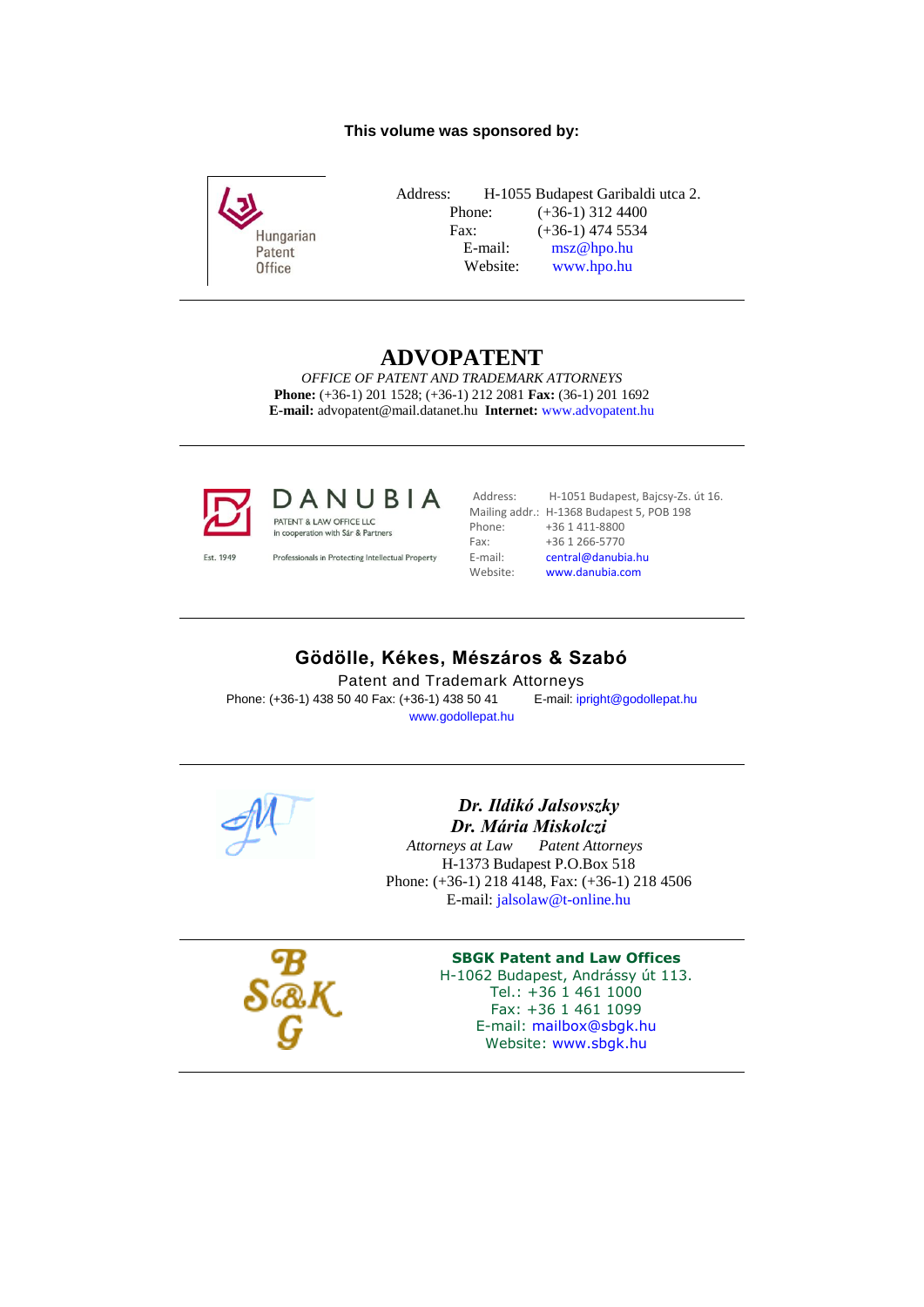# **Contents**

| Dr. M. Bendzsel:    |                                                       |  |
|---------------------|-------------------------------------------------------|--|
| Sándor Gedeon:      | Creative Power Management - Development of the        |  |
| Dr. E. Millisits:   | Coexistence and Conflicts between Trademarks and      |  |
| Dr. Z. Tóth:        | Survey on Hungarian Customers' Attitudes toward       |  |
| Dr. A. Vida:        | The Impact of the Judgments of the European Court of  |  |
| Dr. P. Lukácsi:     | The LEGO Trademark Cancellation Case in Hungary  42   |  |
| <b>Book Reviews</b> |                                                       |  |
| Dr. L. Tattay:      | Hungary - A Monograph on Intellectual Property in the |  |
| T. Nótári:          | The Development of Hungarian Copyright Law            |  |
| L. Darázs:          |                                                       |  |

Gy. Pintz: The Mark of Success (Dr. A. Vida)........................................................ 63 F. Mayer: Episodes from the Life of Ányos JEDLIK (Dr. A. Vida) ......................... 65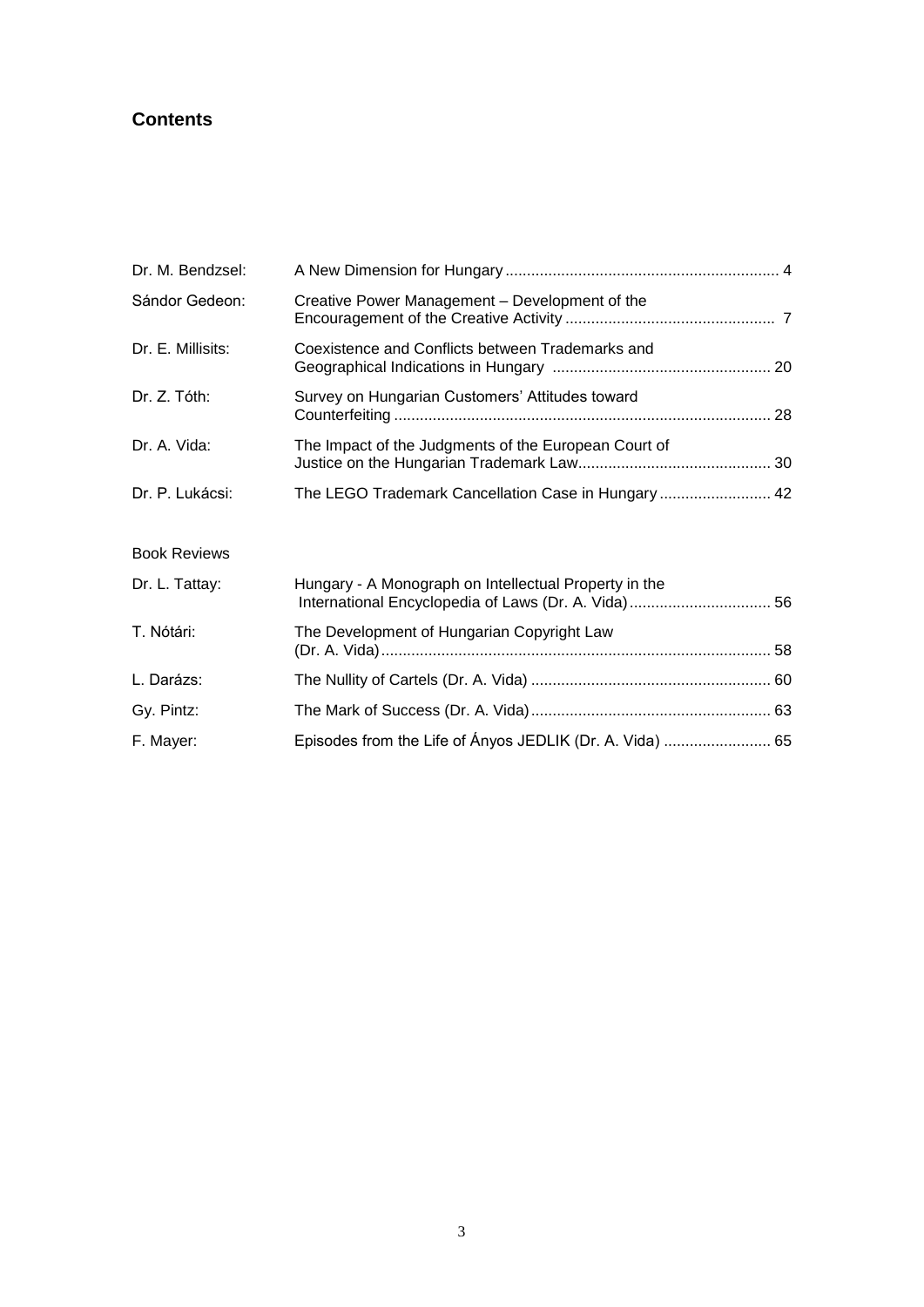## **A New Dimension for Hungary**

*Creation is the victory of persuasion and not of force. Franklin Delano Roosevelt* 

This year marks the 125th anniversary of the creation (application for a patent and public presentation) of the epoch-making Hungarian invention within the global electrical power industry, namely the transformer and the alternate current energy distribution system by the Hungarian *Déri-Bláthy-Zipernowsky*. The early blessings of transmission and distribution of electricity over long distances with little loss could already be enjoyed in European cities and cultural institutions applying public lighting within that decade.

In the field of exploiting creative energies, intellectual property protection has a similar role in intensifying useful performance: quality examination and legal protection increases market "tension" and range, minimizing the potential loss and facilitating practical utilization. Using a modern paraphrase: "*Transformare – necesse est*."

Published traditionally on World Intellectual Property Day, the *Annual Report* of the Hungarian Patent Office (HPO) presents, embedded in our mid-term development strategy, our official activity and results of the year 2009 as an important slice of national innovation performance.

Our mission is to encourage technological, cultural and artistic creativity by means of industrial property protection and copyright, and to serve the legal, economic and moral protection of the benefits thereof. Exerting measurable influence on the activity of domestic innovation potential is only possible through a renewing official profile, user-friendly regulation, more proactive IPR diplomacy, and certain individual initiatives for innovation support and competition stimulation. Meanwhile, the considerations of fitting, as an equal partner, into the frameworks of global protection systems and the knowledge-based international economy should prevail alongside the skills of applying pioneering models.

The numerous achievements of 2009 should be interpreted against this background. The accession to the translation reform of European patents, the London Agreement, the modernized adaptation of the Madrid Union for international trademarks, as well as the establishment of the copyright system for the authorisation of the so-called orphan works were important stages in promoting the Hungarian economy and culture.

A more elaborate regulation of the payment of fees related to the protection of new plant varieties, an extension of the scope of industrial property procedures to be performed via an electronic route, a reorganisation of the annual maintenance fees for patents in an innovationfriendly way, without increasing the total amount payable for 20 years, as well as the almost five-hundred extraordinary, accelerated industrial property granting procedures all gave real momentum.

President of the Hungarian Patent Office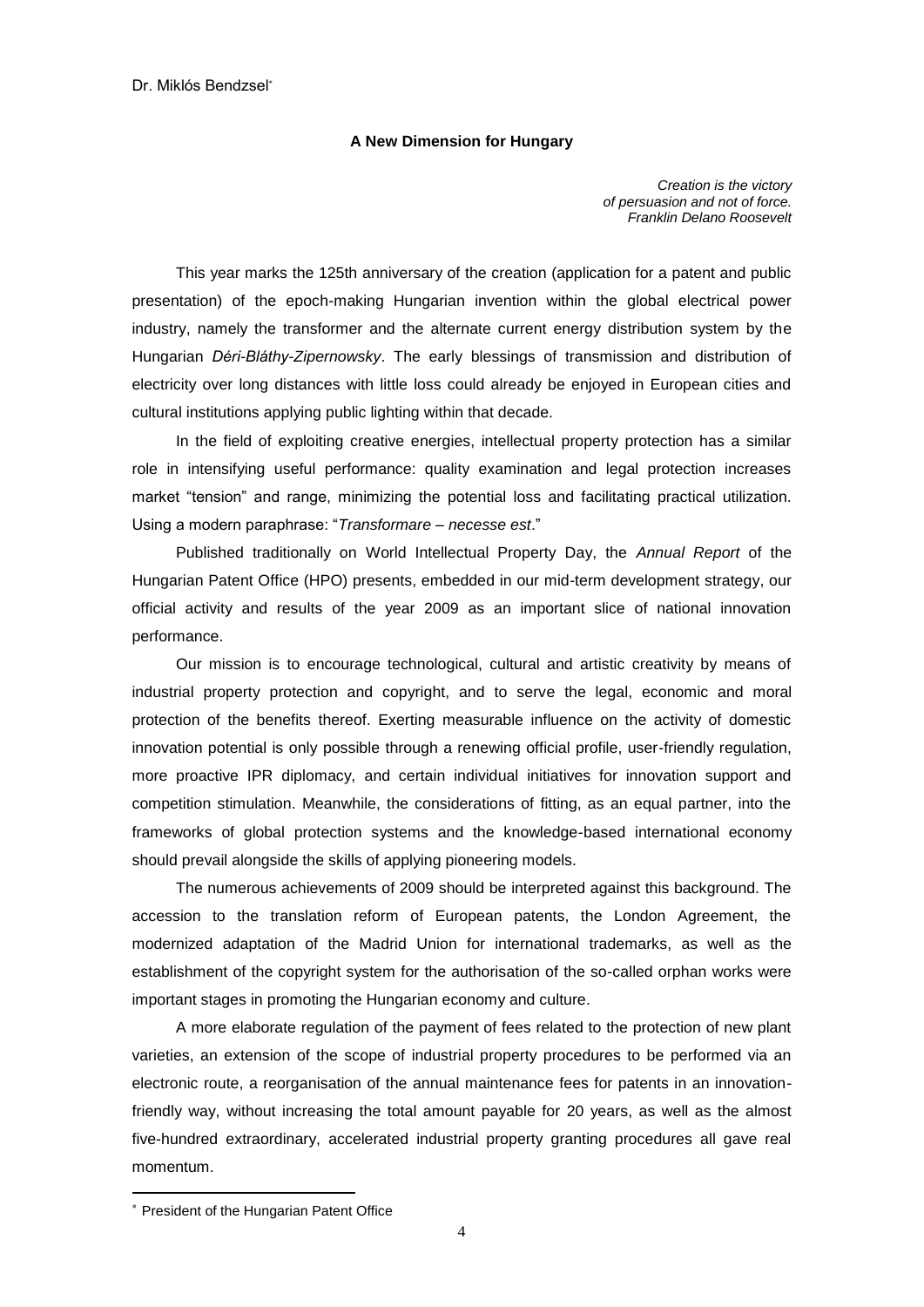The crisis of the world economy appears to stimulate the work of inventors and also the industrial property activity in Hungary. Despite the relatively modest indicators, reflecting the long-lasting anomalies of the domestic innovation system (which classify us sometimes into the closing-up category, sometimes into the lagging behind one, due to the two- to three-year delay in taking into account the national data by the *European Innovation Scoreboard*), in 2009 we belong within the few prosperous countries.

The number of domestic patent applications surpassed the figures of 2008 by 11%, that of the design applications by 13%, the number of domestic trademark applications in fact stagnated, contrary to the drastic fall in international trademark applications. Nevertheless, the continued shortcomings of industrial property awareness, the irresolute policy of inviting tender applications and the property relations within the Hungarian economy demand a new approach, a firm and transparent innovation target system and infrastructure capable of being monitored.

Increasing exports and foreign direct investment (FDI) are supported by the co-operation of a dozen influential national authorities, which develop a network in the pilot project *Patent Prosecution Highway* (PPH). In 2009, the HPO concluded bilateral agreements with the Japanese, the Finnish and the Austrian patent offices in order to mutually recognize, in an accelerated procedure, the positive results of one another"s patent examinations. This expanding system of relations – besides recognizing our quality policy – may create an unprecedented option situation for domestic innovation workshops.

The endeavours of intellectual property rights enforcement, the mitigation of the damage caused by counterfeiting and piracy focus particular attention to the *National Board Against Counterfeiting* operated by the proactive responsibility of the HPO.

Macro-economic monitoring and evaluation, awareness raising and training of consumers and the employees of enforcement authorities, containment of the black economy by developing the tools of consistent IPR enforcement – these are the main objectives of the first strategic action plan, which is effective until the end of 2010. Our achievements are recognized by the statistics of the domestic sectors, by the first analyses made by the *European Observatory on Counterfeiting and Piracy* established by the European Commission with our co-operation at the end of last year, and by other international fora.

For Hungary and the European Union, 2010 is the kick-off year of *recommencement* after the crisis, *of an intelligent, sustainable and inclusive development strategy*. There is international consensus that the best chance for breakthrough and recovery is offered by promoting innovation and creativity. Intellectual property has a decisive role in this respect by effectively protecting the national knowledge base and cultural wealth.

Supporting the enterprises entering the European and global markets, enhancing the country"s image and the nation brand, strengthening the competition potential of the creative, high value added driving industries are the industrial property pillars of the rebirth of the national economy.

Copyright keeps alive the national cultural industry and cultural "barter", it offers a sensitive regulating tool to protect the interests of Hungarian public and higher education, civilization.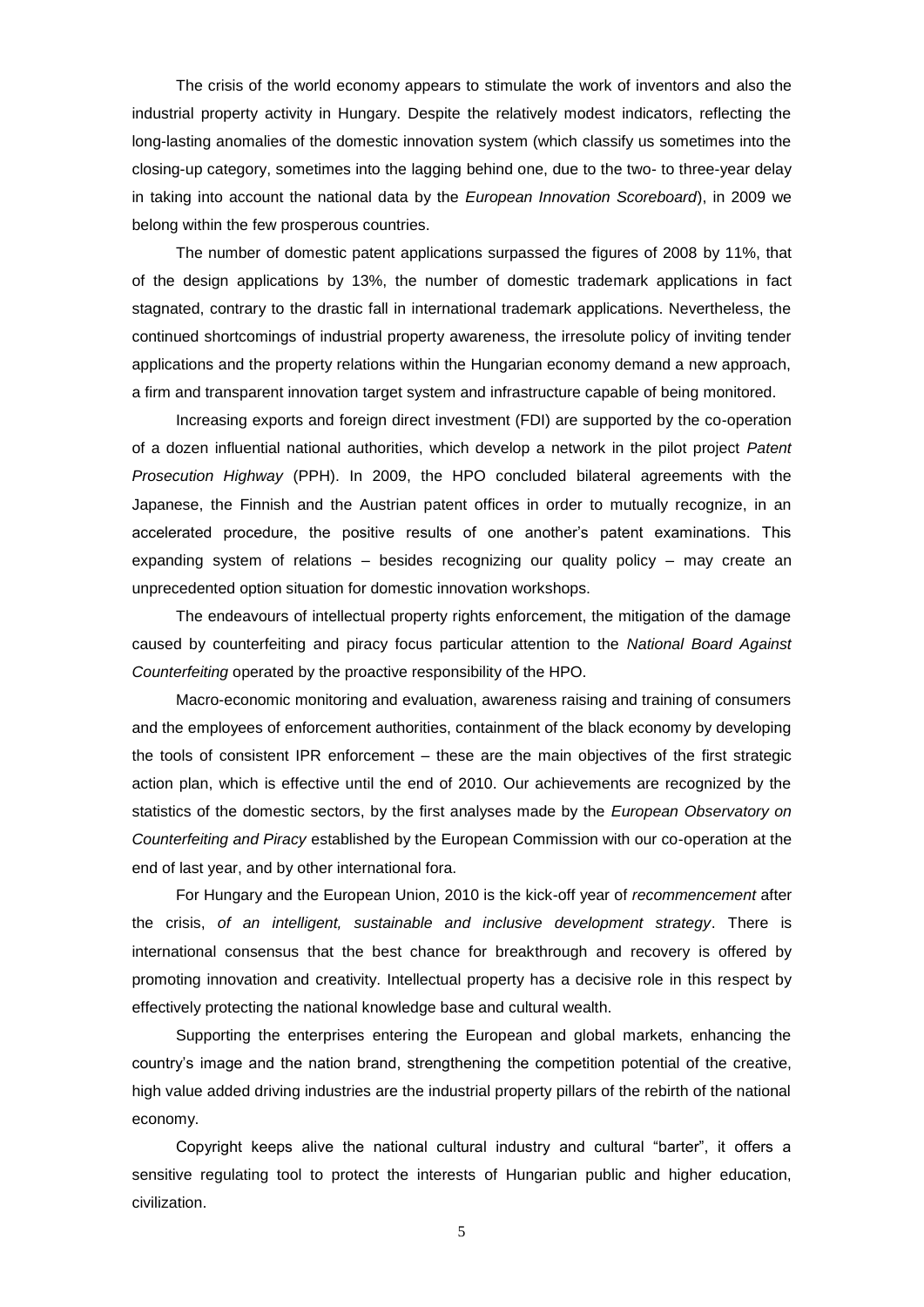Sustaining a stimulating economic environment, the responsibility and discipline of managing intellectual property are basic needs and, at the same time, success factors.

With all this in mind, we are able to assert our interests in European and international cooperation networks – and become highly esteemed partners, recognized co-ordinators in the preparations for the EU Council Presidency of 2011 – and in results thereof.

In the frames of the big challenge in respect of economic governance of the EC, the coordination of a more harmonized economic politics of the Member States ought to be started. It is obvious that this will imply also better protection and better enforcement in the field of intellectual property.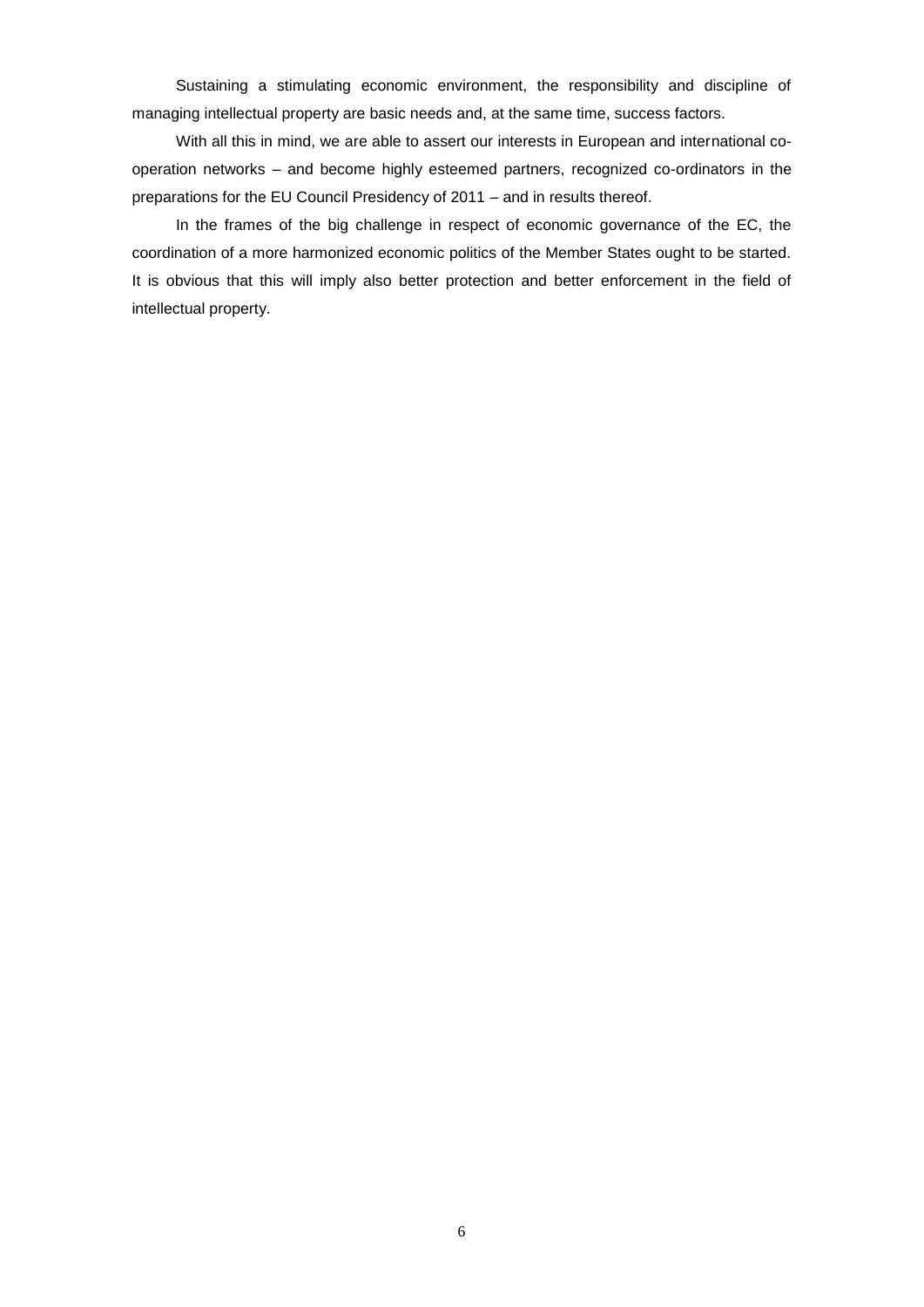# **Creative Power Management** *Development of the encouragement of the creative activity*

Saint Augustus explains the difference between the man and the animal among others with the existence of the intelligence. Both the man and the animal are beings with soul, but it is only the man who is able to conceptualize his own existence with the aid of the intelligence. To live and to know that we live: that"s another matter. The brain carries the intelligence and this is the only organ of the man that is more perfect than the brain of any animal. The human brain is the source of all activities displayed in any fields of life in order to achieve a certain purpose. It is only the human brain that is capable of thinking, associating ideas by the aid of the intelligence and the creative power; this is the source of ideas and products and it is also the human brain where the realization is formed. In the field of culture, for example in certain arts, works of painting, sculpture or literature and music are created, from the idea to the ready work, by the artist alone, whereas in other arts, such as a theatrical performance or a feature film, the work is the result of a well-co-ordinated creative work of a group.

The process of development of the economy can be similarly characterized, with the difference that while the essential features in the creation of works of art have not changed during the past centuries, at most the styles and the means have changed, in the field of economy substantial changes have occurred. The laying of the foundation began during the process of the evolution into Man, when the man discovered the world around him and realized that by combining his knowledge he is able to transform his environment. Here began the implementation of the creative thoughts and the results thereof, the creation of the means and processes needed for the implementation.

In the first phase the invention, the implementation and the use of a product were concentrated in the same person. Everybody did everything himself. The division of labour began by the formation of the family, then by the extension of the family relation to group relation; the implementation was separated from the creator, and the trades and guilds came into being.

The recognition of those creating a work of art, an improved solution, an innovation with the aim of satisfying the demands of the seigneurs began already in the feudal society. In the course of time it was more and more realized that it is advisable to provide some form of remuneration to those enriching their seigneur with a work of art, with a new or improved solution. This reward, however, was the gift of the power, and the creator could not be sure that he would get any gift at all, and if yes, what kind of gift and how much.

People began to realize it already in the period of the decline of the feudal society and in the early capitalism that it is not enough to wait for new products assisting the development but

<sup>\*</sup> Patent attorney, Pintz and Partners, Budapest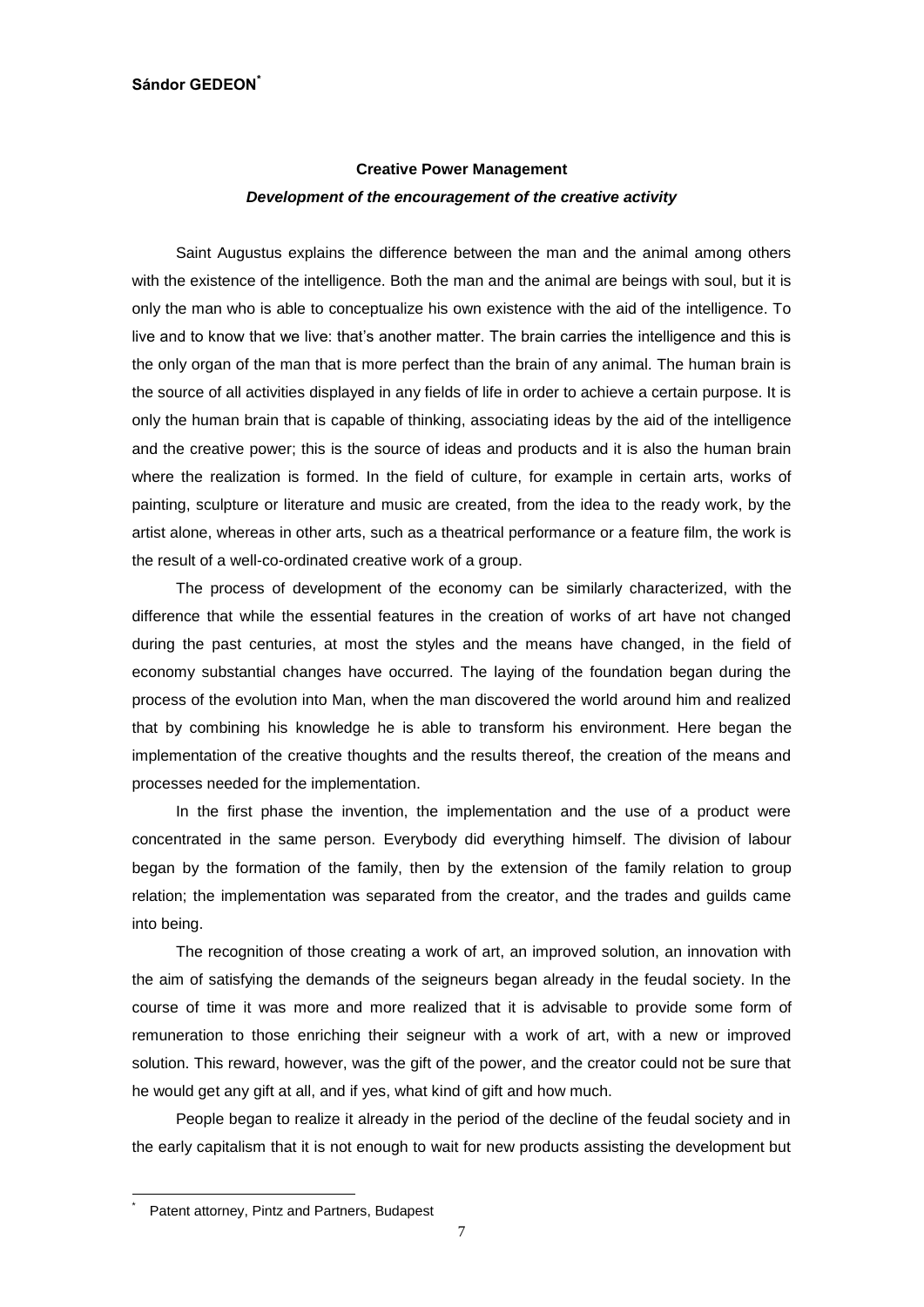it must be encouraged somehow. People realized that the most effective way of encouraging the creators is if the creator is aware of the prospective reward. Towards the end of the Middle Ages, the commonly used grant of a privilege seemed to be the most appropriate for this aim.

The exclusivity granted to the creators of new solutions for a given time, however, essentially differed from the privilege granted to favourites as a source of making money. This was for the first time realized in England, when the ruler was forced to create the Statute of Monopolies<sup>1</sup> in 1623. According to this statue, in cancelling all the monopolies, only the monopoly granted to the *first* and *true inventor* for 14 years was maintained. This is the date from which the development of the patent system is reckoned, because the requirement that "only the first and true inventor" is entitled to this, had not appeared before. Obviously, in the early times, owing to the slow spread of information and to the distance limits, it could hardly be examined whether the invention was new on a world scale. This statue ruled on this for the first time, and in the course of the development this was the requirement establishing the possibility of spreading widely.

The more severe conditions of patentability, the expansion of the possibilities of determining the absolute novelty as well as the development of the other conditions besides novelty raised the necessity to protect solutions which, though novel on a world scale, are of a lower level. In England a law was made in 1843 on utility models protecting industrial products<sup>2</sup>. In Germany, the utility model law was based on the recognition that many patents were maintained only for a short time because they, as seasonal articles, grew out of use soon owing to the change of taste. The industrial (taste) model protection proved to be insufficient for certain products because they comprised more novelty. That is why there was a need for such a form of protection which ensured less right than the patent but was stronger than the industrial model. Due to the initial conditions, the utility model protection can only be used even nowadays mainly for the protection of equipments, instruments. The countries in which the utility model protection has been introduced, regard it, irrespective of the name, as a small patent.

The fact that the requirement of absolute novelty can be examined more and more effectively, resulted in the increase of the number of inventions for which no patent could be granted in lack of novelty. So they are not protected in the given country. This and other reasons, for example the increase of the quality requirements, in the first place within large companies, made it necessary to encourage smaller but quantitatively not negligible solutions of local importance. This resulted finally in the establishment of the company suggestion systems. By the end of the 19th century the monopoly companies had been established and they realized that the use of the newest public solutions and the optimal improvement of the production conditions and the company trading can only be achieved by the contribution of the whole company collectivity. The organizations being formed of the workers went against all the arbitrary steps of the owners and finally the management was forced to regulate the possibilities of rewarding those who help the company by their suggestions in agreements concluded with

<sup>1</sup> http://www.copyrighthistory.org

<sup>2</sup> Albert Oestrrietht: Lehrbuch des gewerblichen Rechtsschutzes, Leipzig 1908, pages 163-164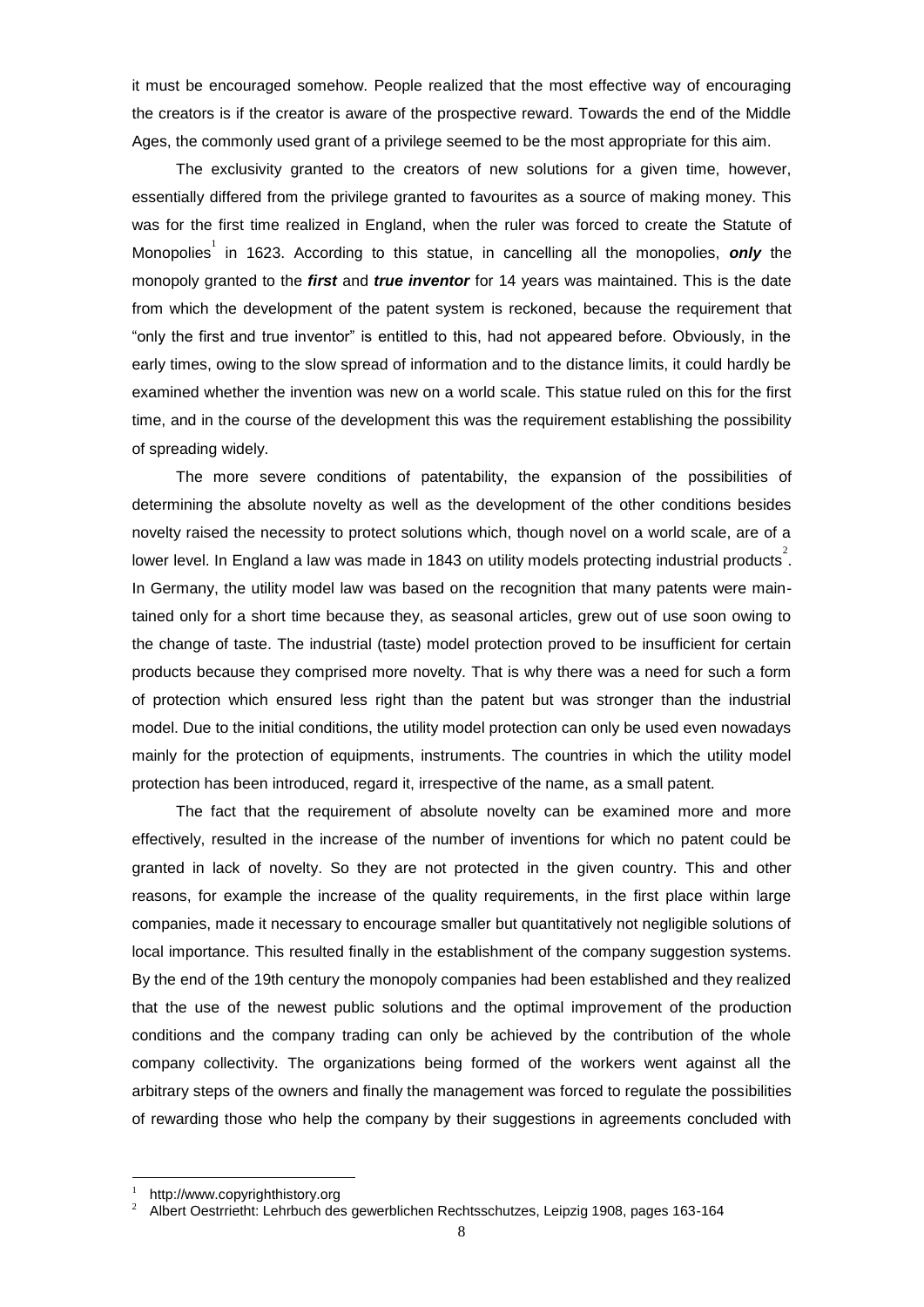trade unions, factory committees as well as in factory rules. This is how the suggestion systems within the companies came into being.

Finally, as a result of the development started in 1623, a new branch of law, the law of intellectual creations has been established, which is mentioned by a part of the commentators as intellectual property right. In the author's opinion, taking into view the original primary purpose thereof, the approach from the creator"s side is better. The Hungarian civil law followed this approach, too, when codified "Rights related to intellectual products"<sup>3</sup>, extending thereby the protection to those intellectual products which are not protected by separate law. Property can be something which exists physically and of which, as a discovered thing, the man takes possession, or which came into being by the use, transformation of the natural environment, as a result of human activity (invented, created, prepared thing). The intellectual property is the product of the human brain; when it becomes public, the exclusivity of its creator ceases and it will become possible for other persons to take possession of the knowledge, and it requires the intervention of the law so that the protection of the personal and substantive right of the creator could be ensured henceforward.

In the twentieth century, the accelerating development produced new forms of creations which people tried to protect by the already existing forms of protection. The gained experience showed that the old means of protection are less and less capable thereof. The legislation can follow and satisfy the arising demands in a much slower manner. The slowness of the execution of law more and more queries the effectiveness of the traditional forms of protection.

Therefore, the enrichment of the society is possible, whether it is a creation in the field of economy or it is a cultural creation, only from the date on which the creation is made public. The law serves merely for ensuring the personal rights and monetary interest of the creator and for ensuring the appropriate reward to all those who contributed to the realization of the creation. Accordingly, the function of the law is to assist by its means the socially optimal effectiveness of certain processes.

#### **Relationship between the intellectual creative activity and the economic development**

The process including the elaboration of technical intellectual creations, taking over of solutions elaborated elsewhere by licence agreements, adaptation and exploitation of unprotected solutions, until the start of the exploitation, is called *innovation* by the technical literature. The process of creating intellectual products and, based thereon, creating new processes and new devices is also included in the category of innovation. Though being aware of the thousand links these two processes, the intellectual creation and the physical-technical realization, are related with, it seems to be necessary to discuss the intellectual creation as a separate category, because both processes have segments which are independent from each other. Taking into account that we wish to lay the emphasis on the first part, in the following we shall call the process of creating intellectual products *invention*, and the term *innovation* will be referred to the exploitation of the intellectual products.

Act No. IV of 1959 on the Civil Code, Sections 86-87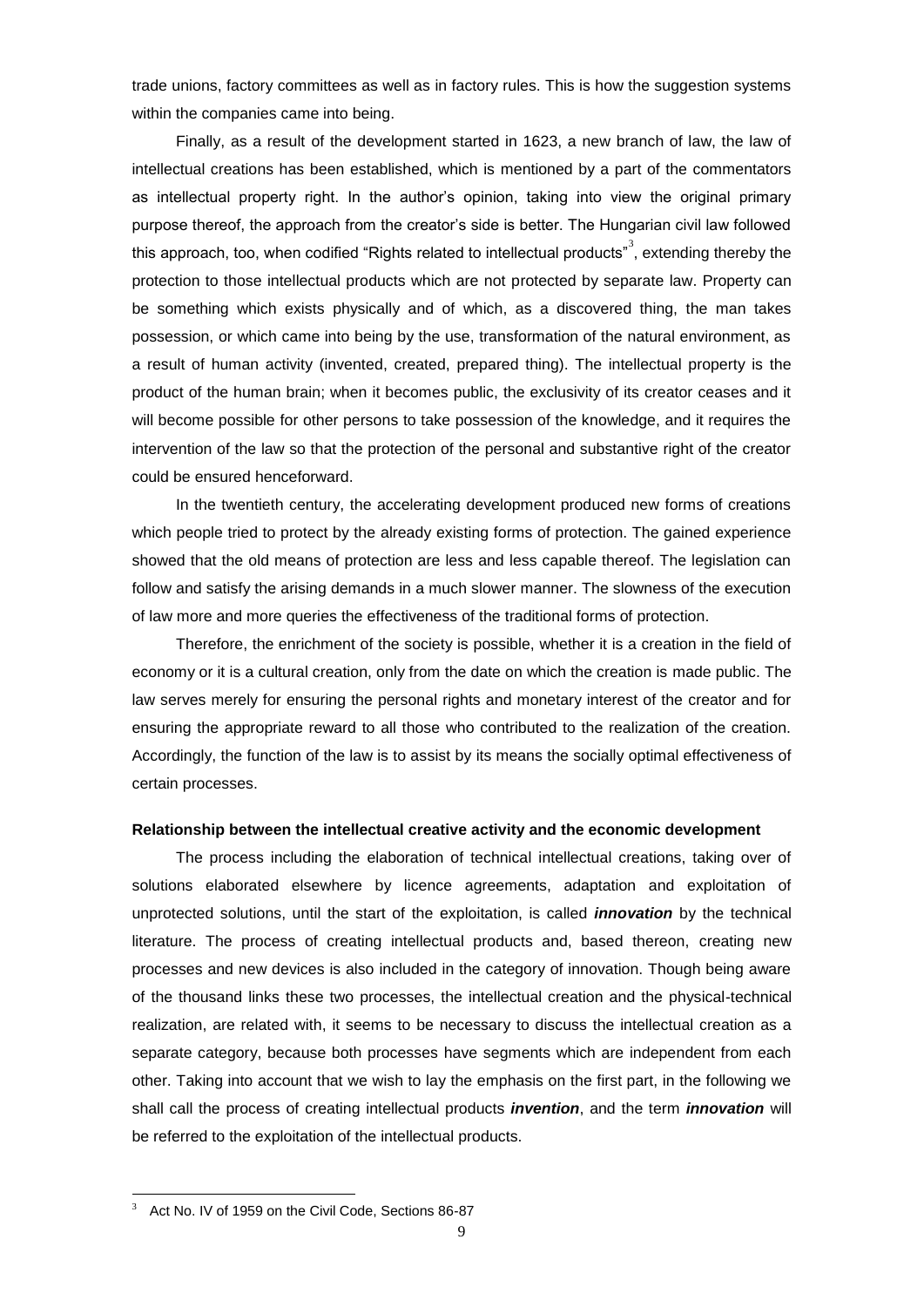Therefore the process of the realization of intellectual products consists roughly of three consecutive processes: *invention > innovation > production***.**

The intellectual products created at the stage of the invention form a pyramid, in which, above a certain level the products being new on a world scale can be found. The more significant progress they represent in the process of development, the higher they are placed. At the top of the pyramid there are the so-called pioneer inventions which have a fundamental influence on the development of the mankind, society and economy. Below the products being new on a world scale, there are, in several layers, depending on their importance, the products which have already become known somewhere but are capable of local innovation. The innovation can also be divided into two parts. The first is the *original innovation* forming the upper part of the innovation pyramid, aiming at realizing creations being new on a world scale. The other is the *follower innovation* (adaptation, imitation) relating to the reproduction of a solution which has already been known and used somewhere. This is for example the sale of a solution elaborated during the original innovation by means of a licence, or the innovation performed on the basis of an invention constituting local novelty.

The described changes in the patent system essentially aimed at satisfying the needs emerging as a result of the development of the invention and innovation. The law can follow with more and more difficulty the changes occurring faster and faster during the development, and thereby, in view of its original function, it becomes a pull-back force. Its survival was due to the fact that simultaneously with the reduction of its original function, it gradually became an almost monopolized means of competition for the big companies, in particular for multinational mammoth companies. The international treaties relating to the industrial property right involve in many instances the blocking of the development of the law and hinder the required development of the legal background in order to maintain the means of competition.

Accordingly, it can be established that in the late Middle Ages and in the morning of the modern times, even the epoch-making creations were primarily of local importance, due to the slowness of spreading. As a consequence of the development of the transport and the spread of information, the qualitative development and the realizability of creations being new on a world scale became quicker and quicker. At the same time the demand for *follower innovation*, the local introduction of unprotected solutions which became free upon the expiry of the protection, accelerated as well. In the nineteenth century development and planning divisions were established within the companies, then towards the end of the nineteenth century the organization of suggestion systems (repair, factory) began within the companies.

#### **The factory suggestion systems**

1

The factory suggestion systems have voluminous literature. The tourists are shown the letter-box on the wall of the doge palace into which, it is alleged, the citizens of Venice could drop their suggestions. Another trace leads to Sweden, where, according to a date from 1750, a royal committee had been established for handling suggestions<sup>4</sup>. As it is known, the first known

Siegfried Spahl: Die ersten 200 Jahre Vorschlagswesen. Manuscript of the presentation held on October 20,1989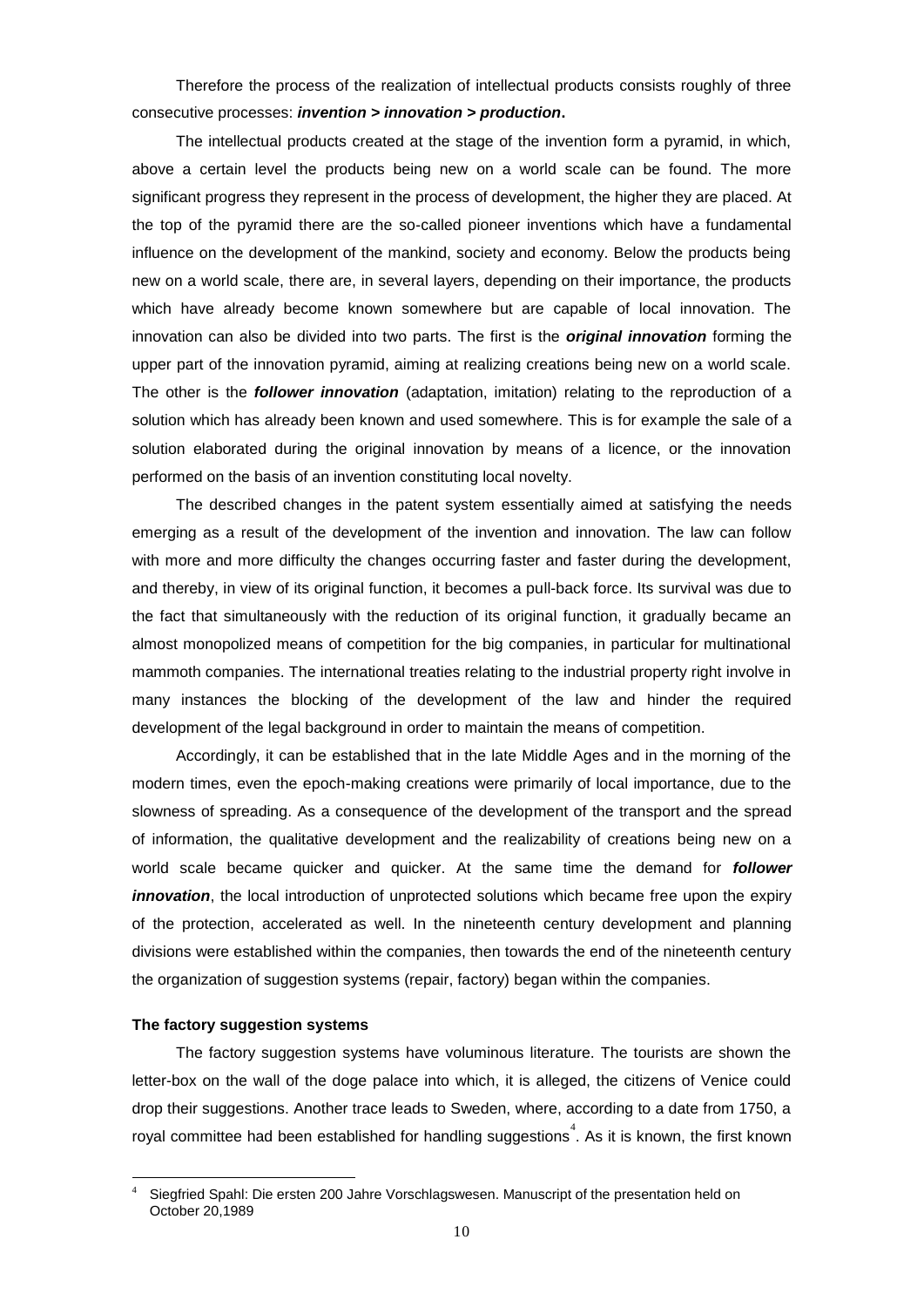reference to the factory suggestion systems can be found in the factory rules of the Krupp plants from 1872<sup>5</sup>. The execution, however, began very slowly, because the workplace managers considered it their privilege to make suggestions and they were concerned for their employment.

In England and in the USA the first signs originate from 1880 $\degree$ ; and at the end of the nineteenth century and at the beginning of the twentieth century in almost all European countries with developed economy we can find companies that have introduced the suggestion systems. During the second World-War, the Nazi German leadership used also the suggestion system during the total mobilization: instead of the voluntary contribution it introduced the obligation to report. The result of this was that while in 1939 around 100 companies used the suggestion system, by 1943 the number of companies increased to 35,000.<sup>7</sup>

In the USA the number of suggestions increased on a voluntary basis, too. In the last year of the war the working time of 8,000 workers was spared by the suggestions. In smaller places system administrators, whereas at larger companies departments dealt with the suggestion systems. In 1942, 35 experts of the suggestion systems established the National Association of Suggestion Systems (NASS), to which Canadian companies acceded as well  $\degree$ .

# **The Soviet model**

After the World-War I, as a consequence of the establishment of the Soviet state, the development of the suggestion system handled earlier as the internal matter of a company, divided into two trends. Outside of the Soviet Union the maintenance of the suggestion system remained the internal matter of each company organization; in the Soviet Union, however, a different solution was applied.

After the revolution of 1917, the complete nationalization cancelled the private enterprises and the managers of the state companies represented the owner state. Issues which earlier depended on the decision of the capitalist owners in the management of the company, were decided by the state, by issuing decrees and orders. The traces of the suggestion systems could be found in certain big capitalist factories of the Tsarist Russia. The new administration made it obligatory for all companies to apply, from among the methods used in the czarism, those regarded as desirable. The suggestion system was one of them, as they promulgated that the factory was owned by the workers and they considered that the suggestion system was suitable for augmenting this feeling. The suggestion was called innovation proposal and the accepted suggestion was called innovation<sup>9</sup>. The governmental control was realized by issuing decrees, and the mobilization of the workers was entrusted to the trade unions (naturally under the guidance of the communist party). This is how the innovation movement was started. Essentially this system had been introduced after the World-War II in the countries of the block established as a result of the communist take-over.

<u>.</u>

<sup>5</sup> Werner Krafft: Das betriebliche Vorschlagswesen als Gruppenarbeit und Gruppenaufgabe. 1966 Berlin, page 40

Siegfried Spahl, ibid.

<sup>7</sup> L. Ressinger: Kurze Überblick über die Geschichte des betrieblichen Vorschlagswesens. Publisher IDEE: ÖPWZ, Wien 1975, 2/75, page 4

www.eianet.com/about

<sup>9</sup> The innovation accepted on the basis of the innovation proposal is not identical with the notion "innovation" relating to the development process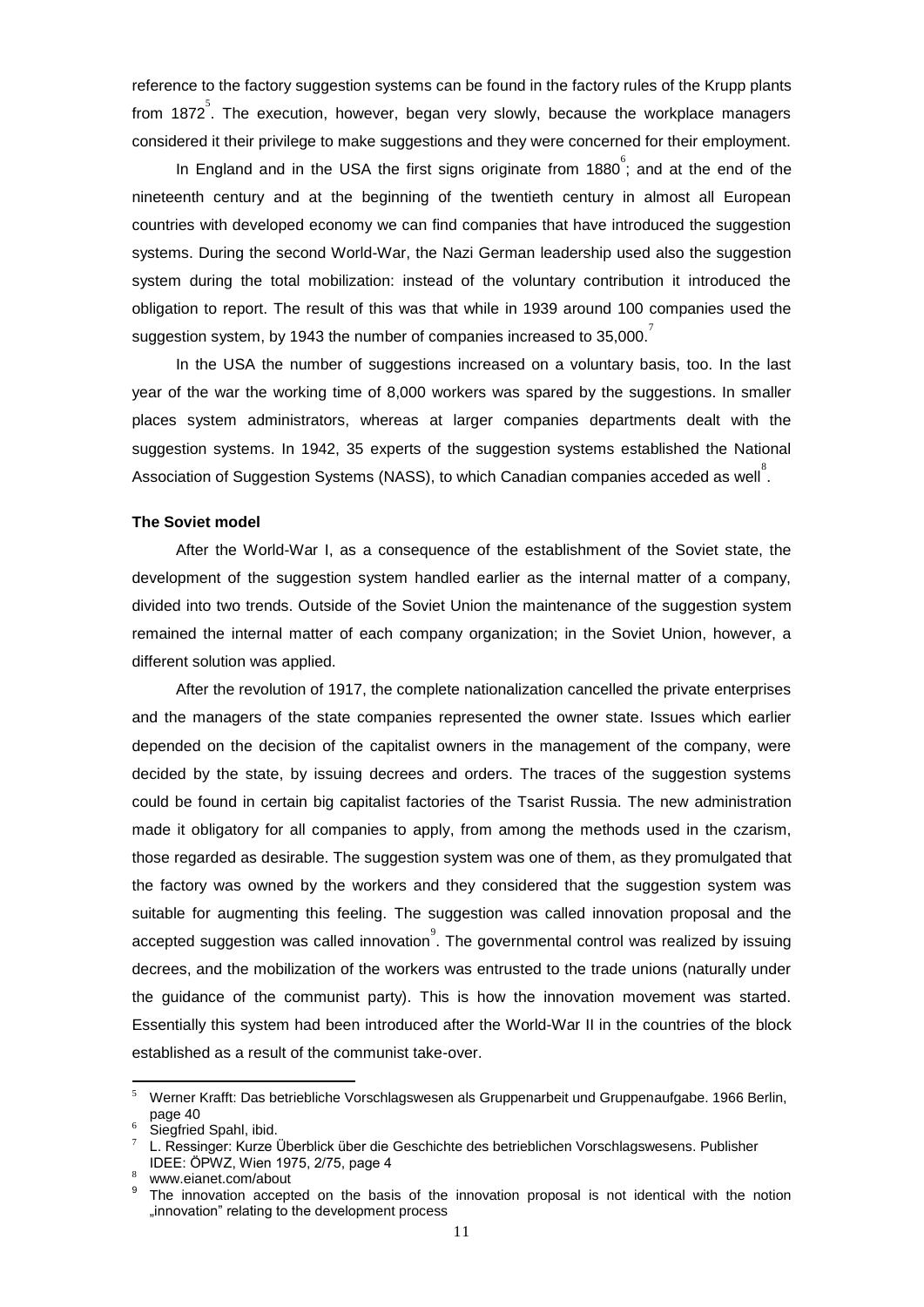The regulation by decrees constituted an essential change. The range of suggestions coming under the ruling of a decree was centrally determined. The countries of the block, however, were not uniform in taking over the Soviet definition: they tried to take the different conditions into account. The uniform regulation within the country, however, had the consequence that the specialties deriving from the differences between the branches of industry as well as from the differences emerging due to the different geographical situation could not be taken into consideration. In this way, although some results could be presented, it did not have the expected favourable effect. They tried to be of aid, for example in Hungary, by issuing 11 innovation decrees till 1990 and each was aimed at rectifying the deficiencies of the former ones, by permanently amending not only the definition of the innovation but also the remuneration and the other conditions. It remained an unsuccessful effort in 40 years, in the Soviet Union in 70 years, to establish a uniform system which could have become successful at least in the majority of the companies. The captivation of the workers was a failure, too, which naturally cannot be placed entirely to the account of the "innovation movement". In an economic system, in which the wage-like payments are restricted at the state-owned enterprises, the innovation fee payable above these limits meant a breaking point. Those having bigger power at the company can come nearer to this possibility. Recognizing this, in Hungary, starting from the beginning of the new economic mechanism, from 1968, the payment of the innovation fee could be covered from the so-called wage fund or profit-sharing fund. The wage fund was prescribed by the supervisory ministry and all wages and overtime-wages had to be paid therefrom. The volume of the profit-sharing fund depended on the profit, and the premiums and rewards could be paid therefrom. In this manner the innovator came up against the other workers of the company and this naturally did not serve the development of the "movement".

After the defeat of the Soviet empire, the change-over to the market economy was a break-through point in the continuity of the innovation movement. Anyway, it can be stated that this was the first attempt to raise the task of mobilizing the creative potential to the level of the state; within the frames of the state capitalist economic mechanism, however, due to the other problems thereof, the attempt was doomed a failure.

# **From the suggestion systems to the idea management**

Before the World-War II, the company management was only waiting for the suggestions of the employees, and the financial motivation was the driving force. In the second half of the twentieth century, it had already proved to be insufficient to rely on the spontaneous ideas of certain employees. The trading of the company required a quick and optimal solution of the problems. The attention had to be called to these problems and the solution had to be awaited from those who have met the given problem in their work and from whom creative thinking could be expected. It has also been found that the result can be achieved quicker and with greater certainty if more people, thinking together and giving ideas to each other, make their way to the solution. In Japan, after the World-War II, "quality circles" were organized at the companies. Owing to the characteristic properties of the Japanese people, these circles had spread all over the country very quickly and they formed a basis of the "Japan miracle" established by the sixties. This is proved by the fact that *by 1979 the number of the quality circles reached*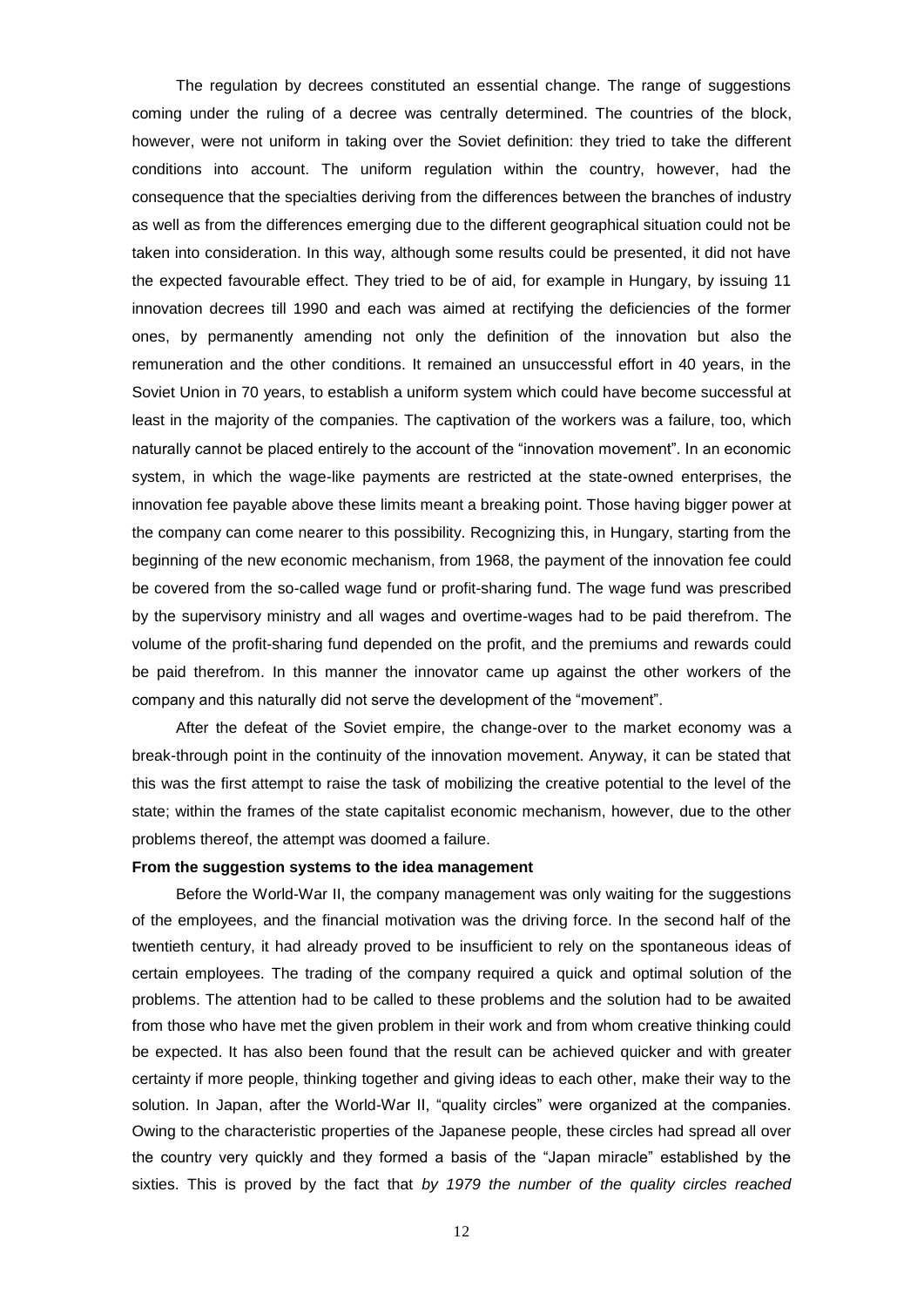800,000<sup>10</sup>. The groups consisting of volunteers gathered at regular intervals in order to analyze their workplace problems and to elaborate suggestions for solving them. The original purpose of the quality circles was to develop the earlier dumping goods of inferior quality into quality goods; but after achieving the good quality it was extended to all improvements and developments, as an approved method.

After the World-War II, in the USA and in Western Europe, the methods, by which the teamwork could be well-organized and effective, were elaborated one after the other. The most famous is the brainstorming developed by A. F. Osborn $^{11}$ , who started to spread it through a foundation established in 1954. Osborn determined four fundamental principles:

\* The participants should speak out their thoughts free of inhibitions: they must not be criticized.

\* The more ideas come up during a predetermined not too long period of time, e.g. in half an hour, the better.

\* It is allowed or even desirable to improve or supplement the suggestions made.

\* The more unusual a suggestion, the better.

In the course of time a great number of methods and variants had been developed, which had been used both in groups having a constant composition and gathering in regular intervals, such as the quality circles, and in groups formed occasionally, depending on the task.

This is how the collective, managed searching for solution, being similar to the quality circles but applying also other methods, the Kontinuierlicher Verbesserungsprozess (KVP), was established in the German linguistic area.

Siegfried Spahl, the famous Austrian expert, the manager of Semperit BVW raised the issue that the VVW and BVW no longer cover the category being extended in the practice during the development. Spahl called this extended system "Ideenmanagement" and this was the subtitle given to his handbook issued the following year<sup>12</sup>. He saw the importance of the notion of "Ideenmanagement" in the exchange of experience and the resulting development<sup>13</sup>.

The concept of Ideenmanagement began to spread in Europe at the beginning of the nineties and its extent has been broadening ever since. It seemed to be necessary to define the joint collective term of BVW and KVP, and the "Ideenmanagement" of Spahl was the most appropriate for this. In the USA a further development occurred in the nineties. The NASS, in 1992 in Chicago, at the commemoration assembly celebrating the  $50<sup>th</sup>$  anniversary of its existence received a new name: "Employee Involvement Association" and extended its range of activity as well<sup>14</sup>. Institutions dealing with "Idea management" were established and this term appears in the professional literature as well.

The definition, according to the German WIKIPEDIA, is the following:

<sup>&</sup>lt;sup>10</sup> Peter Engel: Japanische Organisationsprinzipien. Verlag moderne Industrie, Zürich, 1981, page 91

<sup>11</sup> Osborn, Alex: Applied Imagination: Principles and Procedures of Creative Problem Solving. New York, New York: Charles Scribner"s Sons, 1953

<sup>12</sup> Siegfried Spahl: Handbuch-Vorschlagswesen. Praxis des Ideenmanagements. Verlag moderne Industrie, Zürich, 1975

<sup>&</sup>lt;sup>13</sup> "Diese internationale Bewegung wird durch die Konzentration aller Kräfte zu einem umfassenden Ideenmanagement führen…" (This international movement will lead, by concentrating the forces, to an intensive idea management), Spahl, ibid., page 10

<sup>&</sup>lt;sup>14</sup> www.eianet.org/about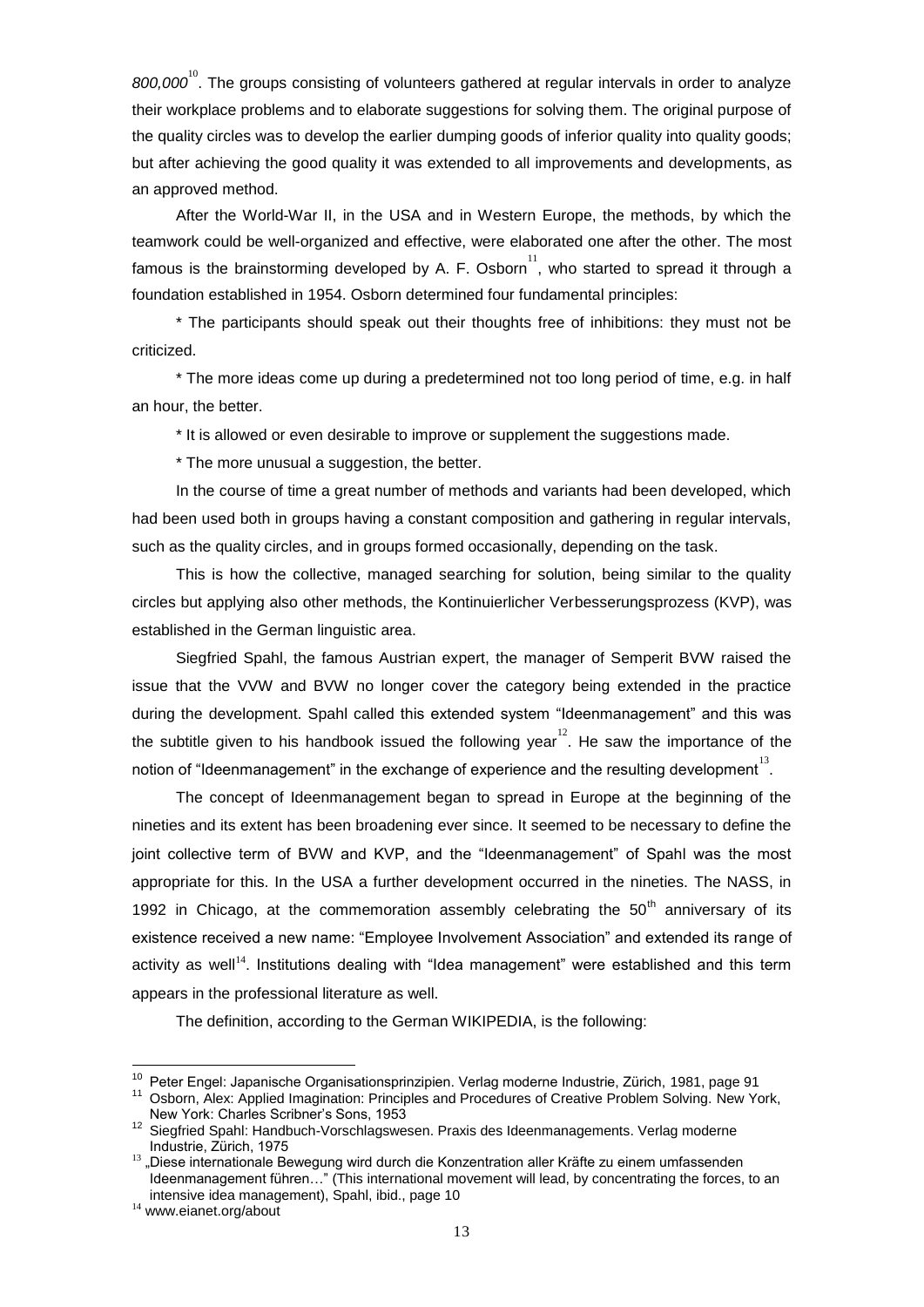*The idea management is a collective form for optimizing systems relating to involving the employees, the purpose of which is to use the idea potential of all employees within an organization.*

According to the detailed explanation, the Ideenmanagement is the means of encouraging innovation, reducing costs and motivating the employees. The extent of the concept is continuously changing but currently it is used only in relation to the profitable operation of an organization or company.

To prove the importance of the introduction and spreading of the idea management, let us compare the main statistical figures of DIS (Deutsches Institut für Betriebswirtschaft) from 1976 and 2006:

|                                 | 1976           | 2006              |  |
|---------------------------------|----------------|-------------------|--|
| Number of companies             | 157            | 315               |  |
| Total number of workers         | 2,480,164      | appr. 2 million   |  |
| Number of submitted suggestions | 177,823        | 1,267,000         |  |
| Calculable and estimable profit |                |                   |  |
| altogether                      | 32 million DEM | 1.47 milliard EUR |  |
| Average fee                     | 387 DEM        | <b>183 EUR</b>    |  |
| Highest fee                     | 161,651 DEM    | 440,000 EUR       |  |

The number of workers running to altogether around 2 million shows that the use of the idea management covered the considerable part of the economy, whereas the change in the number of companies indicates that not only the biggest companies take advantage of this possibility. The more than tenfold increase in the number of the submitted suggestions shows the extremely high rate at which the activity increases, as it must be borne in mind that the size of the groups is 5-6 persons on an average, and in 2006 the significant part of the suggestions was submitted by groups. At the same time there are no available data on the number of the approved and introduced suggestions. The high rate of increase in the activity and the profit, however, is insufficient alone to assess the importance of the "Ideenmanagement".

## **From the idea management to the creative power management**

In the December 1967 issue of Gewerblicher Rechtschutz und Urheberrecht (GRUR) an article appeared<sup>15</sup>, in which the author systematizes the legal means serving for the protection of creations, suggestions utilized by companies. Essentially 5 categories are mentioned:

\* patent and

1

\* utility model as a technical solution protected by an exclusive right,

\* technical suggestions which cannot be protected by an exclusive right but which ensure the legal protection of the inventors' rights (the so-called qualified technical suggestions which offer similar conditions for the employer as the technical solutions protected by an exclusive right),

<sup>&</sup>lt;sup>15</sup> Kumm: Systematische Kennzeichnung der schutzfähigen und der nicht schutzfähigen Erfindungen. GRUR 1967/12, page 621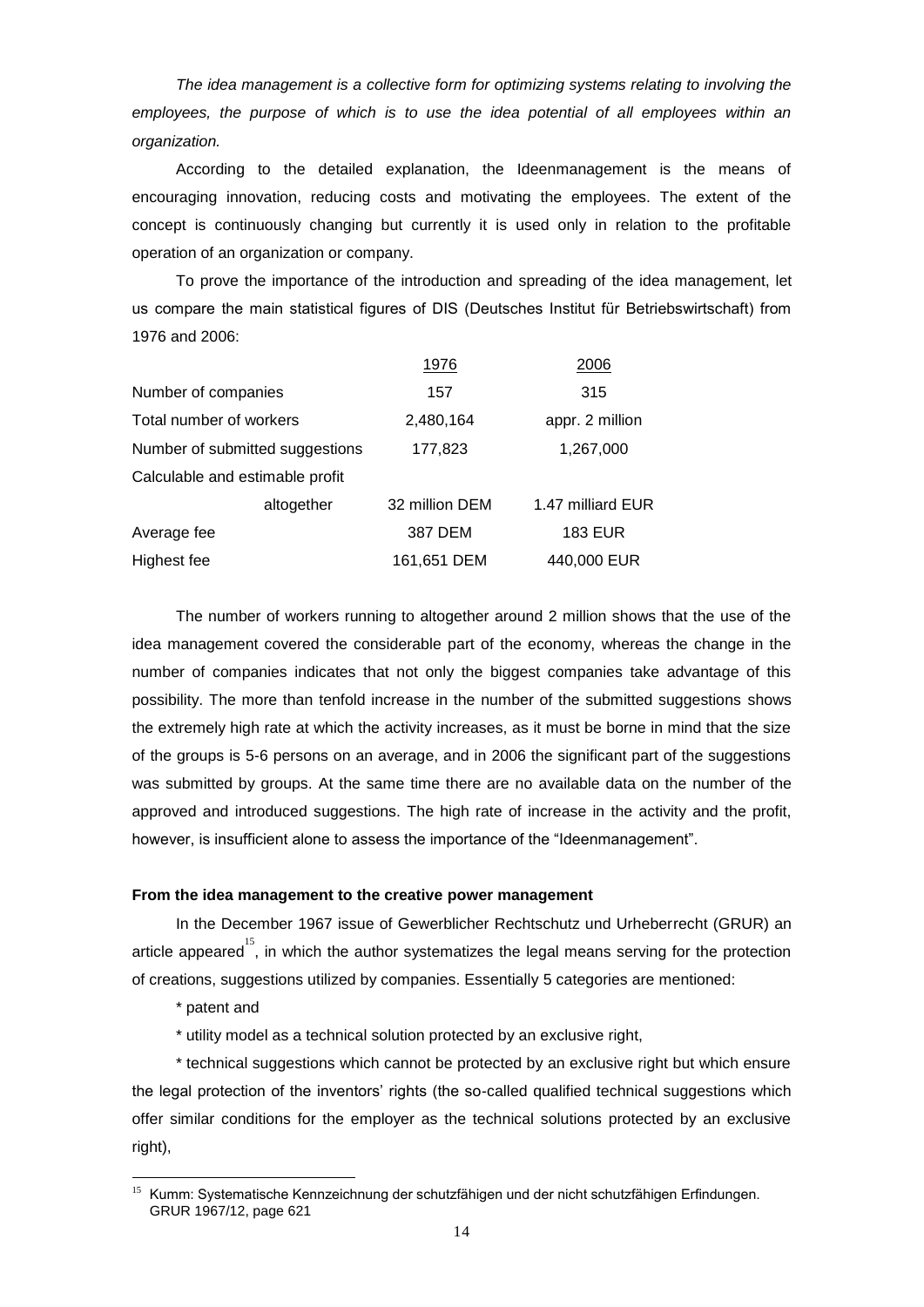\* technical suggestions which do not offer the same conditions for the employer as the technical solutions protected by an exclusive right (simple technical suggestions),

\* BVW, relating to general, not technical suggestions.

The author examines primarily the common and the distinguishing features of the first 3 categories and the possibilities of the legal settlement. This article attracted the attention of the author of the present essay because this was the first time when the issue of the legal protection was discussed in a study, starting from the high level inventions to the simplest suggestions, included in a common system.

Kumm dealt with the issue of the creations from the side of the legal regulation, whereas the Hungarian Civil Code discussed the legal protection starting from the creation. This led to the thought that besides the examination of the law and the creation, *the comprehensive examination from the side of the third party, the creator, is missing.* The creation has its root in the creative mind, in the combination ability of the creator. Without him there is no creation, there is nothing to protect. Instead of creating a patent, a utility model or an innovation, the creator solves a problem which is by all means a creation from his point of view, in particular, if the creator does not work within the frames of an organization. Ányos Jedlik, the Hungarian Benedictine teacher, elaborated the principle of dynamo in 1861, independently from Siemens, but from the social point of view it is Siemens who is recognized as the only inventor, because he met the legal requirements and the exploitation is also due to him.

Even nowadays there are many creations wasting because the creator can only create, without having the possibility to realize and utilize the result. He does not have at his disposal the necessary pecuniary resources, the planning, productive background executing the implementation as well as the marketing capacity which is indispensable nowadays for the distribution. The solution is wasted, thus causing serious losses to the creator as well as delay in the development of the society. The position of the sole creators is extremely difficult and under the current circumstances, e.g. in Hungary, is almost hopeless.

Obviously, the service and employee inventions, the suggestion systems on which they are based, are extremely important in the life of the organizations and companies; this is, however, the surface only. The company needs employees who have combinative ability and are capable of creative thinking. The presence of such labour on the labour market can only be achieved by the aid of education. This is just like the relation between the producer and the trader. The trader buys the rape product but he is not interested in the efforts made by the producer in order to get from planting, growing to the start of yielding and to the rich crop. The organization gets "ready" creative employees being rich in ideas and it pays no attention to the way they became fitted for this. It uses the brain of the employees only, disregarding how it became creative.

There is another aspect pointing out the limits and the deficiencies of the idea management: the idea management provides solution only within an organization. It does not extend for example to the field controlled by the administrative organ, such as to the domiciliation directed by the administrative organization of the self-government, the mayor"s office. This means among others that the idea management offers no solution for using the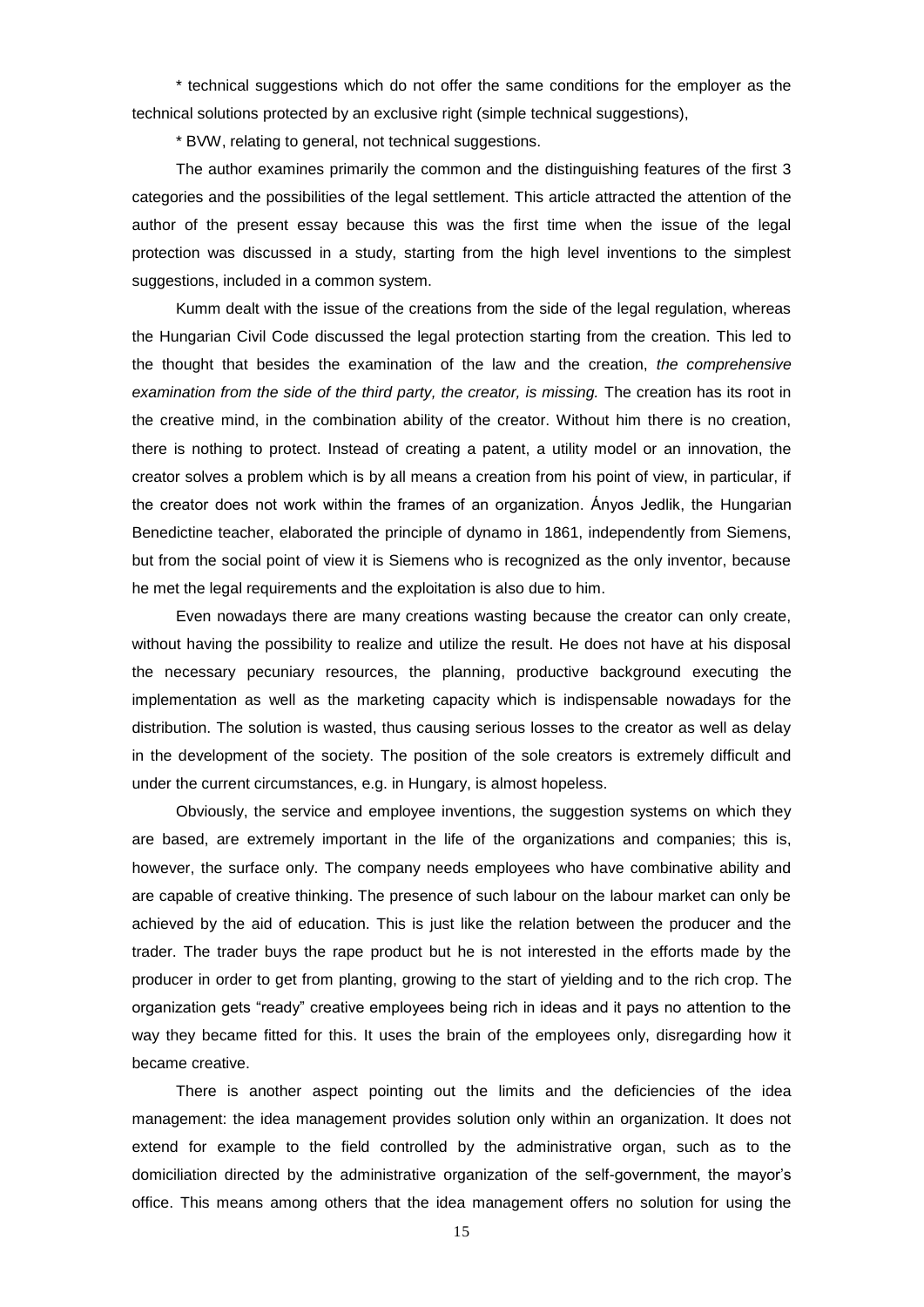creative power of people remained or got out of the organization. Especially, in a crisis, when the number of the unemployed is ever increasing, those in full possession of their creative power have no alternative but to retire and young people with creative power find no job, it seems to be of ever-growing importance to improve the utilization of the available creative capacity in the widest range possible and to avail ourselves of methods and means of education by which the creative potential can be continuously enlarged.

Therefore, if we examine the problems from the creators" side, two fundamental issues are to be examined in detail. *One of them is the preparation, education of the creative man for the creation and the other is the relation between the creator and the utilization of the creation*. The first issue requires pedagogical, psychological and sociological knowledge which form the precondition of educating for a successful creative work. Here we do not deal with the methods thereof, due to the lack of special knowledge, but we wish to elucidate briefly the need for it, by taking other standpoints into account.

As a consequence of the development, the structure of the human work has changed a lot and it is permanently changing. The ratio and the quality of the intellectual work have increased; at the same time, however, the ratio of people adequately qualified for this has decreased in the total population of the world. One reason is well-known: in the developed countries the growth rate of the population is significantly reducing: in many places it decreased, whereas in the under-developed regions, owing to the improving health possibilities and to the reduction of mortality the population is increasing to a greater extent than before.

The other aspect is mentioned much less frequently. The educational, teaching system does not follow or follows more slowly the preparation for the changed conditions. In our opinion, the lexical knowledge and the education are very important but in today"s situation it would be sufficient to have it in a better selected and less voluminous manner. We find it much more important to develop the man"s most important ability, the thinking, and in particular the creative thinking and the combination ability. The man is less and less satisfied with living his life as an automaton, doing robot work. Only few people can succeed in breaking free from this. Those being unsuccessful in breaking free often addict themselves to the alcohol, narcotics and other passions, and in the long run they become criminals. One important means of breaking free can be the education for creating, building, because the creative, building man who finds pleasure in his work will never destroy.

In examining and classifying the relationship between the creator and the utilization of the creation we shall take two standpoints into account. One is the position of the creator, depending on whether he performs his activity in an organization or he does not belong to any organization; the other criterion relates to the circumstance, whether the creation involves the solving of a problem connected with the internal operation of the organization or with his activity performed in a field being independent from his organization, i.e. he tries to find a solution for the problems of the everyday life outside of the organization. Taking these two circumstances into account, the following cases can occur:

A) The creator is an employee of an organization and his creation is connected with the internal operation of the organization or with the work of the organization done for a third party.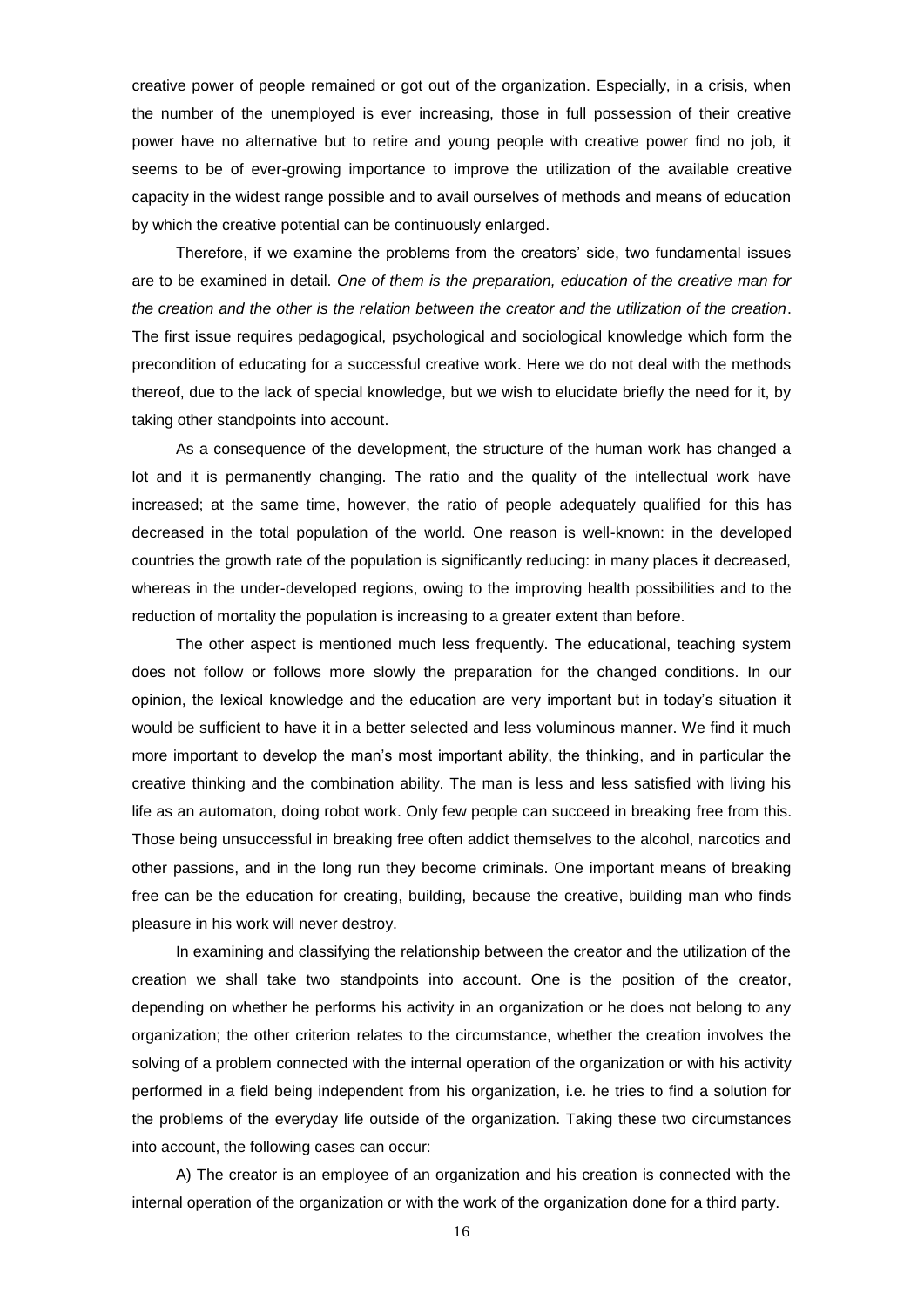B) The creator is an employee of an organization but his creation does not fall within the scope of activity of the organization.

C) The creator does not belong to any organization and his creation constitutes the solving of a problem connected with the internal operation or scope of activity of an organization.

D) The creator does not belong to any organization and his creation provides a solution for a problem falling beyond the scope of activity of any organization.

From the four cases, case A) is the best managed, at least in those organizations in which the development activity and the protection thereof ensured by means of industrial property protection are appropriate and in which there is a satisfactory idea management.

Case C) is much more difficult, because the companies usually handle their problems as factory secrets and wish to solve them themselves. If it were not possible, they conclude a contract with an outside expert, in which contract the agreed fee extends to all those protected or protectable solutions which the expert makes use of in fulfilling the contract. If somebody discovers an error or deficiency in the products prepared by a producing enterprise which he can remedy, he will be in an extremely difficult situation, because if the enterprise learns his solution, it will be able to realize it without the creator. The independent creator is not in the same "weight-class" as an international mammoth company and the companies usually take advantage thereof. In such cases, and when the creator seeks for a realizer, a mediator carrying authority is required. According to mediators, a satisfactory agreement can be reached in maximum 2-3 instances from 100 cases, thus in many instances they set up a claim for 50-80 % of the sales value. Therefore it is advisable to employ a mediator which is a non-profit institution.

The situation of the creators is the most difficult in cases B) and D), because they do not know, whom to refer to. If they refer to somebody being incompetent, they often are not given even advice on the person who could be of help in exploiting their creation.

It can be stated that all over the world the problem can be solved almost only in case A); the creations belonging to the other three groups are lost in many cases.

The further supply of the creative capacity can be ensured by preparing the creative man, educating him for creation. The utilization of the existing creative capacity can be improved in case A), as mentioned above, by pushing the introduction of the idea management at the companies through informational work, and by assisting the companies through the refinement of the methods to improve the efficiency of the idea management. In addition to this, it has to be examined, how would it be possible, in case B), to prevent the really valuable solutions and ideas from being lost and to utilize them economically, which results in the enlargement of the creative capacity and the extension thereof to the whole society.

Obviously, at smaller enterprises, in which there is a direct contact between the owner or the management and the employees, the operation of such a system would be exorbitantly bureaucratic. The methods, however, are more or less applicable here, too. It is also indisputable that the introduction of the idea management cannot be enforced on an organization by laws; each organization itself decides whether it finds it necessary to involve the employees in solving the problems. This means that the government management, even if it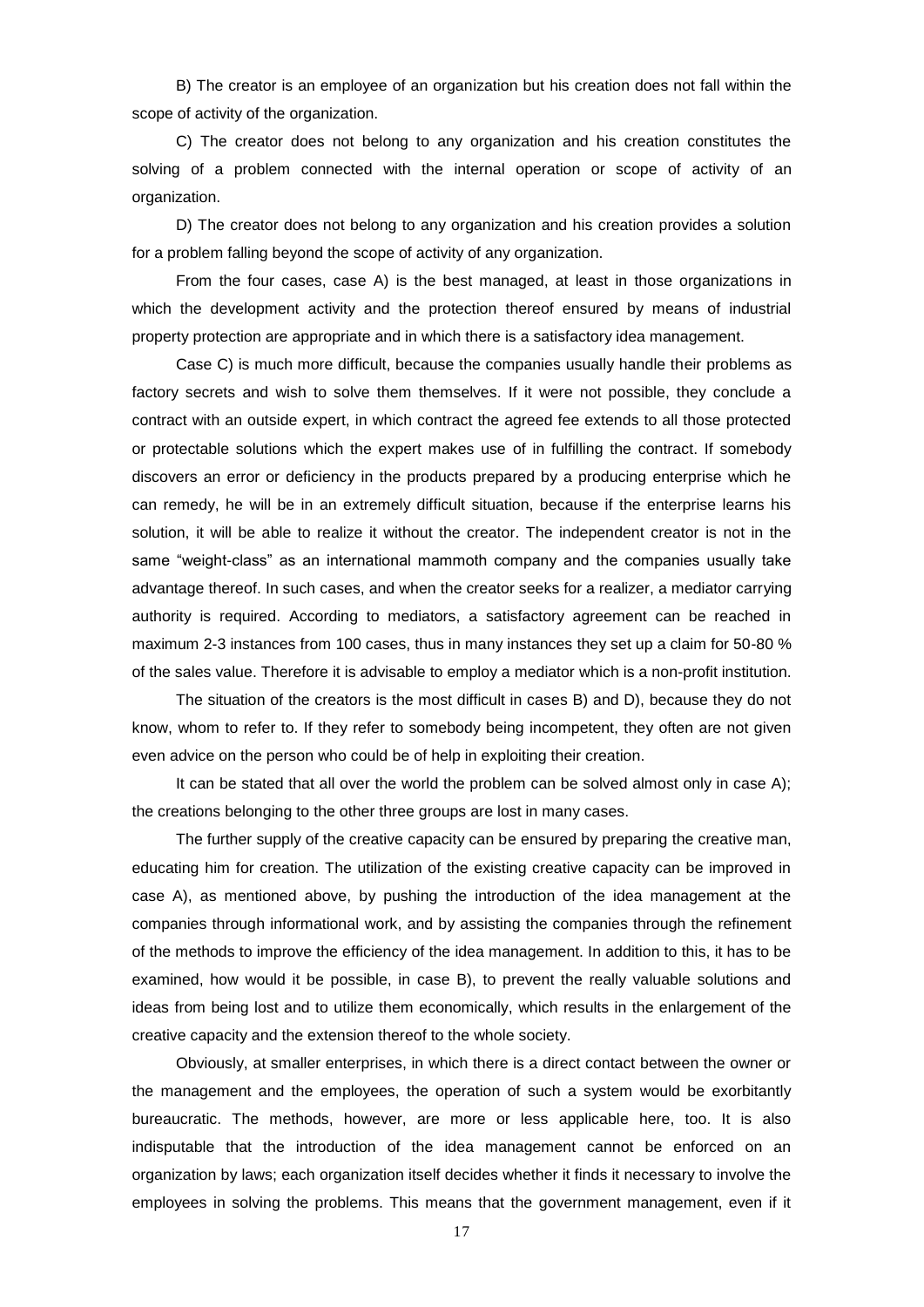agreed with the conception outlined here, can do nothing else than to take measures acquainting the decision-making organs of the organizations, enterprises with the idea management, assisting them to recognize its usefulness (which, besides the pecuniary advantages, may involve a number of other benefits, such as the improvement of the "factory atmosphere"), by acquainting them with methods approved elsewhere, with the aid of suitable civil associations, to make suggestions.

Where the BVW is applied, a development of 100-130 years led to today"s level. In the beginning it spread as a handed-down tradition among companies, because no subsidy was given. Its consolidation within an organization takes 1-2 years and its spreading depends on the experience gained at these organizations.

In respect of case B), the question which arises is whether it is sufficient to rely on the creativity of the members and the employees of organizations. In this manner 3 large groups are left out from the system of idea management: the unemployed people looking for a job, the pensioners and the students.

1) The number of registered and unregistered unemployed people is essentially higher than it would be allowable. A not negligible part of them is middle-aged, in full labour power.

2) A significant portion of pensioners is well-experienced, capable of work, creative and is in good health condition.

3) The creativity of young people in their years of study has been proved by numerous competitions. Although in respect of young people the primary task is to educate them for creativity, the utilization of the already existing creativity of young people is an important factor.

The answer to the raised question, according to the author, is unambiguous: for the whole society it is insufficient to promote only the more efficient operation of organizations by using the voluntary creativity of the employees. It is clear for everybody that one can get out of a "pit" only by using all the available forces. By using the means of the idea management already functioning elsewhere, by implementing the changes required by the circumstances, by elaborating new methods, considering all possibilities, the mobilizing force of the idea management has to be extended to the 4 groups mentioned, i.e. practically to *everyone*. However, not only the use of the currently existing creative resources is to be made optimally exploitable, but also the further supply is to be taken into account: the education for the creative thinking is to be dealt with. This extended activity can be called by its collective designation: Creative Power Management (CPM). It can be realized through civil persons and occasional or permanent collectives, who have knowledge of a certain field of life and find some changes necessary there. Accordingly, the CPM includes the idea management applicable in companies as well. The idea management and the earlier suggestion systems have an enormous literature. Therefore the applied methods are available and can be adapted by taking the different circumstances into consideration.

The CPM can be and also must be extended to every field of life. The CPM is a selfinducing process which starts with the help of an initial guidance but then it spreads like an avalanche both vertically and horizontally. Simultaneously the protection has to be developed as well, because if it proves to be useful it can be used, as all developments till now, for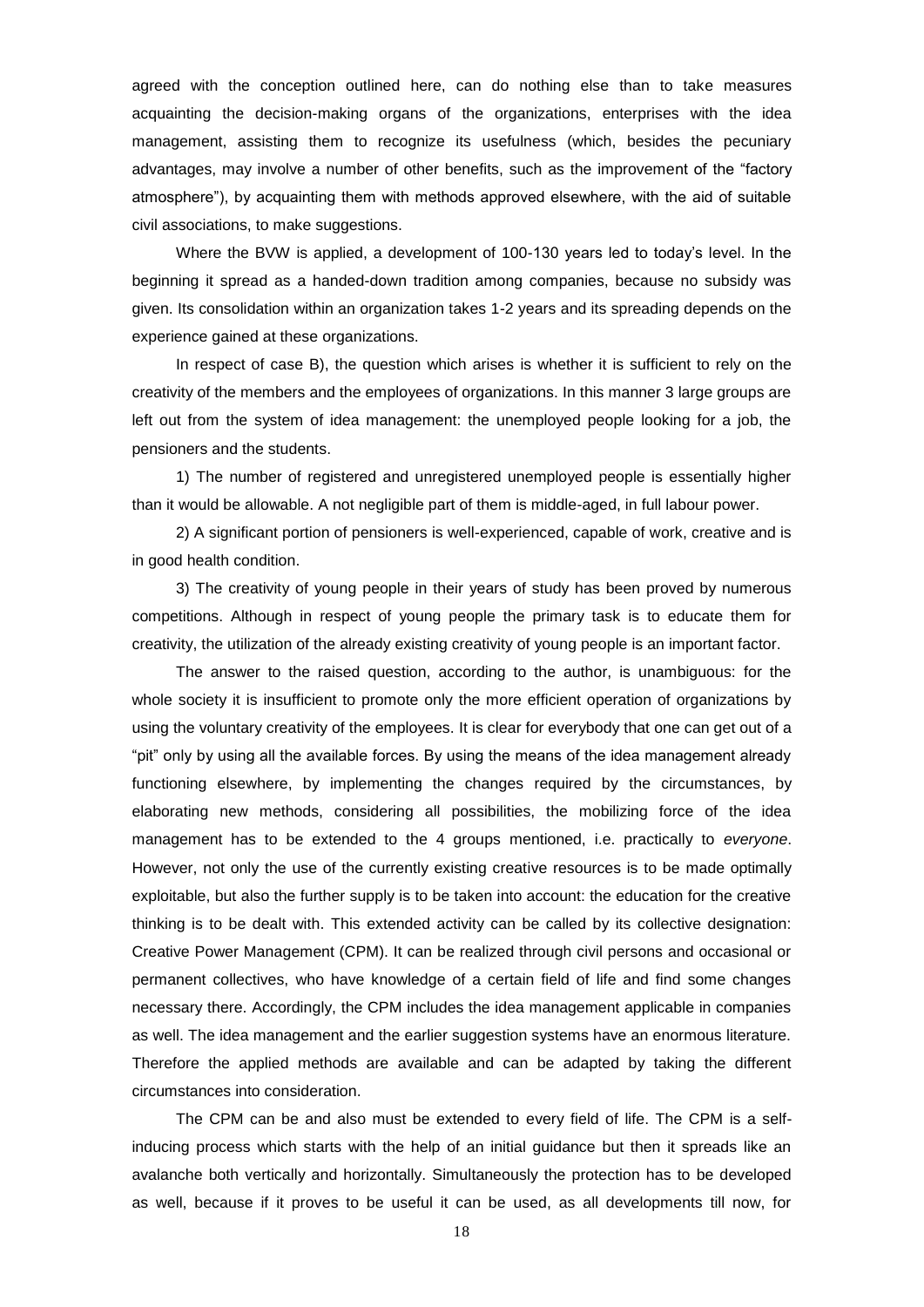purposes which are in contradiction with the interests of the society. The means of defence must be and also can be found by the help of the CPM.

There had already been an attempt for the CPM in the past: the mentioned Soviet model, the Soviet system of innovation movement and the author"s certificate. They could not be viable due to the dictatorial control from above and naturally to the errors of the Soviet system, but perhaps it is just the analysis of these errors and deficiencies that can contribute to developing the proper means.

The propagation of knowledge can be the task of organizations being already involved in idea management. The state will also have task in the propagation of knowledge, in the organization and occasionally in the execution: for example remedying the liberally ruined education. The part of the state in this is similar to the part played in the social market economy: providing the necessary support for the start and the development of the CPM, for the necessary protection for the civil organization, municipalities etc. aiming at mobilizing the creative power outside of the companies, inciting the execution and promoting the introduction and spreading of creations accomplished during the work.

## **FINAL THOUGHTS**

The aim of this essay was to draw the attention, by referring to the extraordinary result of the idea management, to the possibility of developing the creative potential and of the intensive use thereof.

One example from the many. The improvement of the employees" mood and their loyalty to the company is considered as one of the great advantages of the suggestion system and the idea management. There are many communities, for example in Hungary, in which it would be highly necessary to improve the "microclimate" between the majority and the minority. One could make attempts, with a creative group formed by the participation of those being more intelligent from the opposing parties, to elaborate solutions which would improve the life of the settling and would reduce and finally even put an end to the conflicts.

We deliberately avoid conveying further thoughts relating to the start, means, methods of the "creative power management", to the possibilities of its quick spreading, to the incitement thereof and to the activation to participate therein. If the realization seems to be necessary and we have succeeded in arousing the interest, a number of ideas will start up in the interested people having creative thinking.

However, there is one precondition I would like to mention. The foundation can be laid exclusively by those who are ready to participate not for the purpose in itself, not with the aim of making their own profit, but who see the object only, who aim at healing and strengthening the sick society. The co-operation is possible only with those persons who do not seek for reasons why things cannot be solved, but who try to find the solution even for problems looking insoluble.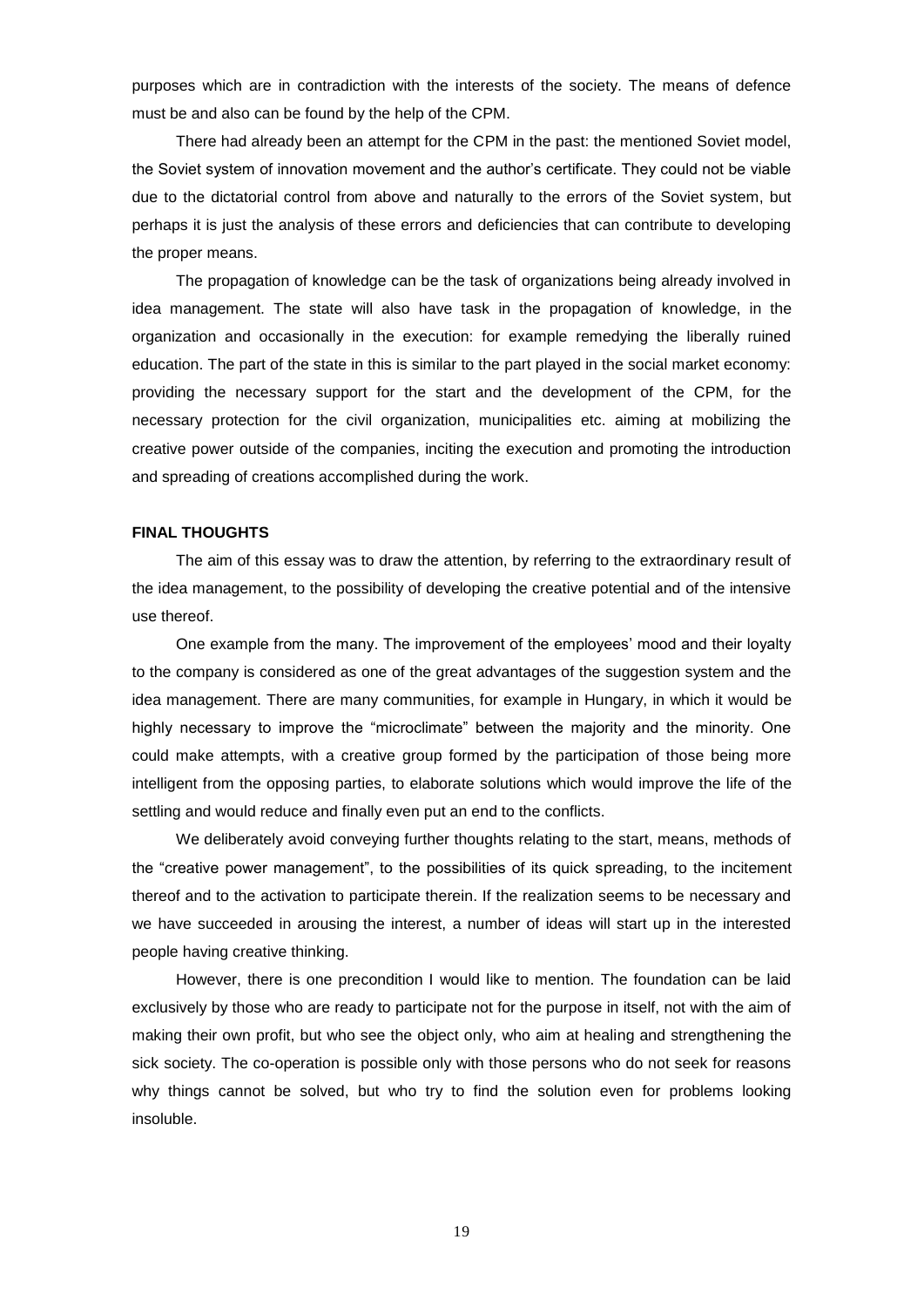# **Dr. Endre MILLISITS\***

# **COEXISTENCE AND CONFLICTS BETWEEN TRADEMARKS AND GEOGRAPHICAL INDICATIONS IN HUNGARY**

The notion of trademarks and geographical indications as legal terms are pretty far from everyday usage where the word "brand" is commonly used to designate  $-$  simplifying things  $$ trademarks and geographical indications either. Recently, a new word, *Hungaricum*, became very popular - it has been widely used recently as an indication of source in repect of goods of Hungarian origin. Sometimes Hungary-related geographical indications are mentioned as Hungarica. It should be noted that Hungaricum as a word actually does not necessarily mean that the goods bear a geographical indication or can refer to goods of any quality manufactured in Hungary

The actual Hungarian Trademark Act (No. XI. of 1997 - TMA) covers the legal protection and status of trademarks and geographical indications, either. Thus, the legal judgement of coexistence and conflicts between trademarks and geographical indications is facilitated. Furthermore, while the Hungarian legislation defined the legal status of geographical indications, it fulfilled, at the same time, its tasks coming from the obligation of harmonisation of TMA to the Community law before the country"s accession in 2004. On the other hand, these two legal institutions belong to different fields in the Community: trademarks are governed by company law while geographical indications of agricultural products, wines and spirits, divided into several areas, are regulated in the framework of CAP [Common Agricultural Policy].

Trademark law (just as patent law or competition law etc.) offers a regulation tool for defining the legal framework of free flow of goods and services, in order to avoid various conflicts of interests between companies, consumers or states etc.) $^{1}$ 

Since the Hungarian Trademark Act has entered into force, wine law has been developing in a great extent on national and Community level either. The legal aspects of wine law including relationship between geographical indications and trademarks, were summarized in the PhD theses as well as in other studies of J. E. Szilagyi.<sup>2</sup>

# **The introduction of the concept of geographical indications in the Hungarian law**

International public law forms of protection of geographical indications were established in the end of the 19th century in the form of bi- or multilateral international agreements, while the development of trademark law turned into multilateral international treaties.

<u>.</u>

Head of Section, Hungarian Patent Office

<sup>1</sup> A. Vida: Közösségi védjegyjog és közösségi védjegy Magyarországon (Community Trademark law and community trademark in Hungary) In: Fehér könyv a szellemi tulajdon védelméről, Budapest, Hungarian Patent Office, 2005, p. 24

<sup>2</sup> *J. E. Szilágyi*: The regulation of geographical indications in multilateral international agreements with special attention to the TRIPS. A PhD study, Miskolc, 2008 http://www.mjsz.uni-miskolc.hu/-200802/8\_Szilagyi.pdf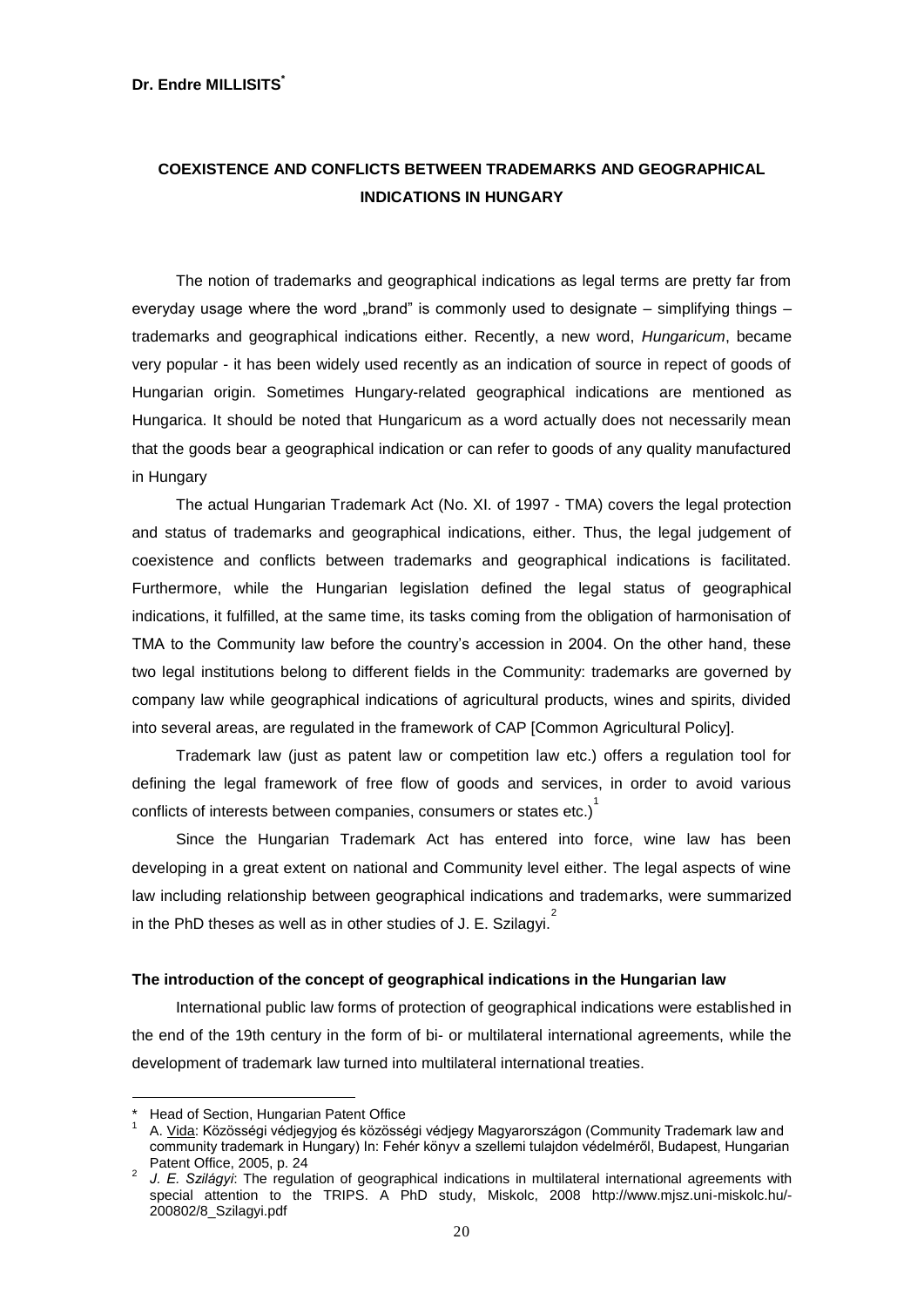Geographical indication as a generic term - in accordance with Community rules - covers geographical indications and geographical names without forming a hierarchy between these two forms in those countries, where both forms are protected.

The first multilateral treaty, the Paris Convention for the Protection of Industrial Property of March 20 1883 (revised at Brussels on December 14, 1900, at Washington on June 2, 1911, at The Hague on November 6, 1925, at London on June 2, 1934, at Lisbon on October 31, 1958, and at Stockholm on July 14, 1967, and amended on September 28, 1979), recognized indications of source of origin and appellations of origin only, consequently, the Lisbon Agreement for the Protection of Appellations of Origin and their International Registration of October 31, 1958, [revised at Stockholm on July 14, 1967] is intended to grant international protection of appellations of origin, establishing and maintaining a special international registration system.

Legal protection of geographical indications in different countries is based on state recognition by statutory or administrative acts. An especially developed and differentiated professional system relating to wines, the so-called wine law emerged as a separate field of regulation.

The concept of geographical indications was first introduced and regulated for the first time into Hungarian law by TMA, Part Seven, from July 1, 1997. Until then, the conditions of granting protection of appellations of origin in the country, as preconditions of obtaining international protection through the Lisbon Agreement, could have been established by interpretation of the Lisbon Agreement, since Hungary promulgated its membership to the Lisbon Agreement in 1982 (Law-decree No. 1 of 1982). There were some concerns about the question of particular conditions which had related to obtaining protection of an appellation of origin in Hungary as a country of origin or about ceasing protection in the country (since international protection ceases to have effect when the protection in the country of origin lapses).

Although from 1982 to 1997, in the absence of *sui generis* national legislation, it was rather difficult to obtain protection on the international level, 28 international appellations of origin coming from Hungary have been forwarded to WIPO. By the TMA the Hungarian legislator created the national register of geographical indications by copying the particulars of these 28 international registrations in the newly opened register. This solution was based on the obvious fact that while the subject matter of these appellations of origin was apt to be protected in Hungary as a country of origin, no national registry did exist.

When the TMA was worded, the intention of the Hungarian legislation was to harmonize the Hungarian law with Article 22 of the TRIPS Agreement and – at the same time - to meet requirements coming from the harmonization with the Community system.

During the above-mentioned period, Directive No. 89/104/EEC laid down the framework for the harmonization of laws in the field of trademarks. Bearing in mind that *sui generis* protection of geographical indications, based on the institutions of industrial property, did not (and still does not) exist in many countries, the institution of collective marks took part among the options for replacement.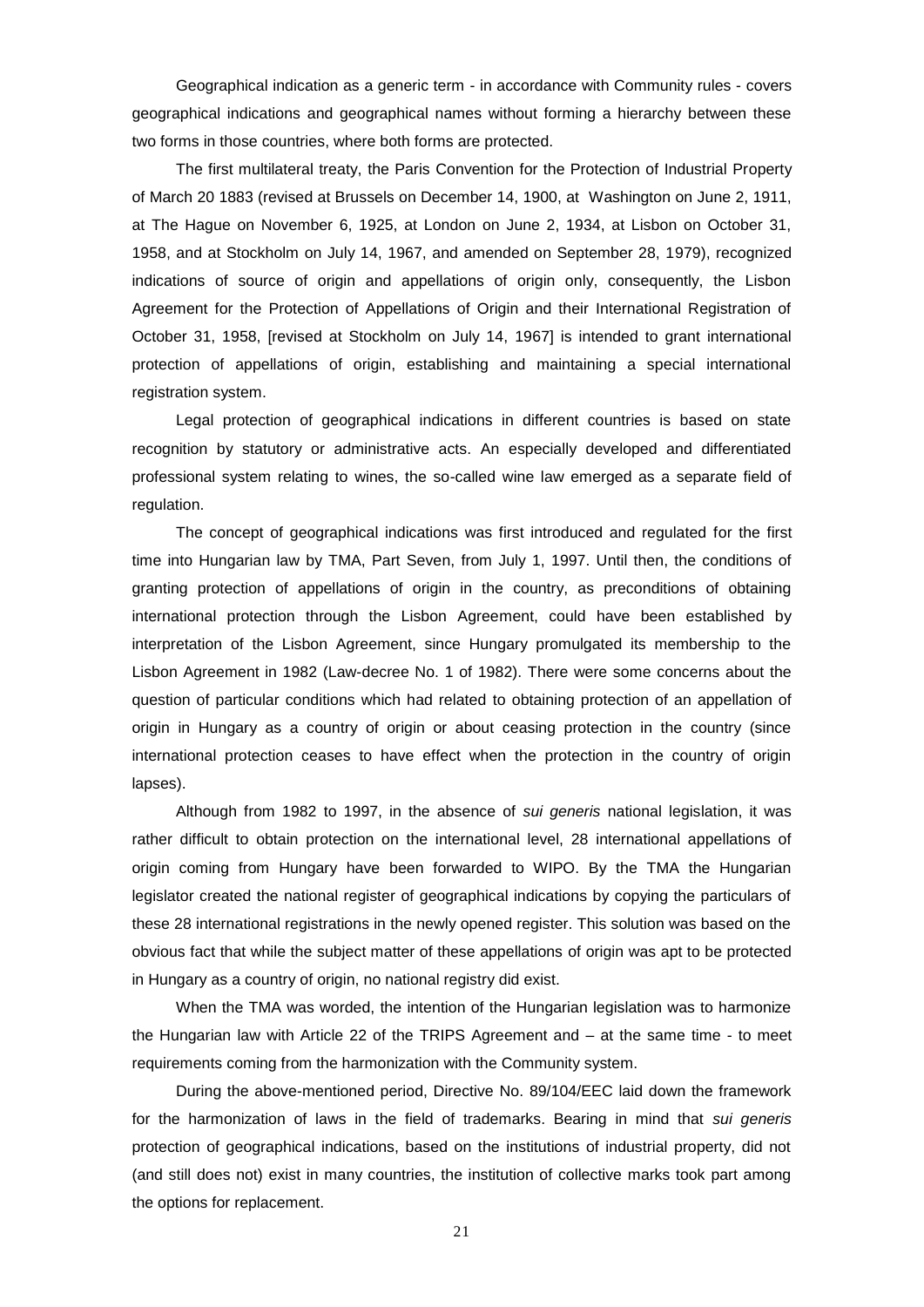The TMA governs the registration of geographical indications and provides that the rules of procedure relating to trademarks are to be applied in respect of geographical indications as well in many aspects (cancellation or termination procedure, court procedure etc.).

It became apparent only later that, while *sui generis* protection for geographical indications had been established and is maintained in Hungary, the option for registering geographical names in the form of collective marks is rather disturbing and does not seem to be too advantageous.

When regulating collective marks as a special type of marks, the TMA - unprecedently gave exemption for this type from an absolute ground for refusing protection, namely collective marks could be geographical names denoting even the place of production etc. Collective marks form a type of marks based on a membership of users. In order to avoid that the collective mark registered as geographical names would disturb normal economic relationships, the original wording of Sec. 97 para (3) of the TMA provided "If the collective mark consists exclusively of an indication of geographical origin, the regulations must provide that any person whose goods or services originate in the geographical area concerned shall be authorized to become a member of the social organization."

As a consequence, the Hungarian legislation made the necessary change and banned the opportunity to register collective marks consisting exclusively of a geographical name. (It should be mentioned here that no applications for a collective mark consisting exclusively of a geographical name were filed with the Hungarian Patent Office between 1997 and 2004.)

There are even interpretations preferring parallel protection of geographical indications and trademarks, respectively. "A group that benefits from "protected designation of origin" (PDO) or "protected geographical indication" (PGI) may also apply for a collective trademark for their GI product"s name or graphic representation. The PDO/PGI designation provides a protected indication of quality and origin relationship that is separate from other intellectual property rights. Therefore, trade-marking, i.e. a collective trademark, can confer additional intellectual property rights protection."<sup>3</sup>

In the light of the above amendment of the TMA, a distinction should be made between marks consisting exclusively of the geographical name and marks consisting of geographical names or abbreviations thereof and some kind of distinctive element or elements (a word, a device etc.) Marks belonging to the latter type are obviously welcome.

The 2003 amendment of the TMA was first to introduce not only interface rules between the Hungarian law and the Madrid System of international registration of trademarks and the Community Trademark System, respectively, but the new Chapter XVII/A introduced interface rules to the Community protection of agricultural products and foodstuffs and the new Chapter XVII/B to the Lisbon Agreement for the Protection of Appellations of Origin and their International Registration

All these interface rules are effective from May 1, 2004, the day of accession of the Hungarian Republic to the European Community.

<sup>-&</sup>lt;br>3 See: Guide to Geographical Indications: Linking products and their origin s, Geneva: ITC [International Trade Center], 2009. p. xxi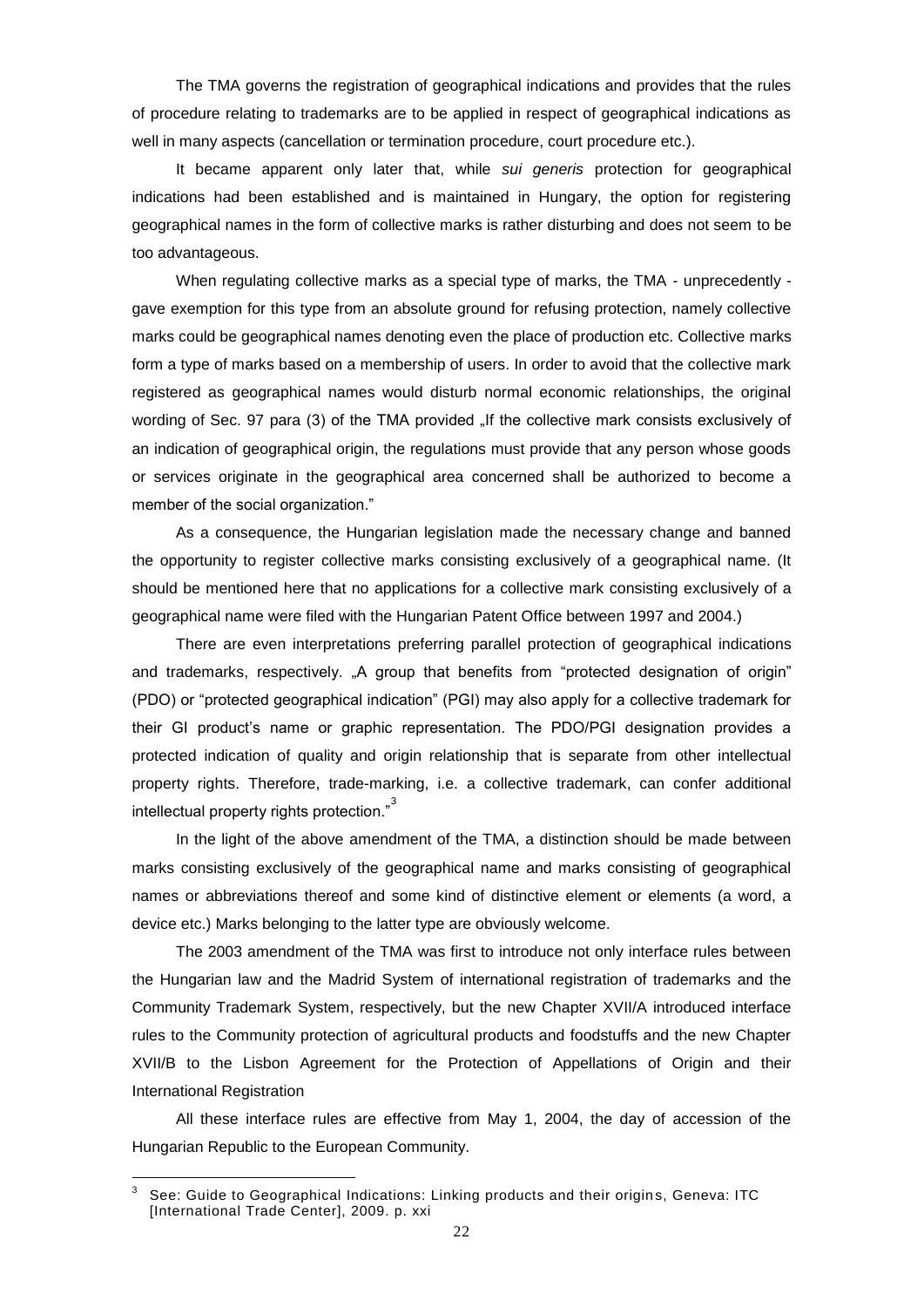While the said interface provisions clearly meet the requirements connected to this country's international obligations, however, the changes, amendments in Lisbon and mainly in the Community rules require changes and the review (and the amendments, eventually) of the provisions in the Trademarks Act. Since 2004, this has also been made several times: for agricultural products and foodstuffs as traditional certificates of specific character (Council Regulation (EEC) No. 509/2006) and geographical indications and protection of designations of origin (Council Regulation (EEC) No.510/2006), and the new legislation: Council Regulation (EEC) No. 479/2008 invoked amendments of the Hungarian Trademark Act and still invoke current legislative obligations.

#### **Coexistence and conflicts of trademarks and geographical indications**

Compared to the millions of trademarks registered throughout the world, the number of protected geographical indications is rather limited. For example, the registration number of international trademarks in Hungary exceeds one million – at the same time, the total number of appellations of origin registered in the framework of the Lisbon Agreement is still below one thousand). The significance of conflicts, however, does not depend on the qualitative approach. If a conflict arises between trademarks and geographical indications, the case is usually of high importance. Legal provisions - among others – include norms to resolve these conflicts.

Since geographical indications consist always of words, signs containing non-verbal elements can not form geographical indications. Consequently, only words play a role in conflicts between geographical indications and trademarks, namely not only identical but confusingly similar words as well.

In the event of collisions between geographical indications and trademarks, priority issues are regulated by Article 14 of Council Regulation (EEC) No. 2081/92, issued on July 14, 1992 on the protection of geographical indications and designations of origin for agricultural products and foodstuffs providing that the application for registration of a trademark relating to the same type of product shall be refused, provided that the application for registration of the trademark was submitted after the date of the publication of the GI in the Official Journal of the European Union.

Similar rules are provided by Article 14 of Council Regulation (EC) No. 510/2006 of March 20, 2006 on the protection of Geographical Indications and Designations of Origin for agricultural products and foodstuffs under the subtitle Relations between trademarks, designations of origin and geographical indications.

("1. Where a designation of origin or a geographical indication is registered under this Regulation, the application for registration of a trademark corresponding to one of the situations referred to in Article 13 and relating to the same class of product shall be refused if the application for registration of the trademark is submitted after the date of submission of the registration application to the Commission.

Trademarks registered in breach of the first subparagraph shall be invalidated.

2. With due regard to Community law, a trademark which has been applied for or is registered, the use of which corresponds to one of the situations referred to in Article 13 or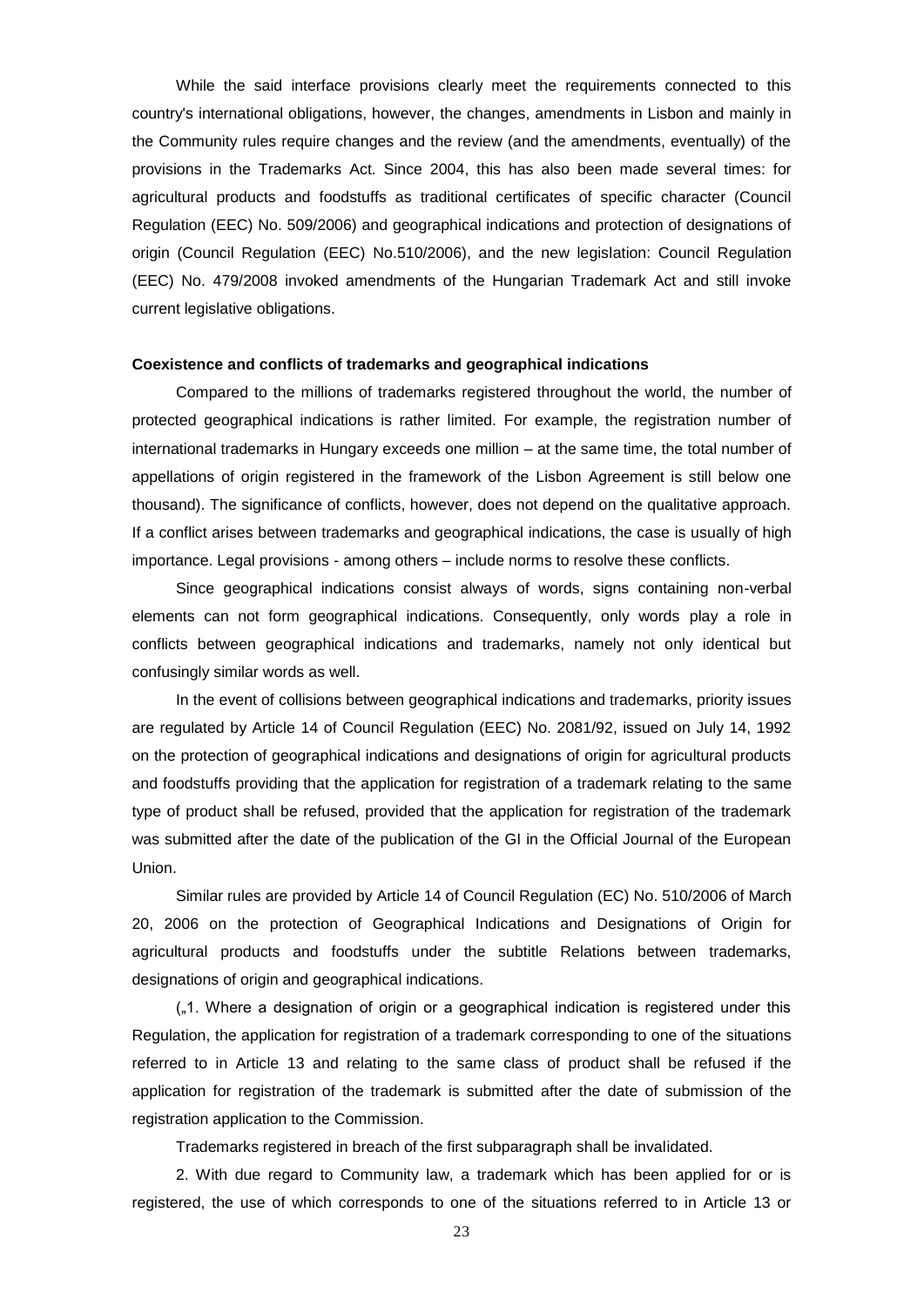established by use, if that possibility is provided for by the legislation concerned, in good faith within the territory of the Community, before either the date of protection of the designation of origin or geographical indication in the country of origin or before January 1, 1996, may continue to be used notwithstanding the registration of a designation of origin or geographical indication, provided that no grounds for its invalidity or revocation exist as specified by First Council Directive 89/104/EEC of December 21, 1988 to approximate the laws of the Member States relating to trademarks or Council Regulation (EC) No. 40/94 of December 20, 1993 on the Community trademark").<sup>4</sup>

A new provision regulating the collision of a trademark application with an earlier geographical indication has been introduced in the TMA in the form of a new absolute ground for refusal.

According to Sec. 3 para 4) of the TMA ..A sign may not be granted trademark protection if it consists of or contains a geographical indication registered pursuant to this Act or to European Community law. This provision shall apply to goods which do not originate from a geographical area corresponding to the geographical indication or in connection with which the geographical indication cannot be used for any other reason on the basis of the provisions of this Act or of European Community law."

At the same time, Sec. 106 para 1 point c) of the TMA Amendment Act No. CII of 2003 provides that a geographical indication shall not be granted protection if it is identical with or similar to an earlier trademark and its use – due to the knowledge, reputation or lasting presence on the market of the trademark – would result in a likelihood of confusion on the part of consumers.

It is less obvious that words not being geographical names are excluded from protection of geographical indications. This uncertainty is caused partly by the rules that are also understood in the sense of protection of origin enabling the certification of traditional specific qualities of agricultural products and foodstuffs since the naming of such agricultural products or foodstuffs is not made or not exclusively effected by geographical names.

In Hungary, the Supreme Court pronounced the final words relating to the deletion of appellation of origin BUD (for beers) of Czech origin. This appellation of origin, protected under the Lisbon Agreement in Hungary, was finally deleted since BUD (abbreviation of Budweis - Budejovice) was not a geographical name, therefore, this word could not benefit from protection of geographical indications (Pfk.IV. 21.962/2006).

When a trademark application is applied for that contains a geographical indication as a verbal element and contains a specification of goods relating to agricultural products, foodstuffs or wines, under the constant practice of the Hungarian Patent Office protection can be granted with a specification of goods reflecting the veritable relationship between the mark as applied for and the geographical name. (For example, a combined mark containing the word TOKAJ can not be allowed to be protected for "Wines" (= wines origianting from everywhere) but limited to

<u>.</u>

<sup>4</sup> See *A. Jókúti-Á. Szabó*: A földrajzi árujelzők közösségi és hazai szabályozása (Regulation of geographical indications on Commuity and domestic level), Fehér könyv a szellemi tulajdon védelméről, Budapest, Hungarian Patent Office 2005, 94 and the following pp.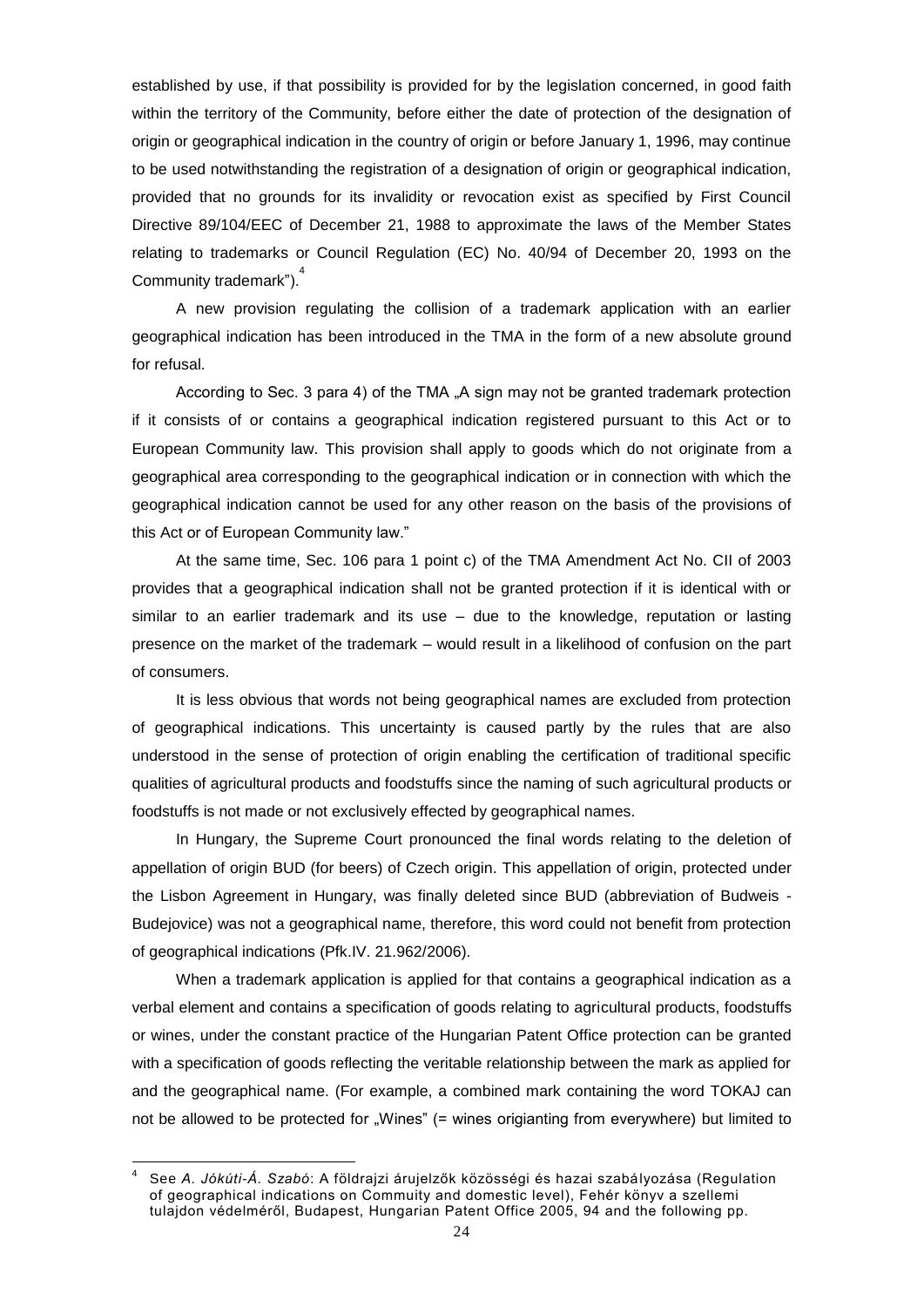e. g. "Wines from the Tokaj vinicole region" or "Wines originating from the territory of appellation of origin Tokaj." This question could arise mainly where the owner of a mark is an outsider with respect to the geographical area indicated by the geographical name forming an element of the mark. This practice is based on the strong belief that consumers could be easily misled where these goods are originating from a different place (country, continent etc.) that is clearly indicated in the verbal element of the mark. (It should be noted that the same practice is followed by France and Switzerland, while e.g. OHIM - seemingly - does not pay special attention to this issue).

The leading case in respect of the criteria of registrability of geographical names as trademarks is still the judgement of the European Court of Justice of May 7, 1999 which has to be taken into consideration ("Windsurfing Chiemsee", C-108/97 and C-109/97).

A German district court of Munich referred to the European Court of Justice for a preliminary ruling on the interpretation of Articles 3(1)(c) and 3(3) of the Trademark Harmonization Directive.

The main points of this decision $\mathring{\mathring{\,}}$  are:

Proceeding from the wording of Article 3(1)(c) of the Directive which refers to "indications which may serve to designate geographical origin" the Court concludes that it is sufficient for a term to be non-registrable if it designates a place which is currently associated in the mind of the relevant trade circles with the category of goods concerned, or if it is reasonable to assume that such an association may be established in the future. Specifically, the Court states that, for Article 3(1)(c) of the Directive to apply, it is not necessary for the deciding authority to assess the existence of a "real, current or serious need to leave a sign or indication free ("Freihaltebedürfnis")" as established by German case law. Furthermore, it is not necessary for the goods to be manufactured in the geographical location concerned in order to be associated with it; other ties between the goods and the geographical location may be sufficient, such as the fact that the goods were conceived and designed there.

The Court furthermore deals with the question what requirements must be met in order for a mark to have acquired distinctive character through use (Article 3 para 3 of the Directive). The Court holds that, where a geographical designation has gained a new significance and its connotation, no longer purely descriptive, it justifies its registration as a trademark and no further differentiation is permitted as to the importance of keeping the geographical name available for use by other undertakings. It furthermore states that in determining whether a mark has acquired distinctive character by use, the competent authority must make an overall assessment of the evidence, and provides the national authorities with detailed guidance as to the aspects to be taken into account in assessing the (acquired) distinctiveness of the mark concerned. The Court also states that the national authority may have recourse under the conditions of its national law to an opinion poll.

 5 An excellent concise summary of this decision can be read at [http://www.communitytrademark.org/miscellaneous/misc/misc](http://www.communitytrademark.org/miscellaneous/misc/misc-001.htm) -001.htm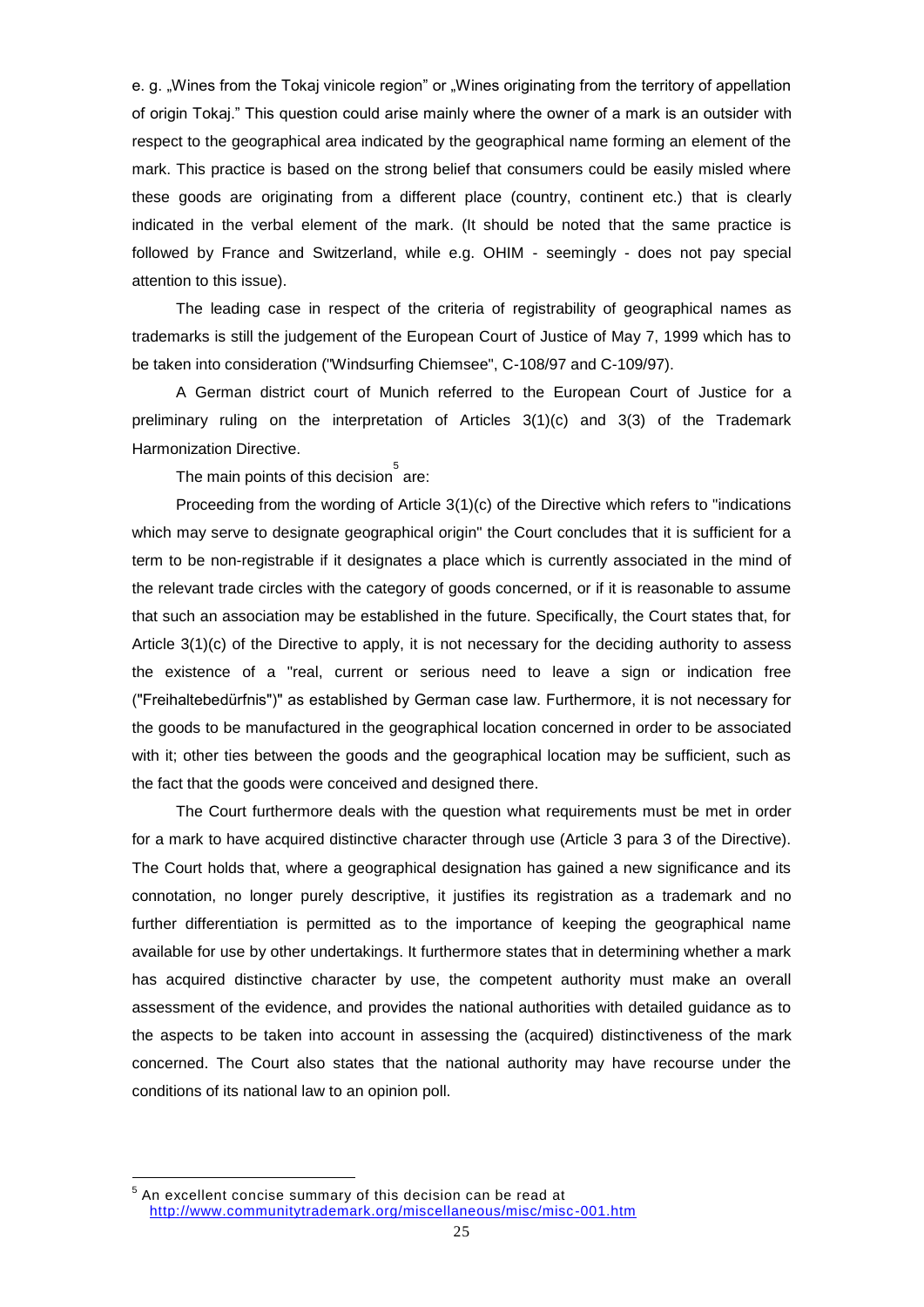Szilagyi points out that the above decision led to the liberalization of the formerly strict German jurisdiction. This preliminary decision shall govern the practice of the competent Hungarian authorities.

What should be emphasized here is not the mitigating of severity in the field of trademark registration proceedings but rather the collision of trademarks and geographical indications, the possibility of confusion among consumers. This is reflected in the above-mentioned wording of the Trademark Act in force. This also excludes a simplistic decision in respect what is excluded from trademark protection. If there is little likelihood that the interested circles should consider that the goods originate from this location, there would be nothing against the coexistence.

#### **The coexistence of trademarks and geographical indications**

As we pointed out, under the actual practice words forming registered geographical indications can not be registered as trademarks, parallelly. The practice in foreign countries, however, shows several varieties in this sense.

Another question is how the conflicts between generic names and geographical indications or trademarks can to be settled.

Sec. 105 of the TMA provides that a geographical indication shall not be granted protection if in the course of trade it has become the common name of a product irrespective of whether the product originates in the place specified by the geographical indication. On the other hand, after its registration, a geographical indication may not become the common name of a product.

When a conflict arises between trademarks or trademark applications and generic names incorporating or exclusively consisting of geographical names, a complex approach is sought: in a recent case, the registration of the word PANNONIA in respect of cheese was ordered by the Metropolitan Court<sup>6</sup> denying that this word had been a generic name for the products in Hungary. In the meantime, the word PANNONIA (Latin name of Western Hungary) was removed from the relevant pages of the official Codex Alimentarius Hungaricus (Hungarian Food Book). The Court stated the word PANNONIA regained its distinctivity and apt to be registered as a trademark.

At the same time, the Court took into consideration that the applicant held other device marks indicating the word PANNONIA and pronounced that there was a case of family of trademarks.

In addition to the harmonic legal regulation of trademarks and geographical indications, the establishment of the organizational system can help protection of origin turning into a real protection reflecting valuable national traditions.

The legal rules [in Hungary] cover not only the powers of the Ministry of Rural Development but the responsibilities of the Hungarian Patent Office in this field. In order to reach that intellectual property aspects, that is technical aspects of industrial property, be

<u>.</u>

<sup>6</sup> See [http://www.origo.hu/uzletinegyed/jog/uzleti/20100422-birosagi-dontes-a-pannonia](http://www.origo.hu/uzletinegyed/jog/uzleti/20100422-birosagi-dontes-a-pannonia-sajtrol.htm)[sajtrol.htm -](http://www.origo.hu/uzletinegyed/jog/uzleti/20100422-birosagi-dontes-a-pannonia-sajtrol.htm) see also the article of *Vida* in this issue of AIPPI Proceedings, chapter on Trademark Family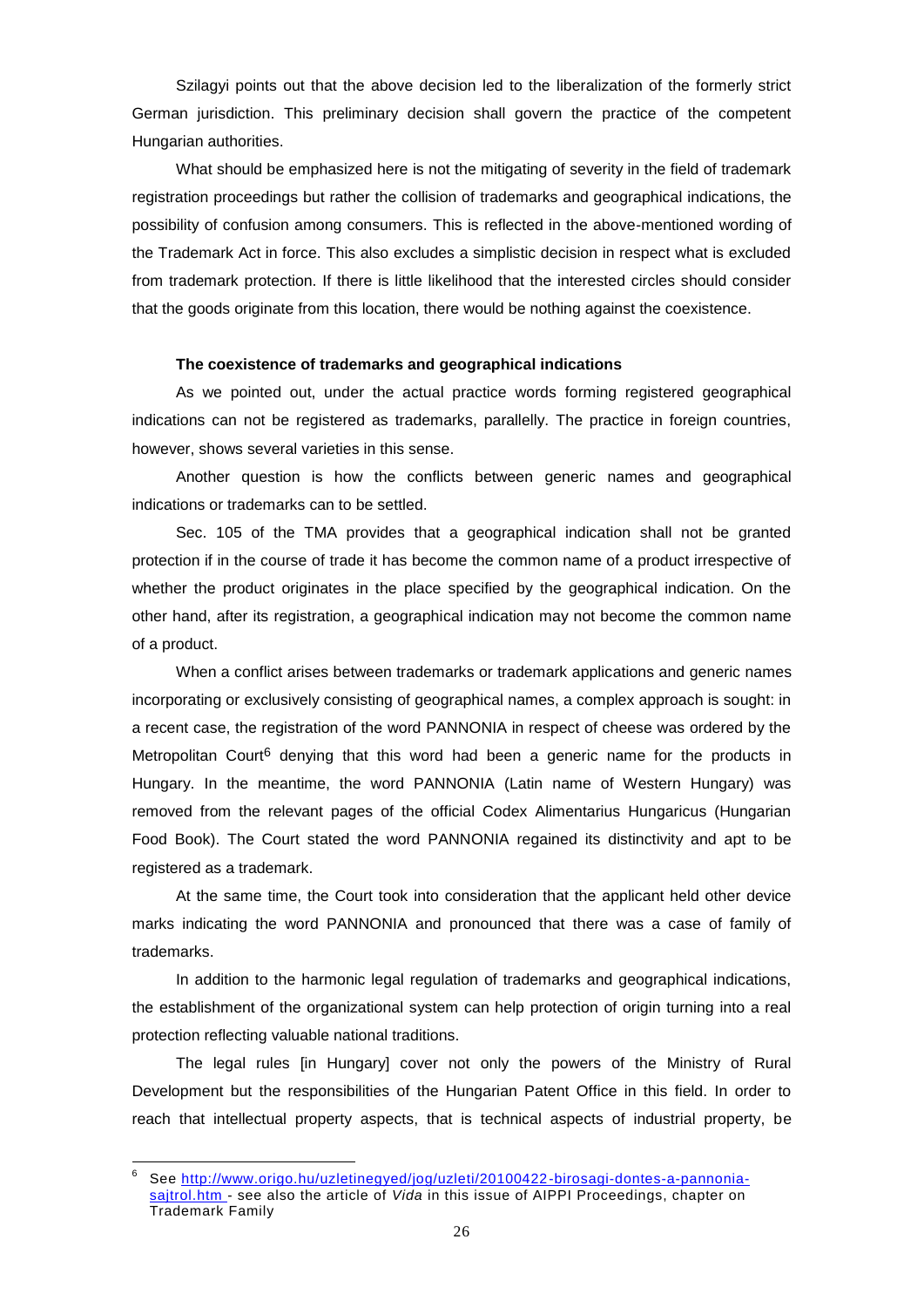considered among professional aspects, the Hungarian Patent Office is also represented in the Hungarian Council for the Protection of Appellations of Origin by a high-ranking official.

A typical view of experts in the field of wine law is expressed by J. E. Szilágyi: "I believe that the relationship between earlier registered trademarks and later geographical indications with the EC rules on geographical indications will continue to be based - in the same manner as Council Regulation No. 2081/92 - on the co-existence and not on principle of exclusivity of trademarks. The WTO panel process, principally, has confirmed the legitimacy of this regulatory model. For answering the question of coexistence of two indications of goods in a particular case, the problem of deception of consumers will play an important role. It would be avoided, anyway".

The development challenges again and again either the legislation and the law enforcement in this imposing area, both serving not only the protection of national values but will help to select Hungary's place in the world. It has been shown that it is not sufficient to call Tokaj a "world-wide known mark that everybody knows abroad", without a solid legal basis this statement would remain just a high-sounding declaration and apt to encourage ourselves only.

The author of the above lines expects, at the same time, that the industrial property approach of the legal questions in the field of geographical indications will become more and more universal and will help resolving questions which are, due to the divergence of professional views, too complicated today.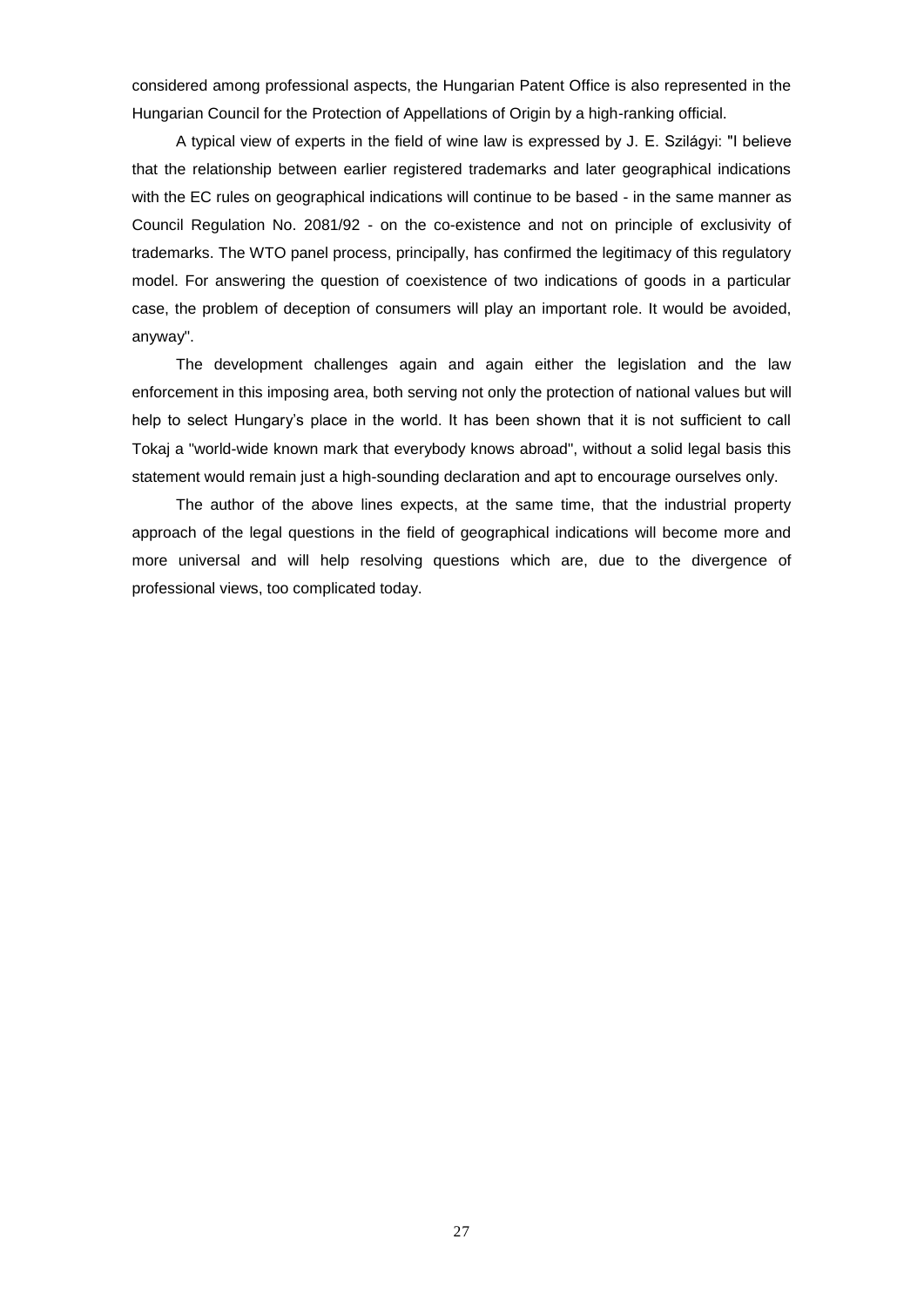# **Survey on Hungarian consumers' attitudes toward counterfeiting**

After having conducted a representative survey of 1000 consumers on the attitudes toward counterfeiting in 2009, the National Board Against Counterfeiting (NBAC) conducted the survey in May 2010 again with the involvement of TÁRKI Social Research Institute. The NBAC examined not only the consumers' attitudes but also consumer behaviour relating to the purchase of counterfeit products. The results of these surveys are necessary to be able to map out an effective awareness raising strategy against counterfeiting on the one hand, and these data can serve as input to estimate the volume of counterfeiting, on the other hand.

# *Consumer attitude*

Compared to the results of the research made in 2009 the number of consumers who refuse to buy counterfeit products has significantly increased, according to the survey carried out in 2010. 19% of the interviewed persons would consider buying counterfeit products and 5 % of them would purchase these products any time. Counterfeit clothing is in highest demand; every fourth Hungarian consumer is ready to buy it. Not original clothing is not really considered as fake by the consumers since quite a few of them responded that they refuse to buy counterfeits in general, though they are open to buy counterfeit clothing.

Examining the socio-demographic variables it can be found that the age strongly affects the willingness to buy counterfeit products: while 38% of the young respondents would purchase counterfeit products, this proportion is only 11% among the older respondents.

The answers to the question: "Would you knowingly buy counterfeit (not original, copied, of unreliable origin, illegally downloaded) products?" are summarized in the following table:

| Product              | Yes, any time |                | Perhaps |      | <b>No</b> |      | Don't know |          |
|----------------------|---------------|----------------|---------|------|-----------|------|------------|----------|
|                      | 2009          | 2010           | 2009    | 2010 | 2009      | 2010 | 2009       | 2010     |
| Clothing<br>products | 29            | 14             | 38      | 26   | 32        | 60   | 1          | 0        |
| Perfumes             | 15            | 8              | 25      | 17   | 59        | 75   | 1          | 0        |
| CD/DVD               | 15            | 9              | 25      | 15   | 59        | 76   | 1          | $\Omega$ |
| Software             | 12            | 7              | 21      | 13   | 64        | 79   | 3          |          |
| Food                 | 2             | $\overline{2}$ | 10      | 6    | 87        | 92   | 0          | $\Omega$ |
| <b>Medicines</b>     | 1             | 1              | 6       | 4    | 92        | 95   | 0          | 0        |

# *Customer behaviour in the previous year*

The actual behaviour was also examined in the survey:

1 \*

Legal Adviser, Hungarian Patent Office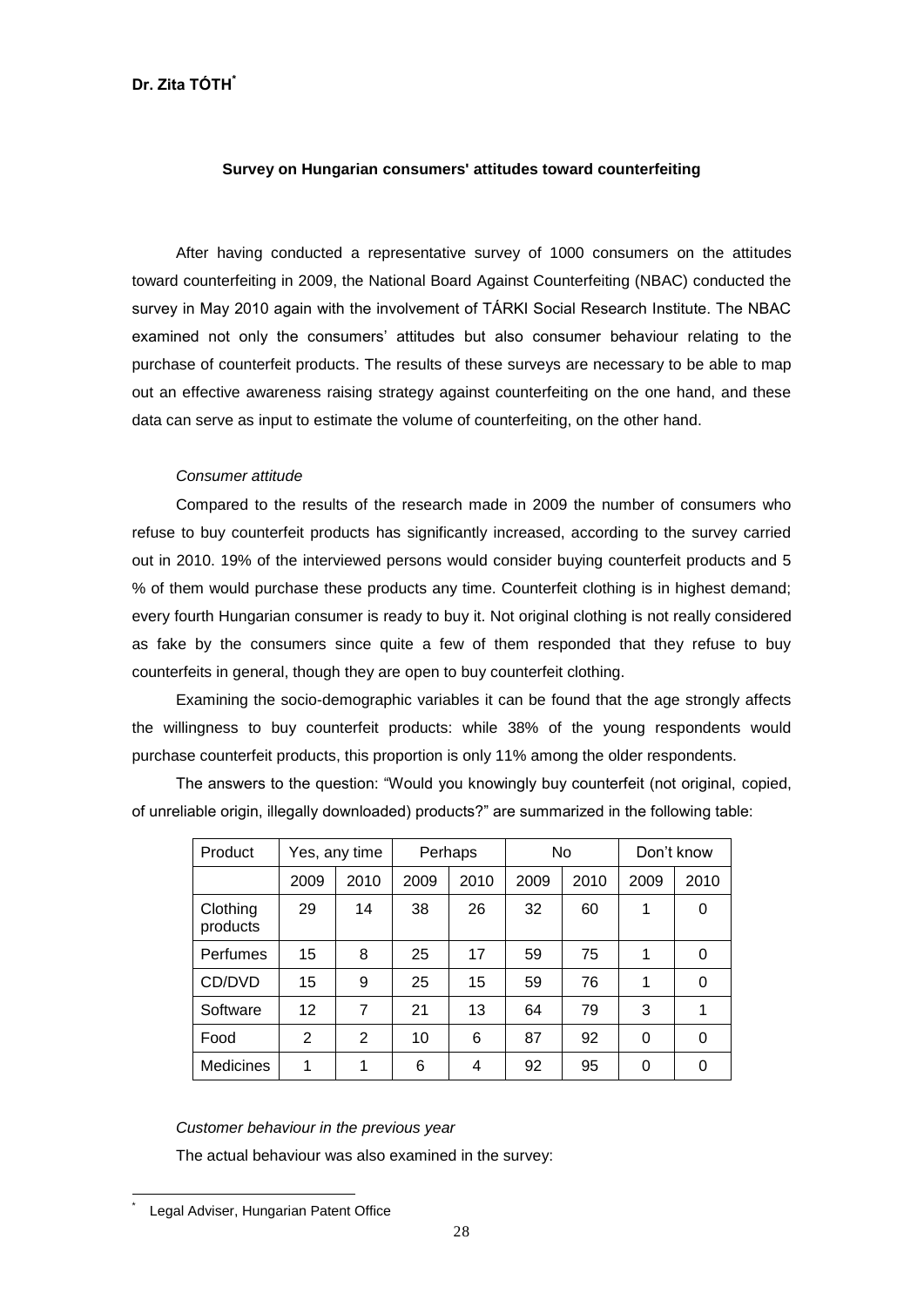16% of the consumers bought at least once counterfeit products in the previous year. Three quarters of these consumers bought fakes several times, one quarter of them only once.

Counterfeit clothing products are the most popular: according to the survey results every fifth Hungarian consumer purchased counterfeit clothing product in the previous year. Counterfeit perfumes are in the second highest demand; every tenth consumer bought such fake products in the previous year. CDs and DVDs follow in the list. The less popular counterfeit products are food and medicines of unknown origin, being potentially dangerous to health. Only 1% of the respondents bought medicines of uncertain source in the previous year, which means that 80 thousand consumers put their health at risk.

According to the survey every fifth young person downloaded film, music or software of illegal origin on the Internet in the previous year. An interesting result of the survey is that only every sixth Hungarian consumer answered that it is [identifiable](http://dict.leo.org/ende?lp=ende&p=Ci4HO3kMAA&search=identifiable&trestr=0x8004) whether a film, music content or software available on the Internet is of legal or illegal origin.

What do Hungarian consumers think of counterfeiting?

The proportion of those who think that counterfeits are as good in quality as the originals decreased by 5% from 17% to 12% compared to the data from 2009. Nearly two-thirds of the respondents believe that counterfeit products are of inferior quality to the original ones. The overwhelming majority of the Hungarian consumers are not proud of the purchase of counterfeits but rather keep this fact a secret. Only every twentieth consumer would proudly tell his/her acquaintance about the purchase of counterfeit products.

Nearly 70% of the respondents are aware of the fact that counterfeiting causes serious losses to the central budget, more than 50% of them also believe that counterfeiting triggers loss of jobs. 69% of the respondents regard the distribution of counterfeits as a criminal activity, 7 of 10 consumers would impose more severe punishment on manufacturers and distributors of counterfeits. An interesting result is that 36% of the respondents would also support the idea to make the buyers of counterfeits liable to punishment.

The survey results are available on the homepage of the NBAC [\(www.hamisitasellen.hu\)](http://www.hamisitasellen.hu/) in Hungarian. The Annual report 2009 of the NBAC can also be downloaded on this website.

The NBAC initiates and organizes awareness-raising programmes and campaigns in line with the objectives of the National Strategy Against Counterfeiting to provide consumers with information on the dangers, economic and social consequences of counterfeiting and on the importance of intellectual property protection. The NBAC"s current campaign comprised exhibitions against counterfeiting entitled "Fake promises, real dangers" which were presented at 9 locations across the country in 2010.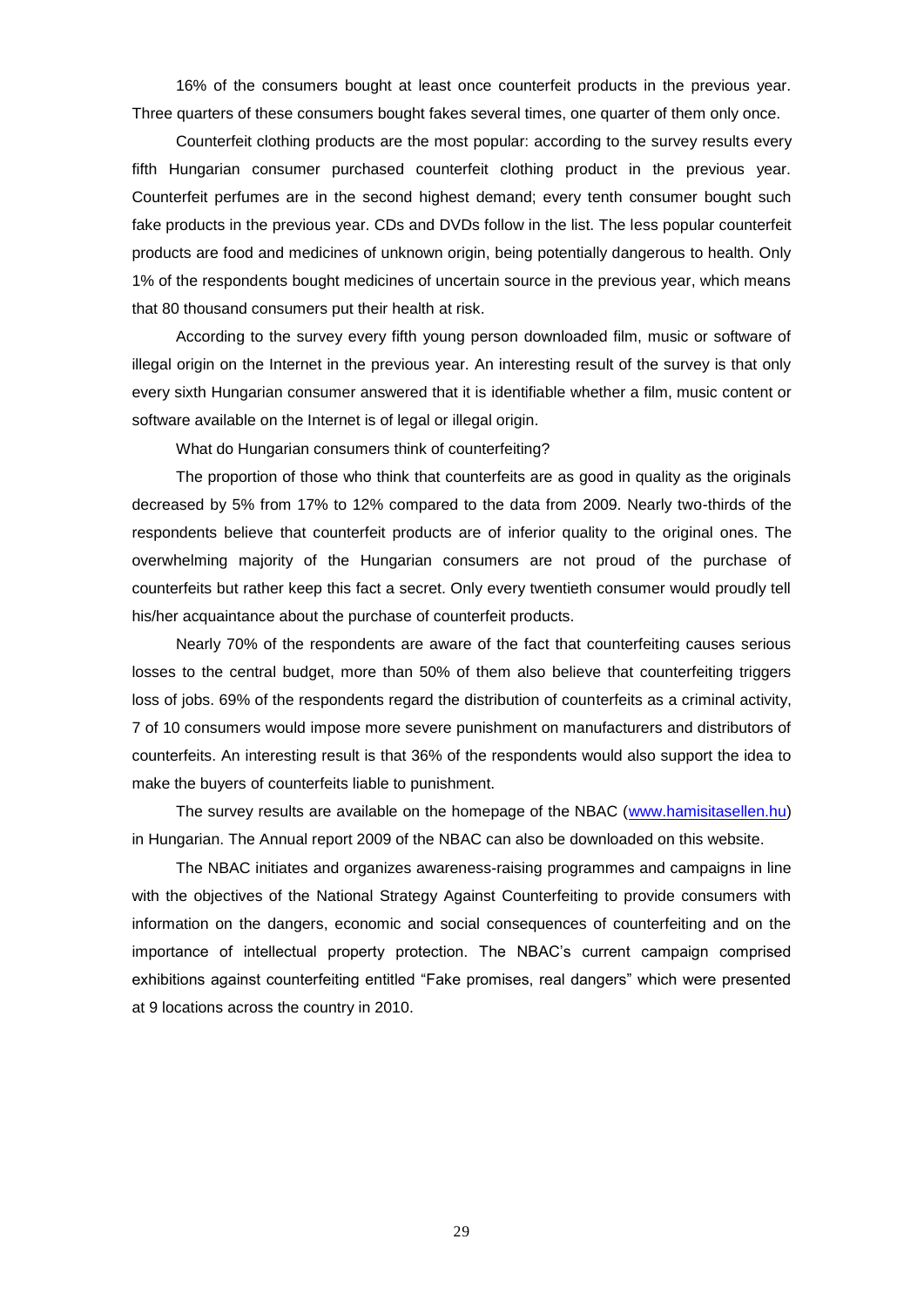# **The Impact of the Judgments of the European Court of Justice on the Hungarian Trademark Law**

**II**

Three years ago I gave a short overview of the effect of the jurisprudence of the European Court of Justice on Hungarian trademark law practice. <sup>1</sup> In light of development in Hungarian legal practice, I believe useful to give further examples at this point.

After this short introduction, let us see the examples.

#### **Distinctive Character**

Distinctive character is a basic requirement of any sign intended to be used as a trademark. This is true all over the world.

# *Factual background:*

The subject of the application was the word combination INTENSIVE CLEAN, which was intended to be registered as a trademark in Classes 3, 5 and 21, for basically toothpaste and toothbrushes.

The Hungarian Patent Office refused registration stating that the mark designates the intended purpose since the latter (for which they were manufactured) of the goods in the Class is that everything they are used for should become "intensive clean". The decision referred to Paragraph 26 of the judgment of the Court of First Instance in the COMPANYLINE case (T-19/99) where the Court held that "coupling the two terms together without any graphic or semantic modification does not imbue them with any additional characteristic such as to render the sign, taken as a whole, capable for the relevant public of distinguishing the applicant"s services from those of other undertakings." In addition, the fact that the term does not appear in dictionaries, whether written as one word or two words side by side, does not in any way alter its appearance.

In its request for reconsideration, among others, the applicant objected to that the Hungarian Patent Office ignored two important judgments of the European Court of Justice on the subject of the combination of words, where the standard is whether the combination is different from the usual designation, namely the BABY DRY (C-383/99) and POSTKANTOOR (C-363/99) cases. The applicant also objected to that the Hungarian Patent Office based its decision on a judgment of the Court of First Instance which was not adjudicated on the second instance level. In addition, the court entered the referred judgment (T-19/99) bearing in mind the average English-speaking consumer, whereas typically the average Hungarian consumer does not speak English.

Of Counsel, Danubia Patent and Law Office

Hungarian Trademark News, 2007, p. 1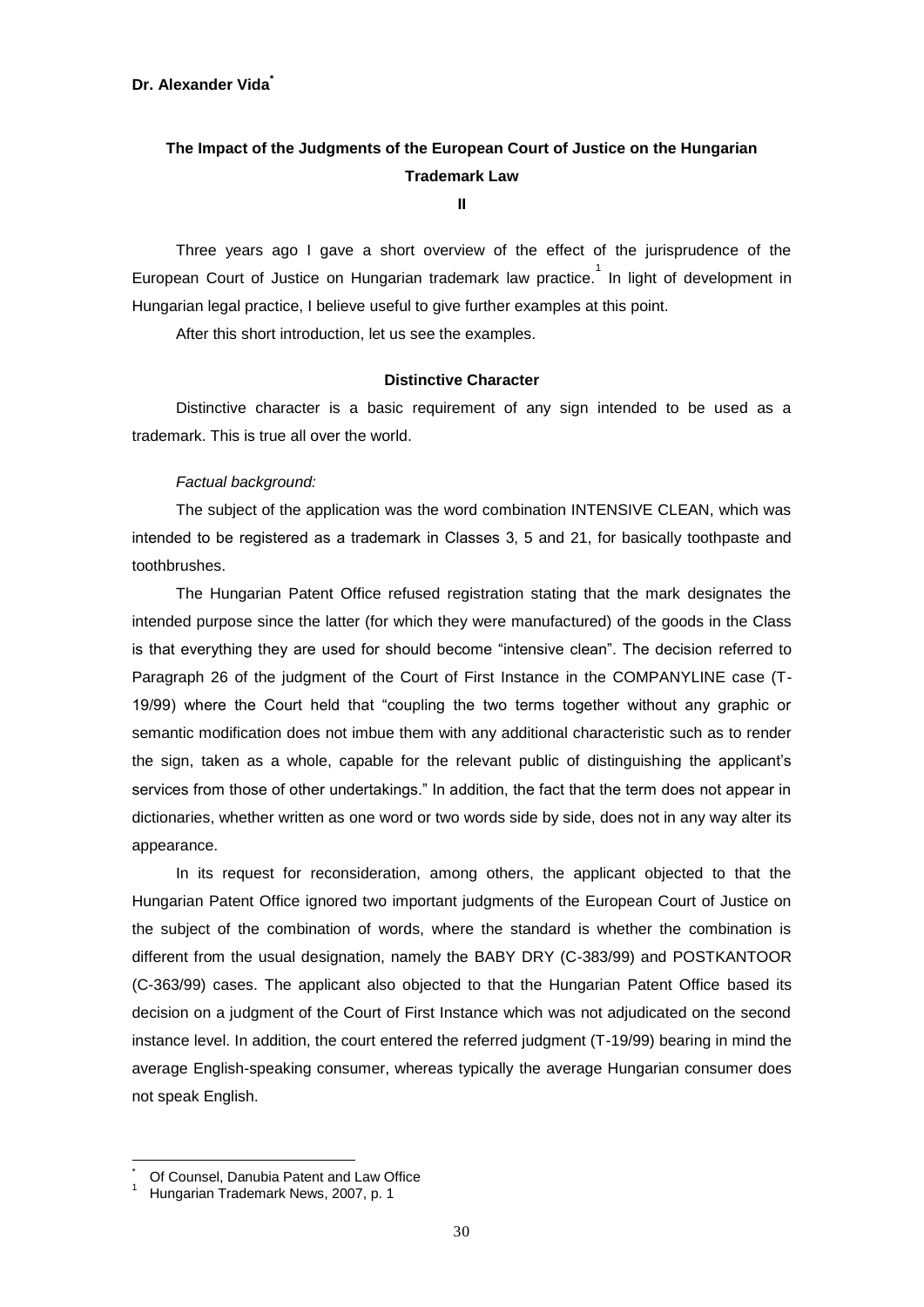The Metropolitan Court dismissed the request for reconsideration. I will only cite those parts of the dismissing judgment where the precedents of the European Court of Justice bear some relevance.

The Hungarian Court held that the BABY DRY and POSTKANTOOR cases were not applicable because the word combination is not unusual or out of the ordinary. The court accepted that one cannot ignore that the range of consumers are not English speakers, but "in the case of more frequently used and simpler English words one can state that even consumers who do not speak English have met the word "clean" in terms of similar products, as well as the word "intensive" which is spelled differently in Hungarian but has the same meaning ... Through the word (clean), which appears on the packaging of several products, the average consumer associates the mark with the meaning intensively clean" (1.Pk.26.079/2009).

#### *Note*

The judgment is final. Instead of filing an appeal, the applicant – similarly to its competitors who registered trademarks that include the word combinations ultra clean, super clean, active clean – filed a new trademark application requesting registration of the word combination DONTODENT INTENSIVE CLEAN.

# **Likelihood of Confusion**

The likelihood of confusion of later sings conflicting with earlier trademarks is a typical reason for opposition or revocation.

# *Factual Background*

The owner of the trademark SPORT filed an opposition against the Hungarian part of the international trademark Bosco SPORT. The earlier trademark was registered in Class 30 and the opposition was also regarding registration of the international trademark in Class 30. The grounds for the opposition were the likelihood of confusion of the later mark with the earlier trademark and the good reputation of the existing trademark.

In its decision upholding the opposition the Hungarian Patent Office held regarding the likelihood of confusion that when examining the "Bosco SPORT" mark and the existing trademark of the opponent, we must rely on the overall impression in respect of the visual, phonetic and conceptual similarities of the marks for the purpose of determining the likelihood of confusion, especially considering their distinctive and dominant elements.

The complex trademark, one or more component of which is identical with or similar to the trademark of another proprietor can only be considered similar to that trademark if such component is a dominant element of the overall impression created by the complex trademark.

According to paragraph 12 of the THOMSON LIFE judgment (C-120/04) of the European Court of Justice, "in order to appreciate the similarity of the sign at issue, it is necessary to consider the overall impression conveyed by each of the two signs and to ascertain whether the common component [in our case SPORT] characterises the composite mark to the extent that the other components are largely secondary to the overall impression."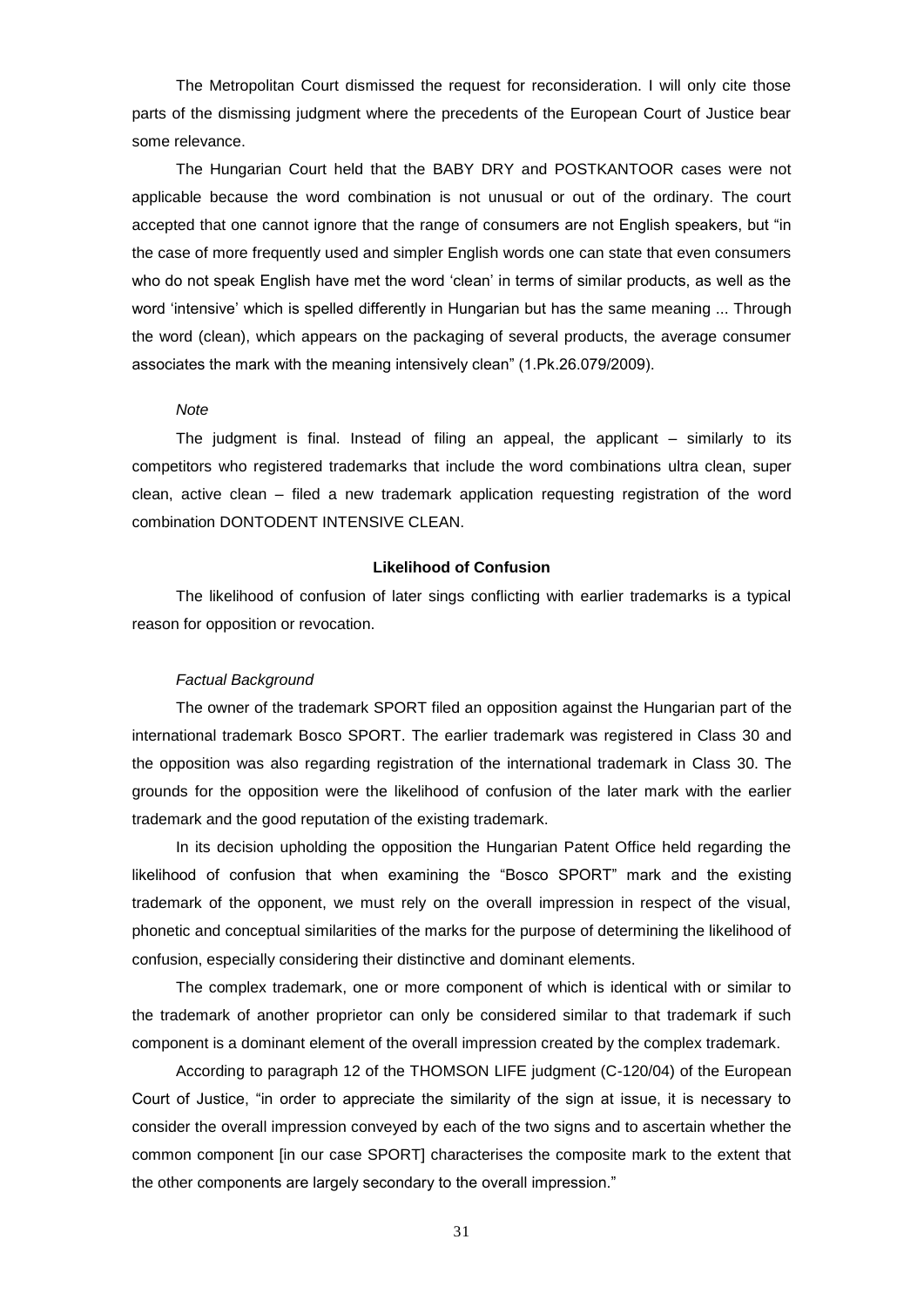During the visual and overall examination of the "Bosco SPORT" mark and the existing "SPORT" trademark, the Hungarian Patent Office determined that in the mark being applied for the emphasis is on the second word component both in terms of letter size and appearance, whereas the first component is in handwriting type characters and difficult to read and rather different. The second element of the mark is more dominant, because the word SPORT, written in larger and thicker letters, almost rises from its surroundings. The likelihood of confusion stands since the identical component is emphasised in the mark at issue and does not merely contribute to the overall impression.

The phonetic analysis of the "Bosco SPORT" mark and the existing "SPORT" trademark led the Hungarian Patent Office to determine that they are largely similar. The conceptual analysis of the mark and the earlier trademark leads to the conclusion that since the expression "SPORT" appears in both marks and refers to sports and sport activities, they create an association with sport. It is true that the word "Bosco" in the mark contributes to the "Bosco SPORT" overall impression, however, in this case the word SPORT is dominant and it does not fade, it is not marginalized to such an extent that it becomes unsuitable for recalling the memory of the trademark.

Paragraph 36 of the THOMSON LIFE judgment of the European Court of Justice states that "in order to establish the likelihood of confusion, it suffices that, because the earlier mark still has an independent distinctive role, the origin of the goods or services covered by the composite sign is attributed by the public also to the owner of that mark." The overall impression created by the "Bosco SPORT" composite mark in the consumer may be that the products are from related enterprises, so the likelihood of confusion stands.

In the overall assessment of the analysis in respect of the visual, phonetic and conceptual similarities, based on the overall impression of the mark and the earlier trademark, considering especially their distinctive and dominant elements and the impressions of average consumers, the Hungarian Patent Office found that there is a likelihood of confusion (case no. A891.834/18).

As I indicated earlier, the opponent invoked the good reputation of its SPORT trademark. The decision includes further reasoning in this respect, however, I have listed them in a footnote in order to ensure logical separation.<sup>2</sup>

-

<sup>2</sup> The Hungarian Patent Office examined two relevant circumstances: first the reputation of the trademarks with earlier priority, second, whether the later application violates or abuses that reputation or violates or abuses the distinctive character of earlier mark.

The opponent submitted much evidence regarding existence of reputation, of which the survey conducted among Hungarian consumers was relevant. (According to the survey performed by Gfk Hungária on knowledge of the SPORT trademark, 61% of participants knew this brand – A.V.) In its assessment, the Hungarian Patent Office determined that in Class 30 the opponent"s trademarks with earlier priority enjoy a significant reputation.

During the assessment of reputation and violation or unfair abuse of distinctive character, the Hungarian Patent Office considered it a relevant circumstance that the target groups are the same or largely similar.

The reason for the broader protection of trademarks with a reputation is that there is a feeling or a lifestyle associated with that reputation for consumers, so it had to be examined whether in the case of products belonging to the Class, the issue of transfer or reputation or image can take place.

Based on the evidence filed by the opponent and considering consumer behaviour, the Hungarian Patent Office found that in respect of the goods in the Class, there can be a transfer of reputation.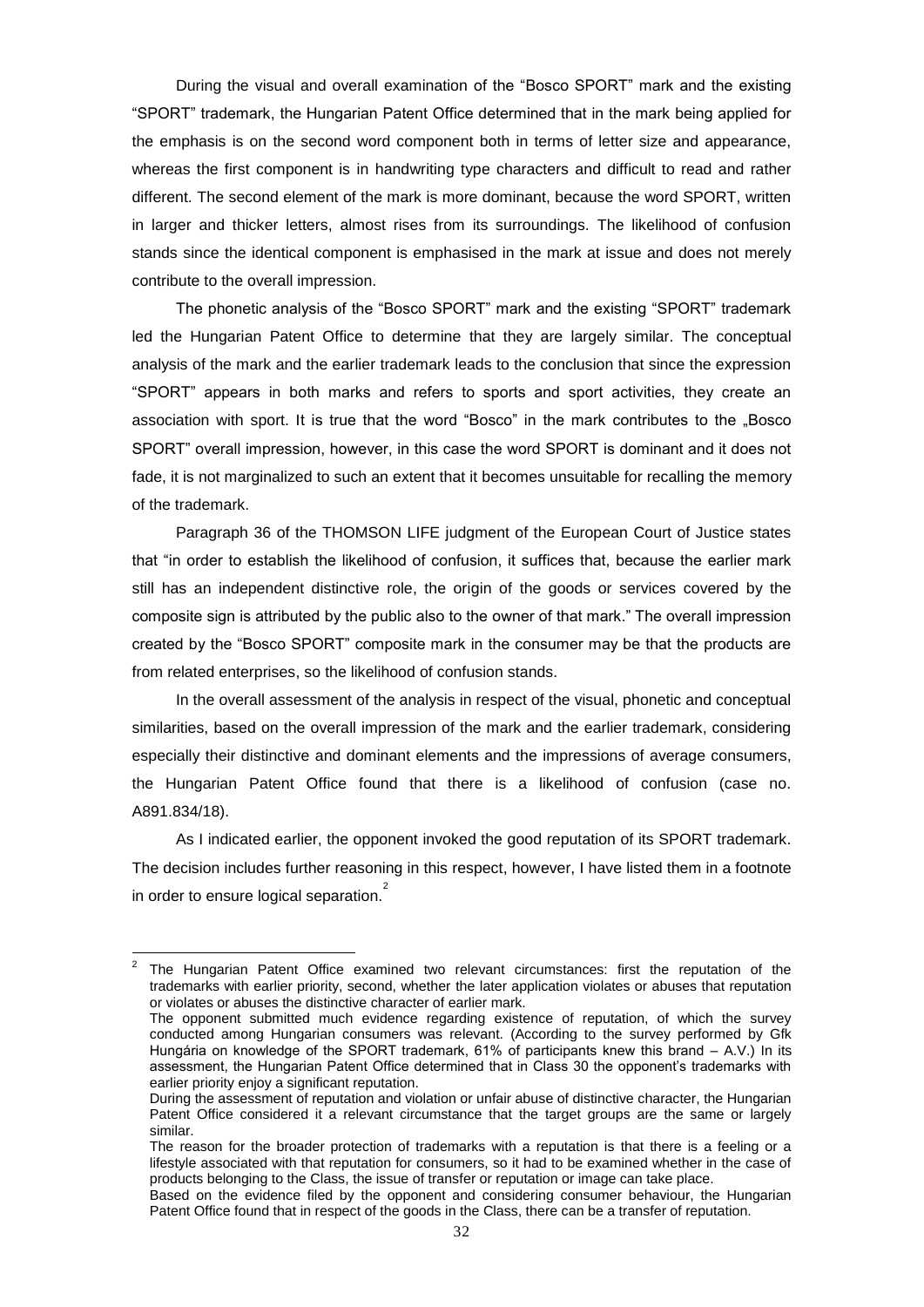# *Note*

The decision is final. The decision of the Hungarian Patent Office shows that the good reputation of a trademark appears in the assessment of the likelihood of confusion, but the main part of the decision is regarding the likelihood of confusion and this is the part that includes the reference to the guidelines of the European Court of Justice. In my view, this was the correct way as good reputation is only relevant if there is likelihood of confusion. Methodically this case also serves as an example for when the adjudicator has the possibility to judge a set of facts based on two separate provisions of the law, thereby giving dual support to its decision.

#### **Assessment of reputation**

The basic reason behind the broader protection of trademarks with a reputation is economic: obtaining such a reputation requires significant technical and commercial efforts from the proprietor of the trademark, and even so, there is no guarantee for acquiring such a reputation. Trademark law also acknowledges the result of such efforts [Sections 4(1)(c) and 12(1)(c) of the Trademark Act).

In light of the requirements related to broader protection of trademarks with a reputation, which are adapted by Hungarian trademark law from the EC Trademark Directive, it is not too frequent that the Hungarian Patent Office or the courts acknowledge that a certain trademark has a reputation.

The case outlined below did not even meet the first requirement: the existence of the reputation itself was disputed.

## *Factual Background*

1

The applicant applied for the registration of the international word trademark ZIPPO with unusual characters, in respect of lifting appliances and other tools in Classes 7 and 8.

The proprietor of the ZIPPO trademark, known for lighters, filed observations  $\overline{\phantom{a}^3}$  requesting that protection in Hungary should be refused.

On this basis the Hungarian Patent Office refused registration. They referred to the fact that any Member State applying Article 5(2) of the Trademark Directive must interpret the contents of the Article as follows. In the case of third party use of a mark that is identical or similar to a mark with a reputation, the proprietor must also be granted protection in relation to goods or services which are not similar to those for which the trademark is registered.

The applicant filed a request for reconsideration against the decision refusing protection in Hungary, in which he referred, among others, to paragraph 49 of the judgment of the Court of First Instance in the TDK case (T-477/04), where the court set the criteria for having a reputation.

The Metropolitan Court reversed the decision of the Hungarian Patent Office and ordered registration of the trademark. The court pointed out that the Hungarian Patent Office merely conceded that the opponent"s trademark has acquired a reputation. However, in the given case

<sup>3</sup> The observation was filed on March 31, 2003. (After May 1, 2004, only opposition could be filed for a reason hindering relative registration.)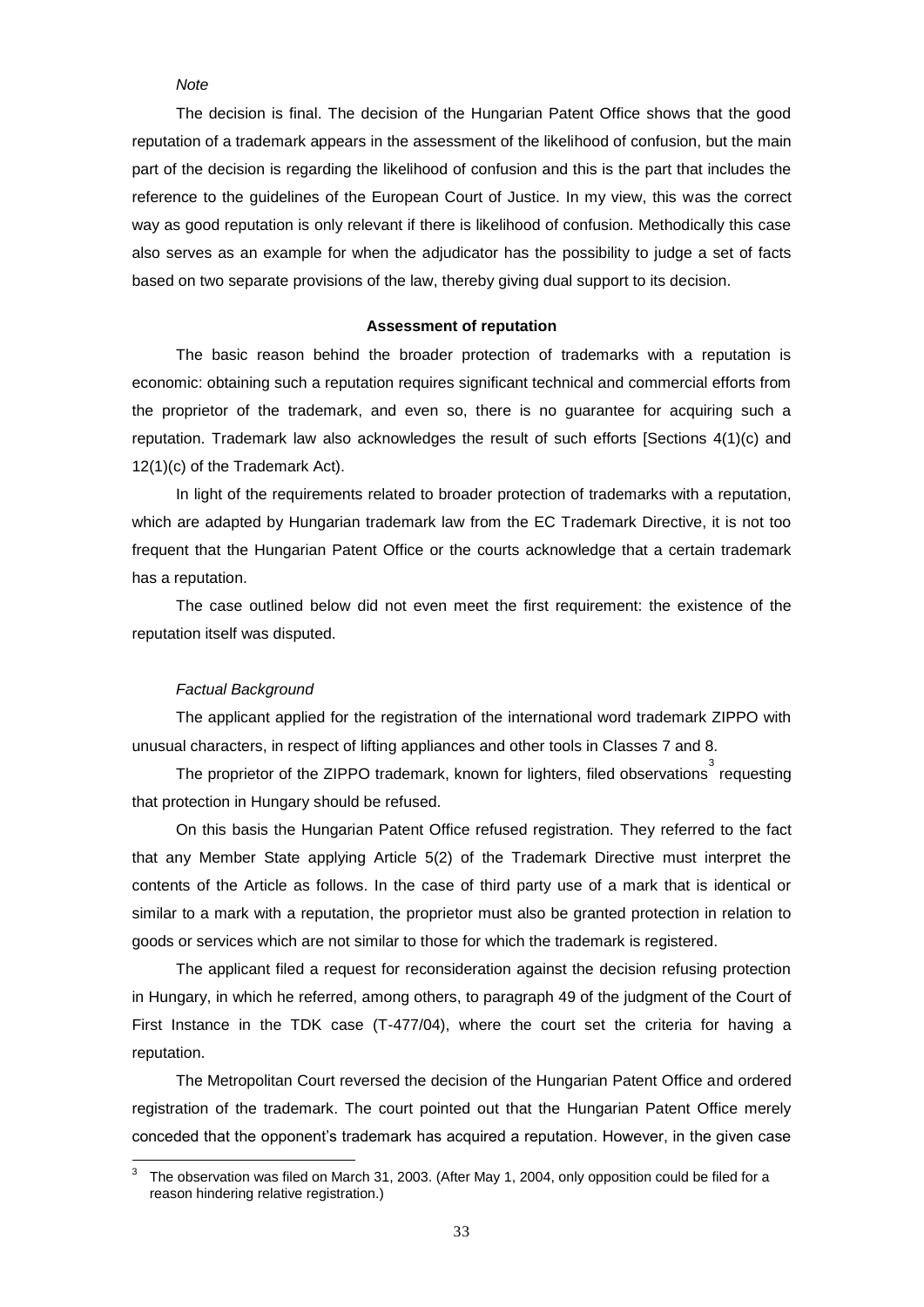it is the Hungarian market that is relevant and this is where the reputation has to exist. The court held that the existence of the reputation had not been proven.

An officially known fact is a fact of which the officials of the Hungarian Patent Office are aware on the basis of their work. If, when establishing the facts of a case, the Hungarian Patent Office bases the existence of a fact on its official knowledge, the decision must point to the proceeding where such official knowledge originates.

A publicly known fact is a fact or circumstance that is known and accepted as true by a wider spectrum of people in a given place.

In the case at issue the Hungarian Patent Office did not indicate whether it holds the opponent"s trademarks as having a reputation based on its official knowledge or public knowledge, and this cannot be concluded merely from the fact that the "opponent has several trademarks in Hungary".

The Court of First Instance held in the TDK case (T-477/04 paragraph 48) that in order to satisfy the requirement of reputation, the earlier trademark must be known to a significant part of the public concerned by the goods or services covered by the trademark. In examining that condition, all the relevant aspects of the case must be considered, including the market share covered by the trademark, the intensity, geographical extent and duration of use of the trademark, and the size of the investment made by the undertaking in promoting it (paragraph 49). In the case at issue, the Hungarian Patent Office examined none of the above circumstances.

Beyond the above, the court is not officially aware and does not consider it public knowledge that the ZIPPO trademark is well known in Hungary in the given Class of goods, so the court held that, for lack of evidence, the provisions of Section 4(1)(c) of the Trademark Act cannot be a hindrance to the registration of the trademark. (1. Pk. 22.260/2008)

#### *Note*

The judgment is final. The judgment of the Metropolitan Court is in line with the judgment of the European Court of Justice in the CHEVY case (C-375/97), requiring the Hungarian Patent Office to prove the circumstances under which it determined the reputation of a trademark, based on the request for reconsideration.

Of course it would have been more correct if the applicant had based its request on paragraph 24 of the CHEVY judgment and not on a judgement of the Court of First Instance. Of course, the outcome would have been the same, however, for the purposes of legal hierarchy, an ECJ judgment rendered in a reference case would have been more elegant.

We cannot forget that the issue of the reputation of a trademark raises questions as to the interpretation and application of the law by the courts of other countries as well, as indicated by the filings with the European Court of Justice.

#### **Protection of a Family of Marks**

Neither the Hungarian Trademark Act, nor the Community Trademark Regulation contains any provisions as to the protection of a family of marks. It is therefore not surprising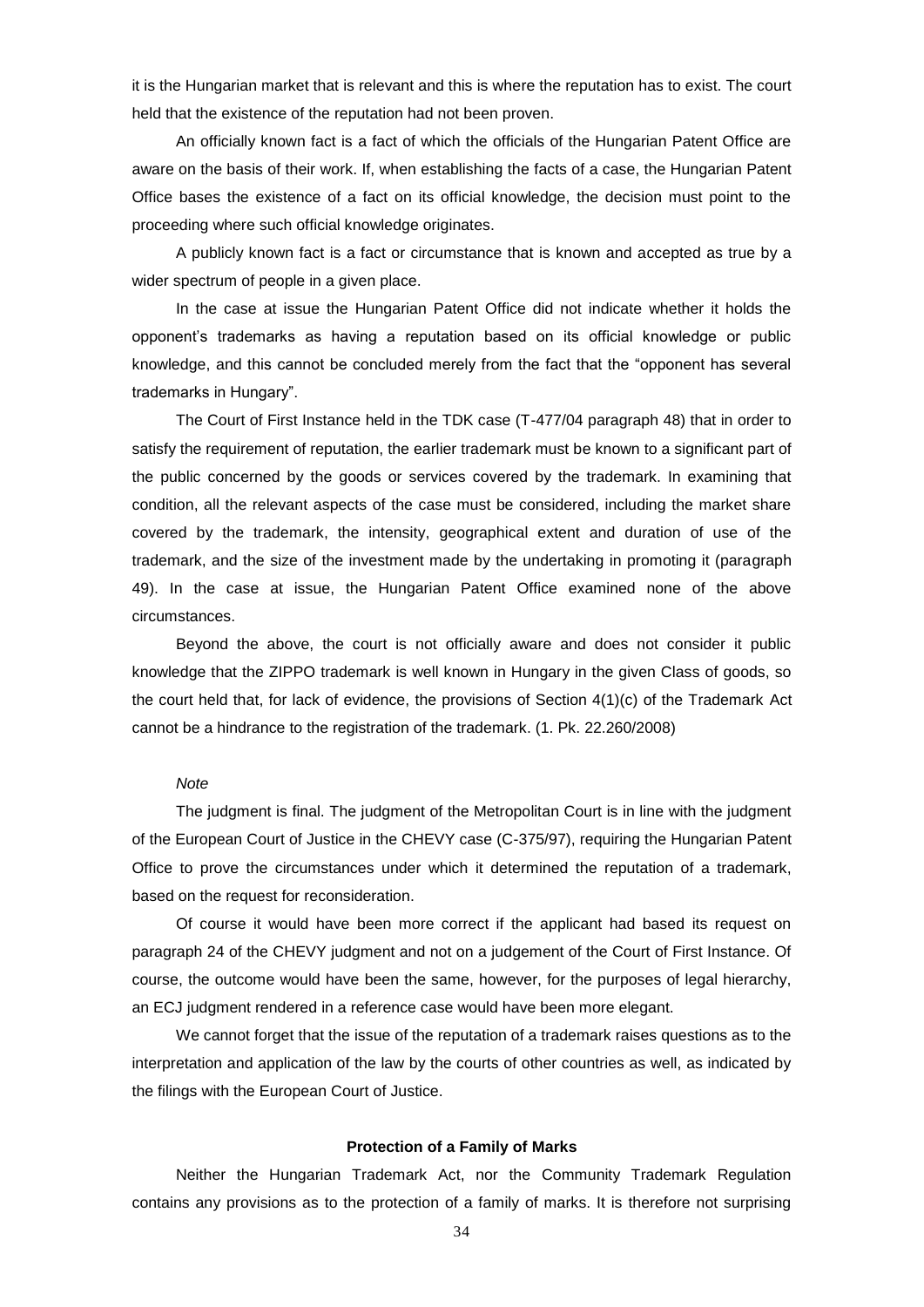that for a long time in opposition proceedings both the Hungarian Patent Office and the courts were reluctant to acknowledge a family of marks as relative grounds for refusal.

A change occurred when the Court of First Instance defined the concept of a "series" or "family" of trademarks in the BAINBRIDGE case $^4$  as follows:

"which may be the case, inter alia, either when they reproduce in full a single distinctive element with the addition of a graphic or word element differentiating them from one another, or when they are characterised by the repetition of a single prefix or suffix taken from an original mark."

Atypically from usual procedures (i.e. referring to an earlier family of trademarks in an opposition), in the case described below this reference was invoked during the examination of distinctive character.

#### *Factual Background*

The applicant wished to register its figurative trademark "PANNONIA", a cheese brand, as a word trademark as well. The Hungarian Patent Office refused registration for lack of distinctive character. The Metropolitan Court reversed the decision and ordered registration of the trademark. In the justification of the judgment the court held the following:

"The distinctive character is confirmed by the applicant"s PANNONIA trademarks existing at the time of the application, namely trademark No. 131 435 registered with priority date of December 5, 1990 and trademark No. 128 836, registered with priority date of September 19, 1989. The PANNONIA word component is dominant in these trademarks: in trademark No. 128 836 this is the sole component, only rendered a figurative trademark by the special writing and the coloured border framing the word at the top and bottom, whereas on trademark No. 131 435 the word "Pannónia" is in large letters in a central position so it is also dominant. The figurative PANNONIA trademark, applied for on the same day as this application, was already granted protection under No. 166 420. In this trademark, under the word component PANNÓNIA, written in bold and placed centrally, the words "Queen of cheeses" appear and above this word there is an image of hilly country with a farmhouse. The dominant element is the word PANNÓNIA.

According to the practice of the European Court of Justice, a family of trademarks are those similar trademarks that contain in full a single distinctive element that can be differentiated with the addition of a graphic or word element. There is no question regarding the distinctive character of the applicant"s earlier trademarks or that the PANNÓNIA word component is dominant. We cannot contend that the distinctive character of the earlier figurative trademarks is carried by the auxiliary, decorative or other figurative elements. And, if there was no quandary as to the distinctive character of the dominant PANNÓNIA word element at the time of the original registrations (1989, 1990), there is no reasonable explanation for the Patent Office"s refusal to register the PANNÓNIA as a word trademark in 2000, invoking the lack of distinctive

<sup>&</sup>lt;u>.</u> 4 Paragraph 123 of the judgment in the BAINBRIDGE case (T-194/03). When dismissing the appeal the European Court of Justice (C-234/06), acting as court of second instance, did not deal with the concept of a family of trademarks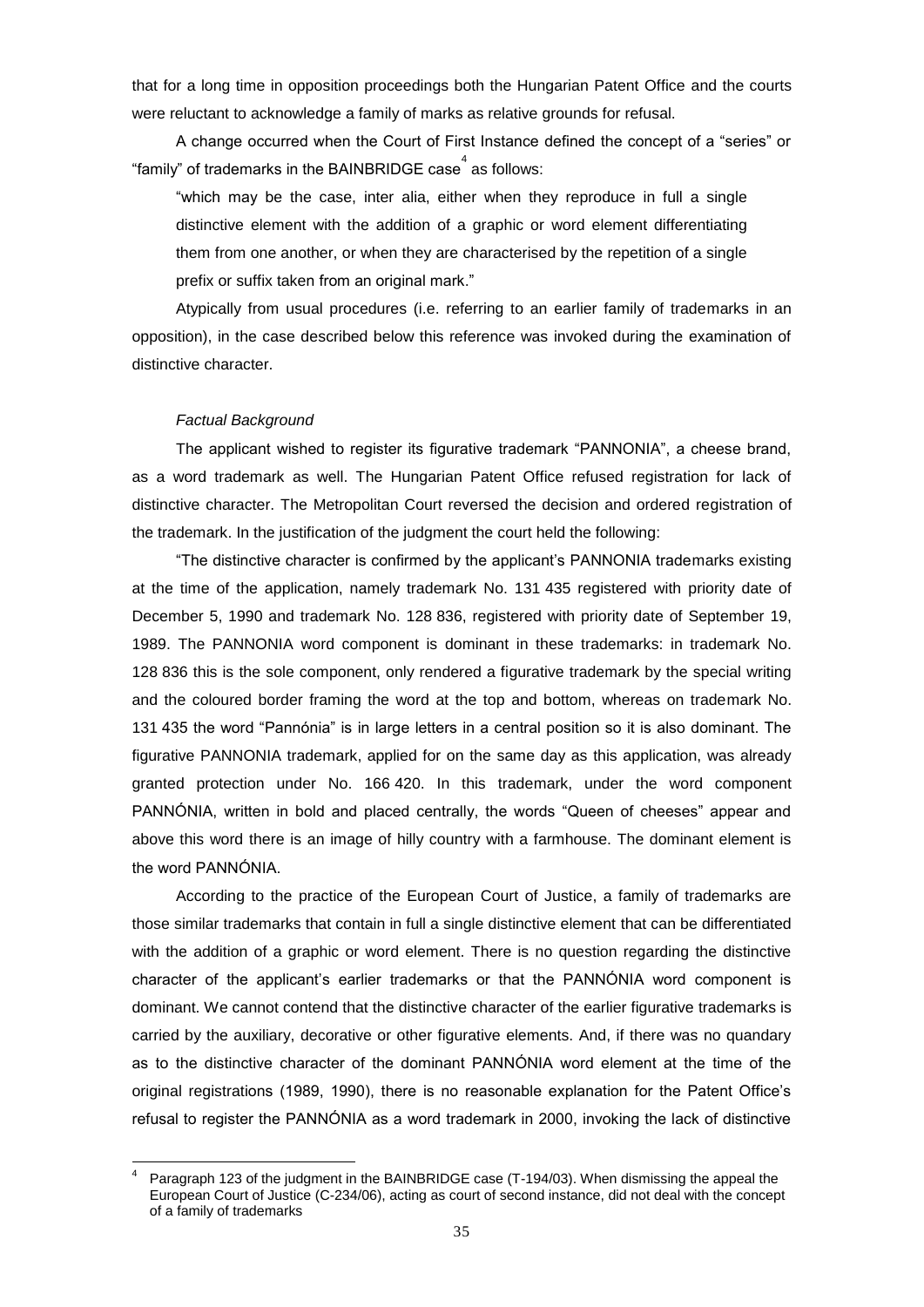character and descriptive nature since by then, all references to PANNÓNIA as a cheese type were removed from the Hungarian List of Standards and from the milk industry"s professional literature" (1. Pk. 26.585/2008).

## *Note*

The judgment is final. It is obvious from the above, that the Hungarian court relied on the essence of the Court of First Instance"s definition.

It is true that the full picture includes the fact that, in addition to referring to its earlier acquired rights, the applicant provided large numbers of promotional materials, commercial, data showing significant turnover and a public survey 5 (of which the Metropolitan Court accepted 43.9% knowledge of the product under the mark PANNÓNIA) to prove that the mark is well known. However, I will not refer to these findings of the judgment here. It is nonetheless necessary to note the above because the Court of First Instance emphasised the requirement of knowledge of "family members" by the public in order to grant protection to a family of marks, which requirement was met in the PANNÓNIA case.

Finally, we cannot ignore the fact that although there was but one party in this proceeding, i.e. it was not an opposition, registration of the mark was refused by the Hungarian Patent Office in large part based on the observations of a competitor of the applicant. (The observation was filed prior to the 2004 amendment of the Trademark Act.)

# **Proof of Use of a Trademark**

Following publication of the C City Hotel mark, the proprietor of the City Inn community trademark No. 000615336 filed an opposition.

The applicant based its defence primarily on insufficient evidence of use of the opponent"s trademark:



In its decision dated February 11, 2010, the Hungarian Patent Office rejected the opposition also due to lack of sufficient use. Below is a short summary of the relevant parts of the decision.

In respect of the requirements for proving actual use, the decision of the Hungarian Patent Office refers to paragraphs 37-38 of the preliminary ruling of the European Court of Justice in the Ansul case (C-40/01) and paragraphs 24, 25 and 27 of the preliminary ruling in the La Mer Technology case (C-259/02).

<sup>-&</sup>lt;br>5 The survey was prepared by the marketing research firm *Taylor Nelson Sofres Hungary*. The 2nd question they asked was "Have you ever heard of the PANNÓNIA trademark?" with response of 77% being that it is the trademark of a cheese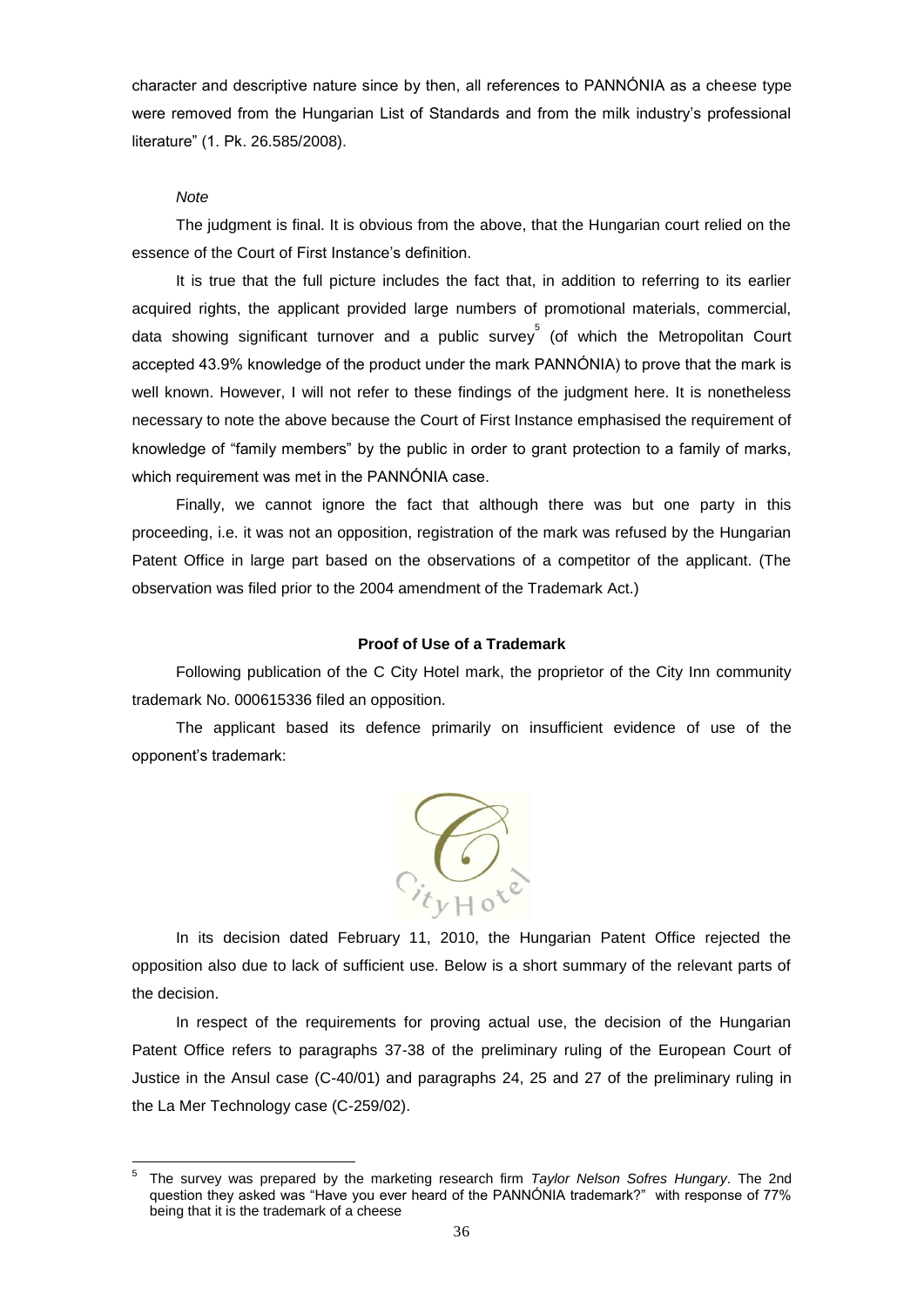Furthermore, the decision refers to the judgment of the Court of First Instance in the HIWATT case (T-39/01), which provides in paragraph 37 that "not only does [the requirement] of genuine use of a trademark exclude artificial use for the purpose of maintaining the mark on the register; genuine use means that the mark must be present in a substantial part of the territory where it is protected, inter alia exercising its essential function." In this respect the decision contends that "if we were to accept the view that it is sufficient to prove use of a community trademark in a single Member State, the requirement of use of community trademarks would be weaker than the requirement applicable to national trademarks: if for example the mark was applied for in three Member States as a national trademark, there must be genuine use of the mark in all three to maintain protection in their territories. In contrast, an enterprise that ensures monopoly of use of its trademark for itself by acquiring a community trademark could enjoy protection in these three countries (and twenty four other EU Member States) by merely using the trademark in a single country."

In the case at issue, the opponent operates six CITY INN hotels in Great Britain, with 353,000 guest nights and advertising expenditure of GBP 406,000 in 2008.

Finally, the decision states that the findings of the preliminary decision of the European Court of Justice in the PAGO case (C-301/07) are not applicable here due to the different set of facts. Namely, although the principle set forth in paragraph 37 of the ruling, whereby "the territory of a single Member State may be considered to constitute a substantial part of the territory of the Community can be applied by analogy to genuine use, the expression "substantial part" is not identical to the expressions "in the Community" or "in the entire Community". In addition to its subject which was reputation and not genuine use of a trademark, i.e. the application of an entirely different Article of the Community Trademark Regulation, this case was based on a completely different set of facts from the case at issue. In the PAGO case, the court established the reputation of a community trademark within Austria as against an Austrian national trademark, so the issue was not use in two different Member States. In other words, the local reputation of the community trademark coincided with the territory where the actual trademark conflict arose" (Case No. M 0911137).

# *Notes*

1. The decision is final. I am certain that I am not the only one who believes that the findings of the decision regarding the differences between the PAGO / C CITY HOTEL cases are the most interesting.

2. The decision is in line with the study of the Vice-President of the Hungarian Patent Office on the issue of the territoriality of the protection afforded by the community trademark. The main thoughts of the study are available essentially in the same form on the website of the Hungarian Patent Office in both Hungarian and English as a quasi official position.<sup>7</sup> The obvious conclusion is that the Hungarian Patent Office considers the theoretical issue of territoriality an important one.

<sup>6</sup> <sup>6</sup> *M. Ficsor*: The Requirement of Genuine Use. AIPPI Proceedings (Hungary) 2009, p. 37

<sup>7</sup> Statement of the HPO [http://www.hpo.hu](http://www.hpo.hu/) from 5 February 2010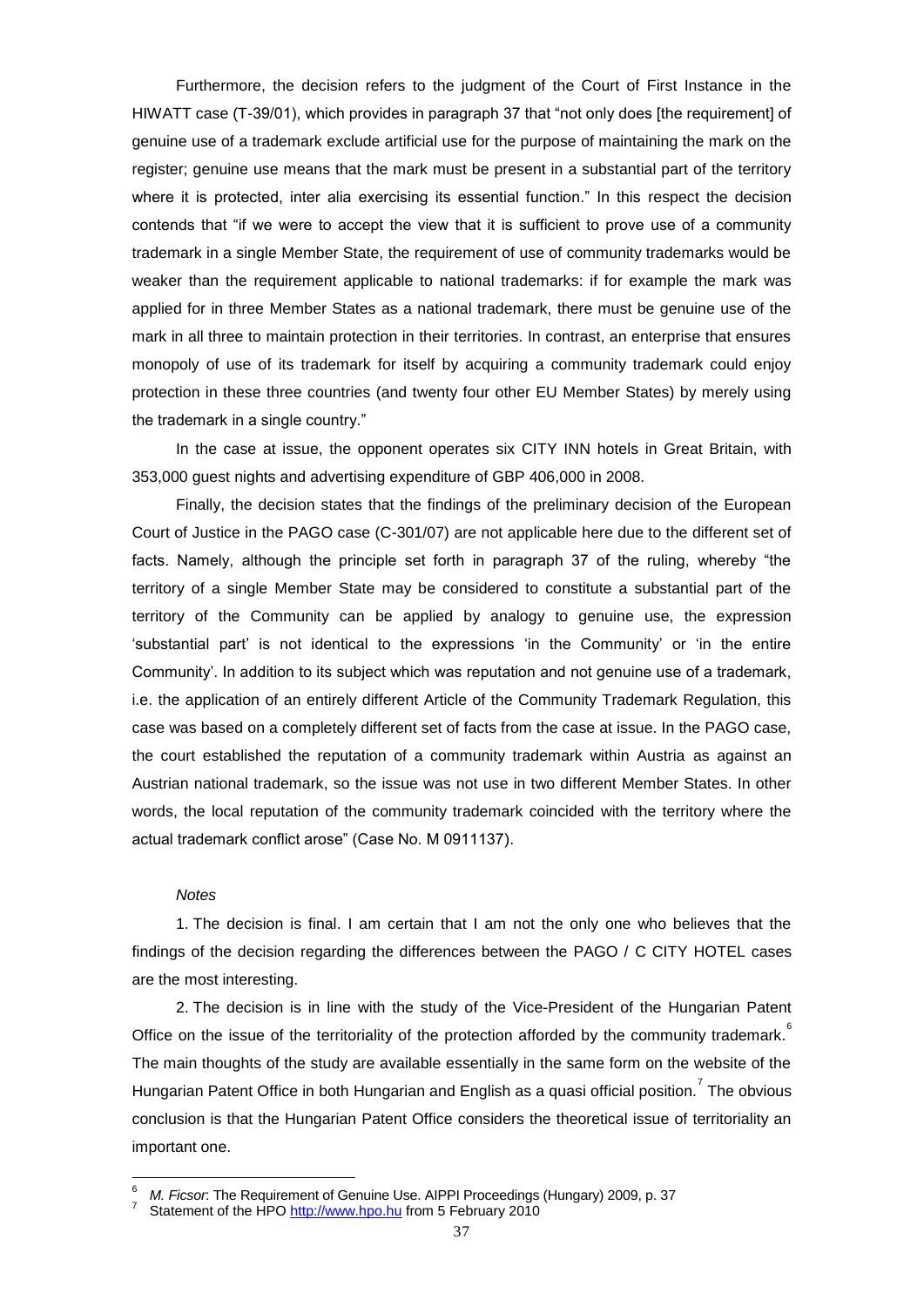3. Another notable fact is that the summary of the case appears both in Hungarian and English on the website of the Hungarian Patent Office.

4. More interesting is that in September 2010 in a European Parliament session this Decision of the Patent Office was discussed, with a disagreement.<sup>8</sup>

## *Exhaustion of Rights Conferred by Trademark Protection*

The institution of the exhaustion of rights was introduced by the Trademark Act of 1997 (Section 16), first limiting it to the territory of Hungary and, following Hungary"s accession to the EU, and extending it to the territory of the European Economic Area (EEA) - i.e. in 2004.

The justification of the Trademark Act invokes Article 7 of the EC Trademark Directive stating that the exhaustion of rights developed from the judgments of the European Court of Justice, interpreting the relationship between the free movement of goods and the territoriality of the protection of industrial rights, and the Directive comprises the essence of these judgments.

Experience shows that defendants in infringement actions generally invoke the principle of the exhaustion of rights, which was the case in the lawsuit initiated for the infringement of the PALMOLIVE CLASSICO trademark, described below.

#### *Factual Background*

The proprietor of the trademark was notified by the Barcs Customs Office that the defendant attempted to export – among other goods – 1440 pieces of 80 gram PALMOLIVE CLASSICO soaps from Hungary. Subsequently the plaintiff established that the goods were manufactured 10-15 years earlier for the Mexican market, and were marketed in the EEA neither by the plaintiff, nor with the plaintiff"s consent. In light of the time that has passed since the products were manufactured, their marketing at this time would jeopardise the trust placed in the plaintiff's other products, and the plaintiff has a lawful interest in preventing that the goods be distributed in any event.

The primary request of the defendant was that the Hungarian court should apply for a preliminary ruling from the European Court of Justice under section 155/A(3) of the Act on Civil Procedures in order to clarify whether the consent of the proprietor of a trademark is required for the export of goods distributed within the EEA to a third country.

The Metropolitan Court dismissed the request for a preliminary ruling. Its position was that "turning to the European Court of Justice is possible for judges in Member States when there is an issue as to the interpretation of community law that is relevant for the adjudication of a case at hand. If there is no doubt as to the application of community law, judges in Member States are not obliged to ask for an interpretation from the European Court" (1.P.630.032/2005).

The Metropolitan Court of Appeal also refused to make a preliminary ruling stating that "one of the questions requested to be interpreted by the plaintiff ... was whether the exhaustion of rights extends to the export of the goods from the country. In this respect the position of the

<sup>-&</sup>lt;br>8 *T. Little:* EU politicians back CTM system, sending a stern warning to national offices.

September 24, 2010 [www.worldtrademarkreview.com/daily/Detail.aspx?g](http://www.worldtrademarkreview.com/daily/Detail.aspx?g)

<sup>9</sup> E.g. IMPULSE case, Metropolitan Court, 1. P 28.319/2003. Védjegyvilág 2005/12, p*.* 38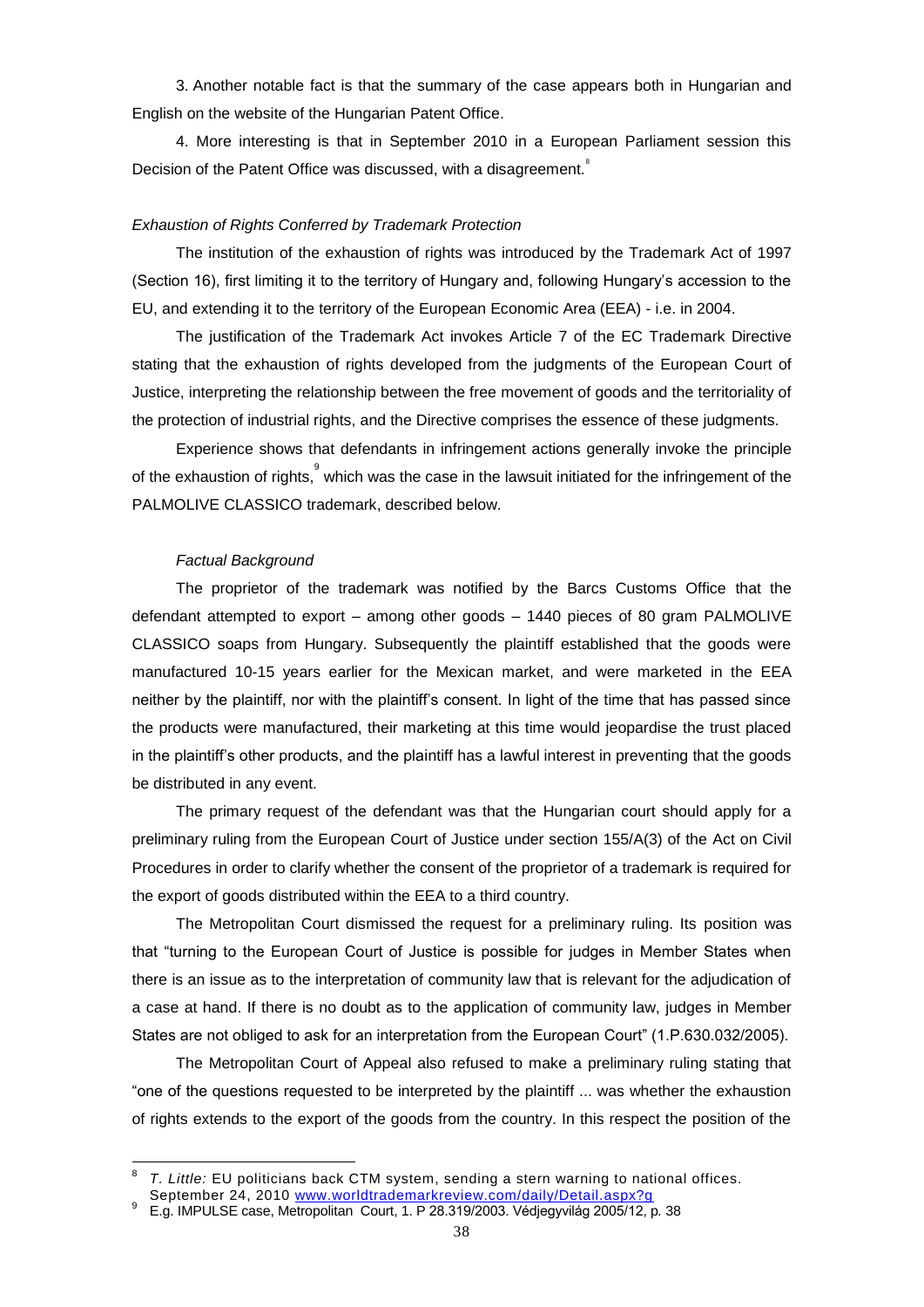court of second instance was that this was not the relevant issue in this lawsuit, but whether the exhaustion of rights occurred in the first place, as, if the goods are marketed lawfully within the EEA, resale (export) is also covered by the exhaustion of rights and the express permission of the proprietor of the trademark is not required therefor.

Although as the last forum the Metropolitan Court of Appeal does have an obligation to make a reference, but it must examine the applicability of the requirements laid down in the practice of the European Court of Justice, including for example in the CILFIT case (283/1981) ... In the given case ... under Article 234 of the EC Treaty interpretation of community law is not required in respect of the questions raised by the defendant" (8. Pf. 20.345/2007).

The defendant appealed to the Supreme Court which also ruled on the lack of necessity of reference to the European Court of Justice as follows: "The Metropolitan Court of Appeal was correct on the issue that under Article 234 of the EC Treaty no reference need be made for a preliminary ruling if, inter alia, the national court can determine that the European Court of Justice has already interpreted the provision of community law at issue (CILFIT case). The provision at issue in this case is Article 7 of the TM Directive, which regulates the exhaustion of rights conferred by trademark protection. Section 16(1) of the Trademark Act contains identical rules, whereby trademark protection shall not entitle the holder to prohibit the use of the trademark in relation to goods which have been put on the market in the European Economic Area by him or with his expressed consent." (Pf. IV. 24.875/2007)

# *Note*

<u>.</u>

The CILFIT case caused significant reverberation in the foreign literature and was an issue in Hungary as well: Kecskés, Várnay, Gombos and Osztovits have all discussed it at greater or lesser lengths.

I believe that the large number of commentaries shows that the CILFIT judgment is one of the most important judgments in terms of procedural law, since by abating the *acte clair* principle applied rigorously until then, it gave a larger degree of discretion to the courts of Member States in deciding whether to refer a case for preliminary ruling. The Danish Rasmussen<sup>10</sup> cleverly noted that the CILFIT judgment was based on a "give and take" strategy by the European Court of Justice. Hungarian courts applied this discretion as well: the Metropolitan Court implicitly, whereas the Metropolitan Court of Appeal and the Supreme Court directly, when they refused to refer the case to the European Court of Justice in respect of the exhaustion of rights.

# **Proof of Infringement in the Case of Parallel Import**

In the PALMOLIVE CLASSICO infringement case $11$  outlined above, the defendant's substantive defence was that the plaintiff is the one who must prove the defendant"s supposed infringement, including the fact that the plaintiff must follow the distribution chain ending with the

<sup>10</sup> In: *P. Craig – G. de Burca*: EU law. 4th edition, Oxford 2008, p. 475

<sup>11</sup> The series of judgments is discussed as a whole by *É. Szigeti:* Exhaustion of Trademark Rights. AIPPI Proceedings (Hungary) 2009, p. 71.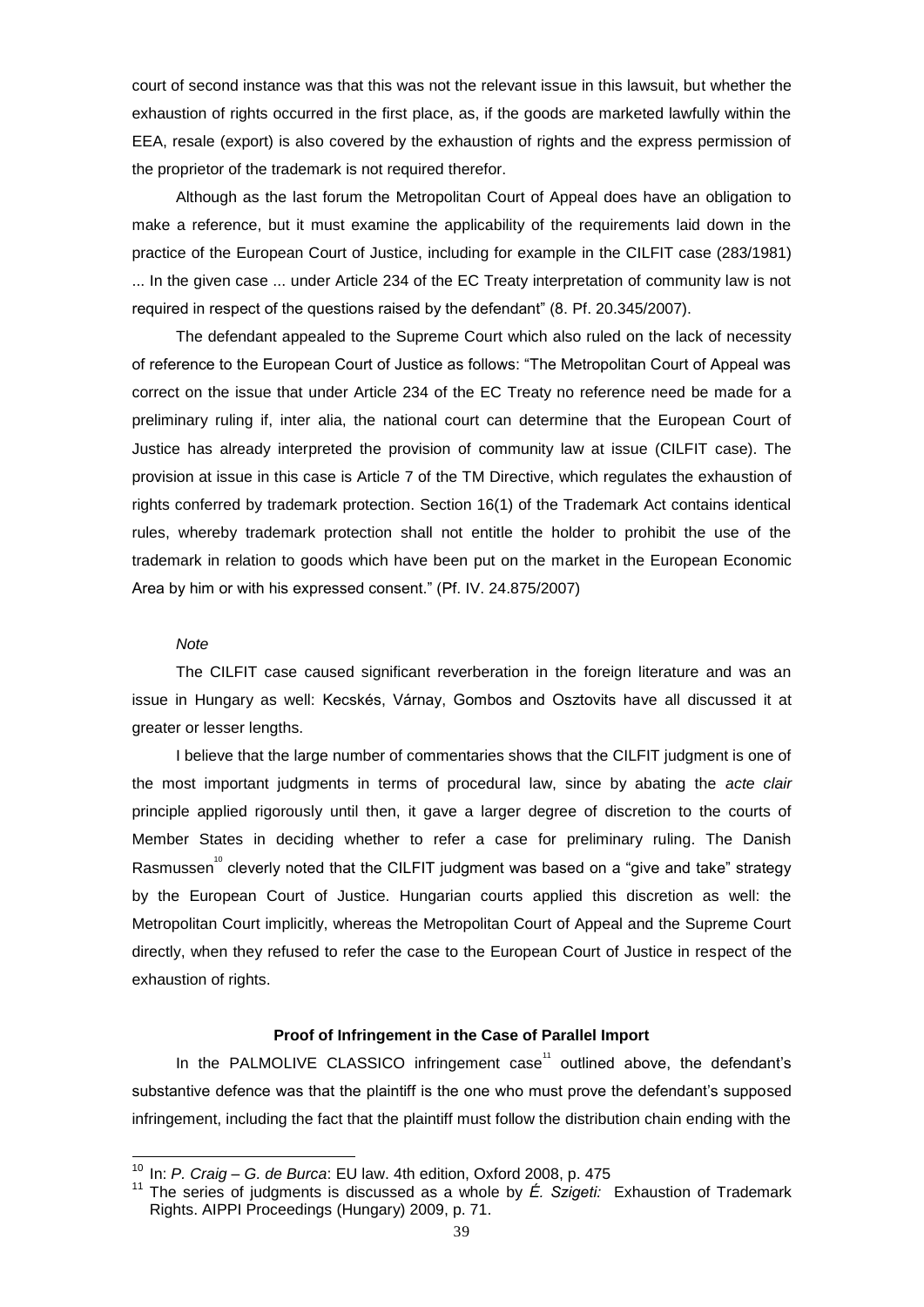defendant, proving the point on the chain at which the distribution of the objected product became unlawful.

The Metropolitan Court did not accept this defence holding that "the plaintiff obviously cannot be expected to prove that a third party does not have its consent. It was the defendant that claimed that the goods entered the EEA lawfully, so the burden of proof is on the defendant to prove its claim, which it failed to do" (1. P. 630.032/2005).

On appeal, the Metropolitan Court of Appeal held that "in contrast with the defendant"s claim that the plaintiff must prove that it first marketed the goods on the Mexican market, the European Court of Justice has already resolved the issue of the burden of proof in earlier judgments (see joined cases of Davidoff and Levi Strauss C-414/99 and C-416/99). This court ruled that in each case it is the trader alleging consent that must prove such consent from the proprietor of the trademark (8. Pf. 20.346/2007).

It is notable that the Supreme Court also took a position on the burden of proof in its ruling dismissing the request for referral, namely:

"As to the disputed issue of the burden of proof of the facts in relation to the exhaustion of rights conferred by trademark protection, which arises in connection with the application of Article 7 of the Directive (and Section 16(1) of the Trademark Act), the European Court of Justice has provided a clear interpretation in the C-414/99 case. According to that judgment it is for the trader alleging consent to prove that it has consent from the trademark proprietor. This interpretation is in line with the provisions of Section 164(1) of the Act on Civil Procedures. The plaintiff cannot be required to prove that it did not place the disputed product on the market within the EEA, because the proprietor of a trademark cannot be required to prove a negative fact in an infringement case either. Therefore, merely because the defendant disputes the plaintiff"s allegation, whereby the confiscated soaps were first placed on the market in Mexico, it does not mean that the burden of proof is on the plaintiff that it did not place the products on the market in the EEA. This interpretation is not affected by the circumstance that in the so-called Davidoff case there was no question as to the place where the product was first marketed. The European Court of Justice"s interpretation, whereby it is the trader marketing the goods with the trademark in the EEA and alleging consent that must prove that it has such consent from the trademark proprietor, is regardless of the above. The European Court of Justice came to essentially the same conclusion based on a different set of facts in case C-405/03.

In respect of the burden of proof in relation to the exhaustion of rights conferred by trademark protection, the Metropolitan Court of Appeal was correct in dismissing the defendant's request to refer the case to the European Court of Justice for a preliminary ruling" (Pf. IV. 24.875/2007).

# *Note*

In its substantive defence the defendant would have had to prove that it has the plaintiff"s consent in respect of the distribution of the products in Hungary, which, as the Supreme Court also pointed out, is governed by Section 164(1) of the Act on Civil Procedures. Community law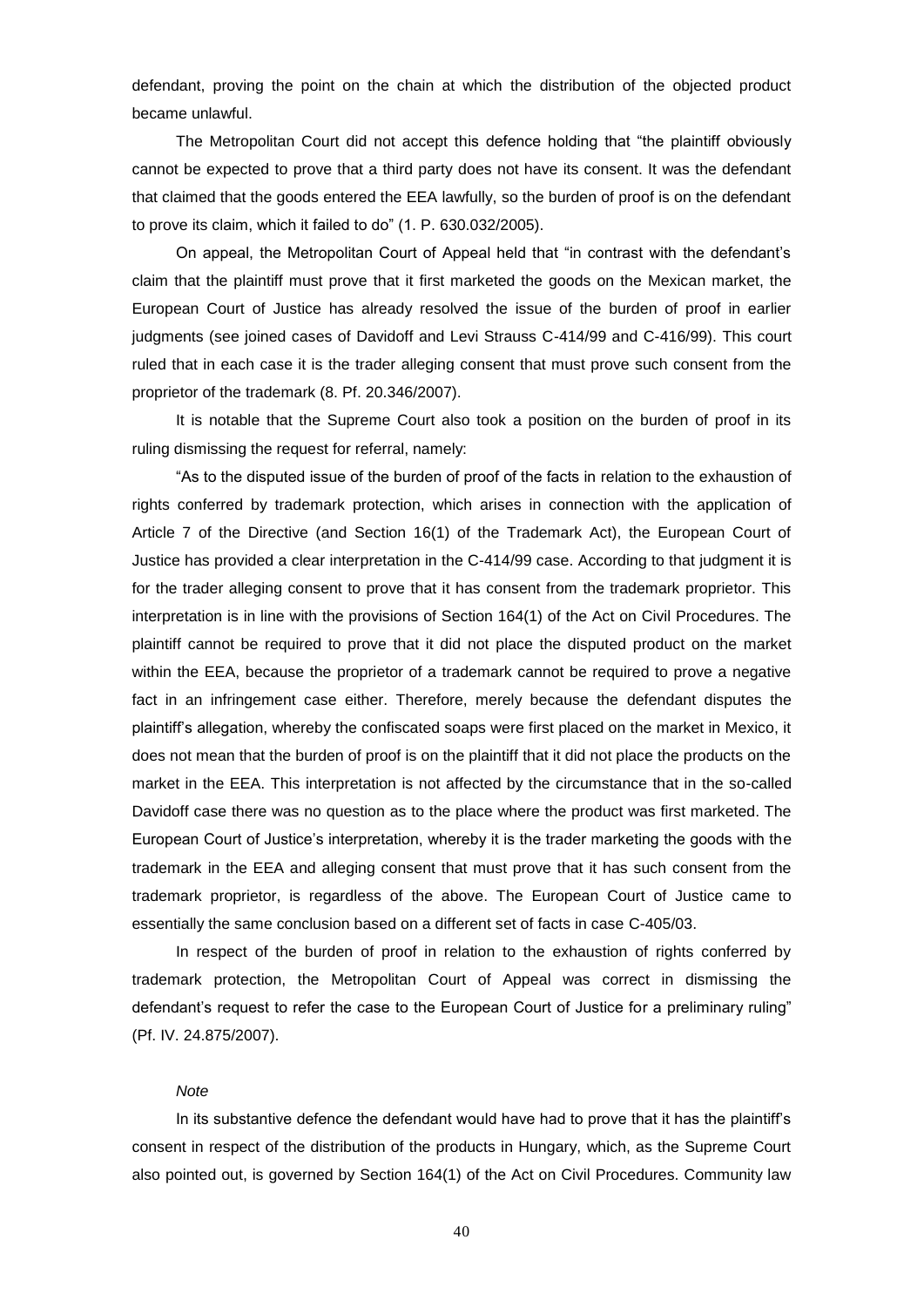is not different on the issue of the burden of proof. In fact the Metropolitan Court of Appeal pointed to two ECJ judgments "which decided the issue of the burden of proof".

# **Conclusion**

I am hopeful that the reader will have recognised that this account was positive: both the Hungarian Patent Office and the courts generally follow the preliminary rulings of the European Court of Justice, including the principles expressed in the case by case decisions.

For the sake of giving a complete picture I am compelled to note that to my knowledge, to date there have been no references to the European Court of Justice in trademark cases for a preliminary ruling – in contrast with other civil law and public administrative cases.<sup>12</sup>

<sup>&</sup>lt;u>.</u> <sup>12</sup> *P. Szabó*: A Pp. előzetes döntéshozatali eljáráshoz kapcsolódó rendelkezéseinek felsőbírósági gyakorlata (High Court"s Practice Related to the Provisions of the Act on Civil Procedure Regarding Preliminary Rulings.) Európai Jog, 2009/1, p. 3(11)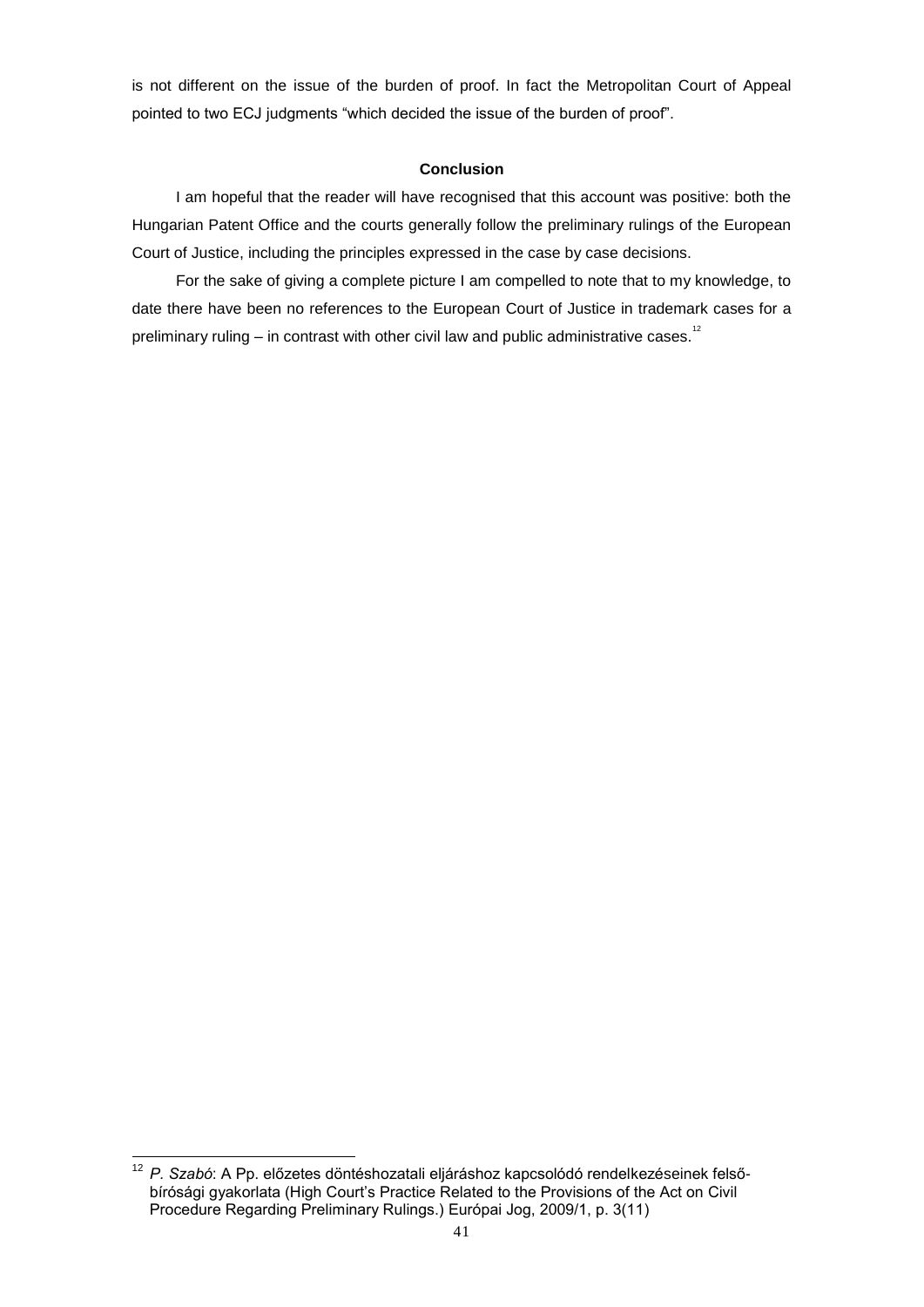# **The LEGO trademark cancellation case in Hungary**

# **1. Antecedents**

The company LEGO started its business activity by manufacturing wooden toys in the 1930s. Since then, the company group has become the largest manufacturer of building toys and sixth largest manufacturer of toys in general. The basic LEGO bricks, whose appearance and design have virtually not changed since 1958, still qualify as the basic products of the LEGO group beside the continuous product development and expansion of product range (e.g. LEGO TECHNIC products).

The basic LEGO bricks (bricks with knobs 1, 2,  $2 \times 2$ ,  $2 \times 3$  and  $2 \times 4$ ) are under national trademark protection with priority of 7 December 1990 in Hungary.<sup>1</sup> The trademarks are protected in relation to toys in Class 28. The trademarks are black and white rectangles with the LEGO word not written on their knobs – contrary to their form of use in the course of trade. The trademarks were registered as figurative marks but the graphic representation of the rectangles is three-dimensional.

The LEGO group submitted a petition and a request for preliminary injunction against the Hungarian producer of the COBI interlock-toy product family, which (jointly with its parent company; together hereinafter: COBI) responded by filing cancellation claims against the five national trademarks protecting the basic LEGO bricks. The litigation was initiated by LEGO primarily due to the fact that the COBI building toys can be built together with the LEGO building toys, they are compatible with each other and therefore – according to LEGO"s standpoint – confusingly similar.

The cancellation claim was based on the following grounds:

- 1. lack of objective distinctive character [Section 1(1) of the Trademark Act<sup>2</sup>],
- 2. lack of subjective distinctive character [Section 2(2)a) of the Trademark Act],
- 3. the trademark consists exclusively of the shape that results from the nature of goods themselves [Section 2(2)b) first part of the Trademark Act],
- 4. the trademark consists exclusively of the shape that is necessary to obtain a technical result [Section 2(2)b) second part of the Trademark Act].

The economic weight of the case was of great significance: the actual stake of the proceedings was if any competitor would be entitled to freely manufacture and produce the basic elements of LEGO"s unique, well-known and market-leading building toys or would this right remain exclusively for LEGO. Furthermore, the case raised numerous questions in relation to the interpretation of law and legal policy: ultimately, the basic question of the proceedings

<u>.</u>

<sup>\*</sup> Attorney at Law, S.B.G.&K. Patent and Law Offices

<sup>1</sup> Under registration Nos. 130712-130716

Act XI of 1997 on the Protection of Trademarks and Geographical Indications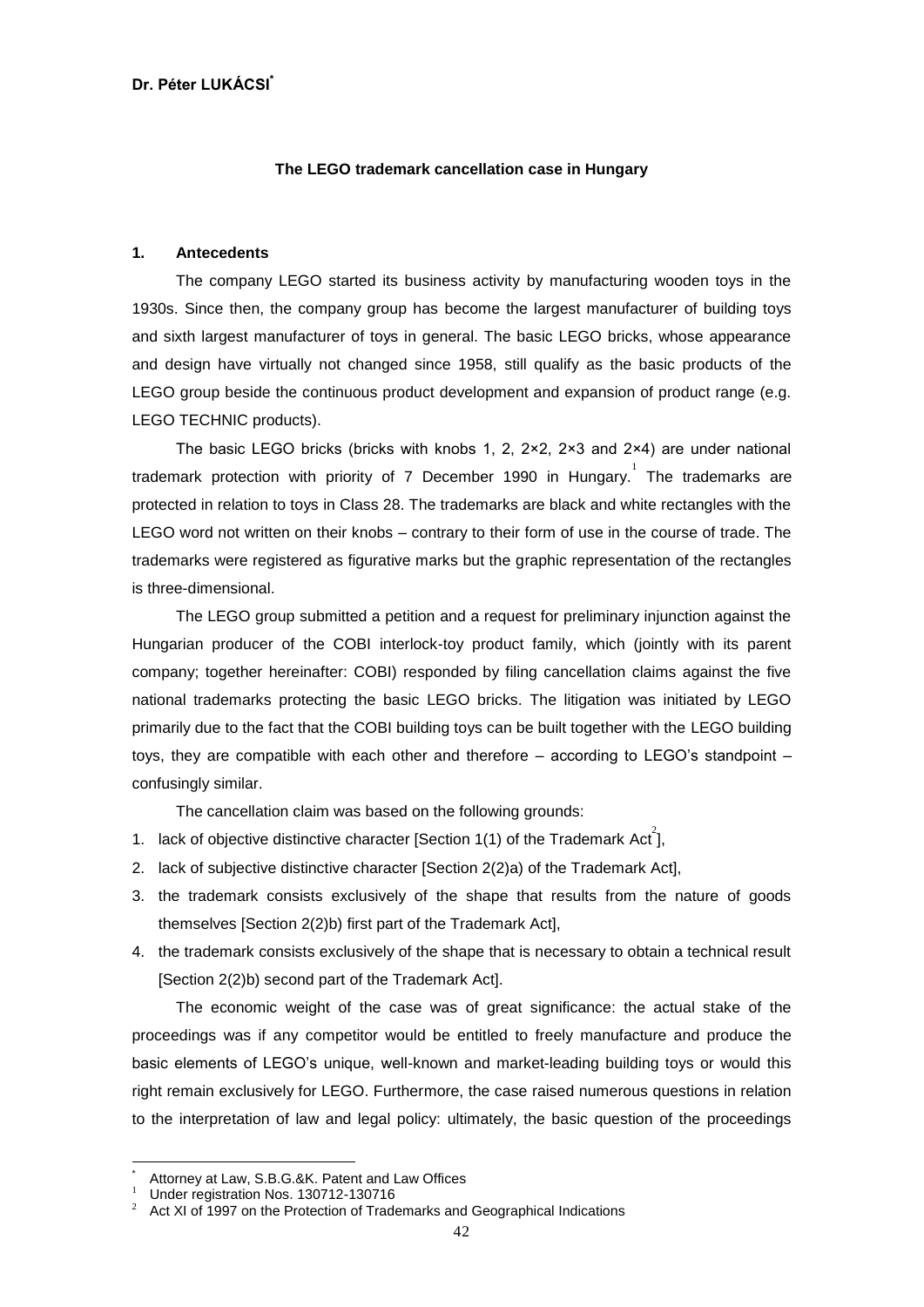was where the optimal borderline between freedom of competition and the avoidance of misleading consumers as two fundamental interests, or between exclusive rights and competition shall be imposed. The procedure was in the centre of attention also due to the fact that there had been completed or ongoing cancellation procedures in several legal systems concerning similar or identical subject-matters against trademarks protecting the basic LEGO bricks, which produced different outcomes.

The purpose of the study is the brief presentation of the parties" standpoints and decisions of the Hungarian Patent Office and the courts, with a short and exemplificative outlook on similar procedures in other legal systems.

#### **2. The parties' standpoints and the decisions**

#### **2.1. Suitability for distinction (objective distinctive character)**

According to *COBI's standpoint* the photo picturing a black and white rectangle may not be subject to trademark protection. In its view, the rectangle may only be registered as a threedimensional trademark but not as a figurative mark. COBI argued that the Hungarian consumer knows that there are more "lego-like" building toys on the market, and according to it, the distinctiveness is only ensured by the word element "LEGO" featured on each of the knobs of the LEGO building bricks, but regarding the shape itself the building bricks of LEGO and its competitors are identical.

Pursuant to *LEGO's argumentation*, a photo is clearly one of the forms of graphical representation. Moreover, it stated that the Trademark Act expressly enables the trademark protection of "flat or three-dimensional figures, including the shape of the goods or packaging" [Section 1(2)d) of the Trademark Act] and therefore the rectangle, as a sign protecting the shape of the product, is suitable for trademark protection. Furthermore, LEGO stated that the building bricks possess a unique and special outer design which the consumers per se recognize without the word "LEGO".

The reasoning of the *Hungarian Patent Office's decision* which cancelled the trademarks of LEGO did not expressly refer to the ground for refusal of Section 1(1) of the Trademark Act. However, the decision of the Office stated that the distinction between figurative and threedimensional marks is of significance. In its view the figurative nature of the trademark makes it only possible to refer to the legal ground set forth in Section 2(2)a) of the Trademark Act, because the cancellation grounds of Section 2(2)b) only concern three-dimensional trademarks.

The *order of the Metropolitan Court*, which modified the HPO decision and rejected the cancellation claims, examined – above all – the distinction between objective and subjective distinctive character. According to the court, in relation to objective distinctive character it must be examined if a trademark – beyond its graphical representation – is suitable for distinguishing goods or services from goods or services of others, whilst with regard to Section 2(2)a) of the Trademark Act it must be evaluated as further legal requirement if the distinctive character of the sign actually has an effect in respect of the product factors and the language use relevant on the application date. Thus objective distinctive character should be examined independently of place and date, exclusively taking into account the characteristics of the trademark, and only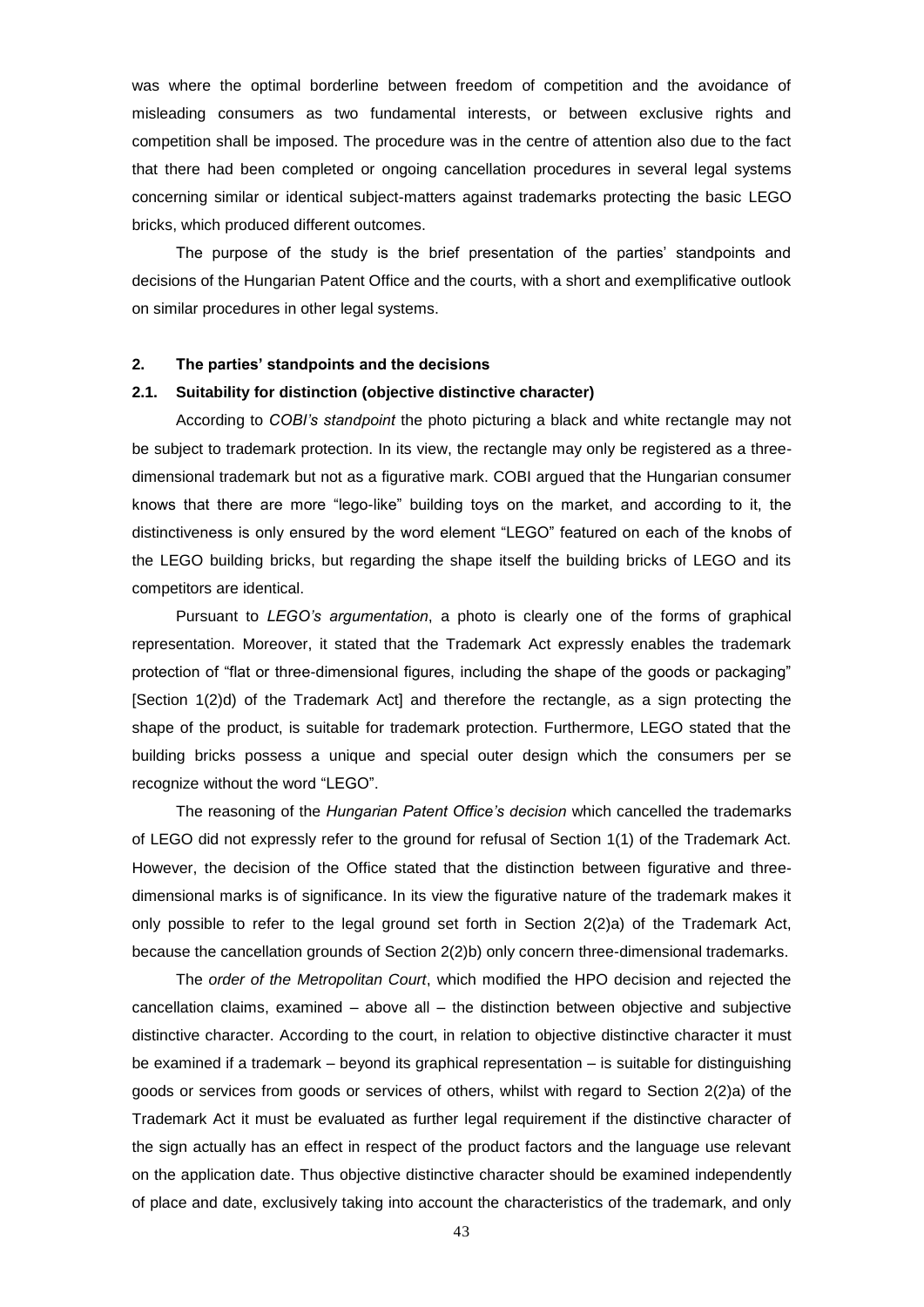if this condition is fulfilled, it may be examined if it could actually prevail on the date of trademark application, under the then-existing circumstances (subjective distinctive character).

The *Metropolitan Court* accepted the arguments of LEGO and established that the shape of a product may be subject to trademark protection because it may be included among the signs suitable for trademark protection according to Section 1(2)b) of the Trademark Act.

Regarding objective distinctive character, the Metropolitan Court pointed out that the trademarks concern simple, abstract and regular geometric shapes which have unique features without resulting in any kind of designation or function on the basis of their mere inspection. Based on this and by looking at the shape of the trademark, it is reasonably assumable that it is not a natural formation but someone"s creation for a certain purpose, and if so, it is objectively suitable for distinguishing goods or services from other goods or services.

In the second instance procedure started on the basis of an appeal filed by COBI against the order of the Metropolitan Court, the *Metropolitan Court of Appeal* accepted LEGO"s standpoint and expressly stated that a product photo may be suitable for distinguishing goods or services and that it is undisputedly a form of graphical representation.

Moreover, the Metropolitan Court of Appeal principally pointed out – rejecting COBI"s argumentation – that it is not significant with regard to any of the requirements of trademark protection (neither graphical representation, nor distinctive character) if the shape of a certain product was registered as a figurative mark and not as a three-dimensional trademark. According to the Metropolitan Court of Appeal, the denomination of the type of the sign (figurative or three-dimensional) is only one of the formal requirements of the trademark application [set forth in Section 2(1)b) of IM regulation No. 19/1997. (VII. 1.)], and its correct or incorrect indication does not give rise to the cancellation of the trademark as per the Trademark Act.

## **2.2. Distinctive capability (subjective distinctive capability)**

According to *COBI's standpoint*, the form presented by the trademark has been fully disclosed by H.H.F. Page's British patents concerning the compatible toys as well as by LEGO's own patent of 1958. According to COBI, after the expiry date of the patents, the form became part of the public domain, thus it can no longer be expropriated by trademark protection. COBI stated that the building bricks, which are identical with the trademarks, correspond to the figures seen in these patents and the device does not contain any elements that would mean any plus beyond functionality. Thus, in COBI"s view, the trademark consists exclusively of signs that are commonly used to indicate the purpose and the characteristics of the building brick.

According to *LEGO's argumentation* the technical solution (ability to being built together) and the concrete, individual outside appearance (the concrete form of the building brick) have to be separated. The patents concerned exclusively the technical solution and during its protection term LEGO was entitled to act against anyone who produced construction toys that can be built together. LEGO argued that the ability of being built together as a technical solution can be fulfilled with several forms, out of which the shape protected by the trademark is only one, albeit the best known and most successful one. According to LEGO"s argumentation this shape is a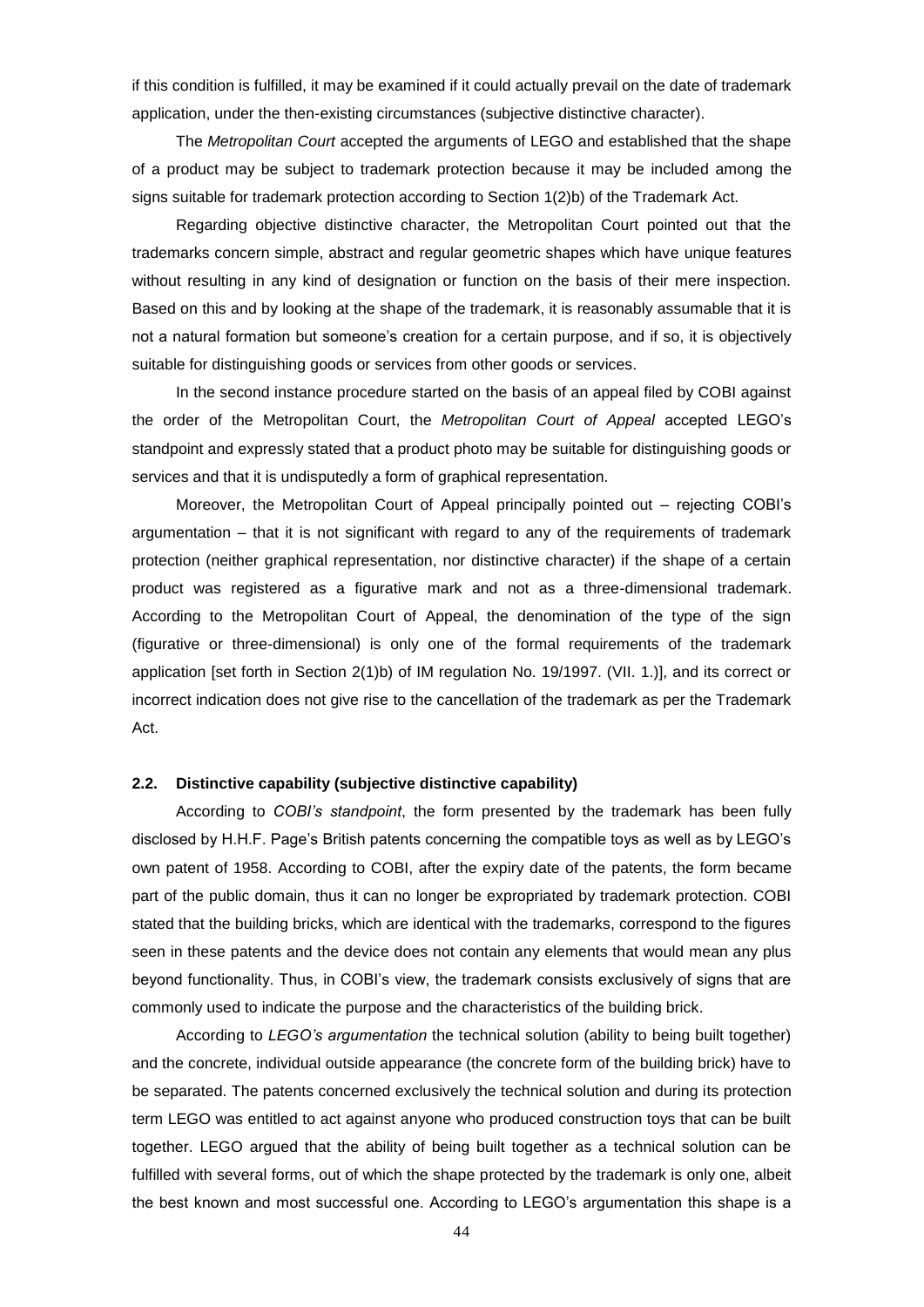special combination of an angular solid base and smooth-topped cylindrical studs of specific proportions, which – owing to the unique ratio of unit length to unit width to unit height – serves as a basis of association with LEGO. Thus, according to LEGO, the patents are irrelevant.

LEGO further emphasised that for both itself as well as the consumers, the trademark does not simply cover a building brick, but it represents a whole product line as well as the image and the goodwill of the producer. This has been achieved by consistent use for several decades, which has been enough in itself for the trademark to acquire a distinctive character. In this respect, LEGO in particular referred to the market survey carried out by GFK Hungária Market Research Institute, which established that 81% of the adult interviewees have already seen "Lego" building bricks, with the corresponding ratio being 94% in the case of children, furthermore, that 2/3 of the adults and 3/4 of the children asked were able to name LEGO on looking at the toy bricks. COBI disputed the results of the survey, according to its standpoint it is not capable to prove the distinctive character and the acquisition thereof.

The *Hungarian Patent Office* found the cancellation claim of COBI to be well-founded on the basis of Article 2(2)a) of the Trademark Act, thus on the basis of lack of subjective distinctive capability.

The Office established that the rectangular solid having smooth lateral surfaces and cylindrical connecting pieces (studs) marks the intended purpose of the product. According to the Office, the product under trademark protection had no other specific element capable of distinguishing the product from the similar goods of other producers. The Office accepted COBI"s arguments that the black-and-white photograph shown in the trademark registry was a simple illustration of the product, and also agreed that the external design of the device under trademark protection was fully disclosed by the British patents and the drawings contained in the specification clearly indicated the functional design of the product, including the smooth lateral surfaces and the studs.

The Office also stated that it was not substantiated that the trademark had acquired a distinctive character through use. In relation to the market survey conducted by GFK, it was pointed out by the Office that only 49.1 % of the interviewees, i.e. a minority of the consumers were able to recall the figurative mark, which percentage, according to the Office, was not sufficient to prove the acquisition of distinctive character.

It was pointed out by the Hungarian Patent Office that by their nature, the institutions for the legal protection of industrial property (i.e. patent protection, utility model protection, design protection, trademark protection, and the protection of geographical indications) usefully complement each other, yet none of them may be used to ensure in another way exclusive rights (in this case through trademark protection) to solutions which have already become part of the public domain (in this case through the expired patent), thus restoring the monopolistic position of the acquirer of rights (through trademark protection a monopolistic situation that is unlimited in time) and excluding competitors from the possibility of utilising their products based upon technical solutions which have already become a part of the public domain. The Office emphasized that such use of trademark law would be contrary to the social functions of this institution and would unduly restrict market competition.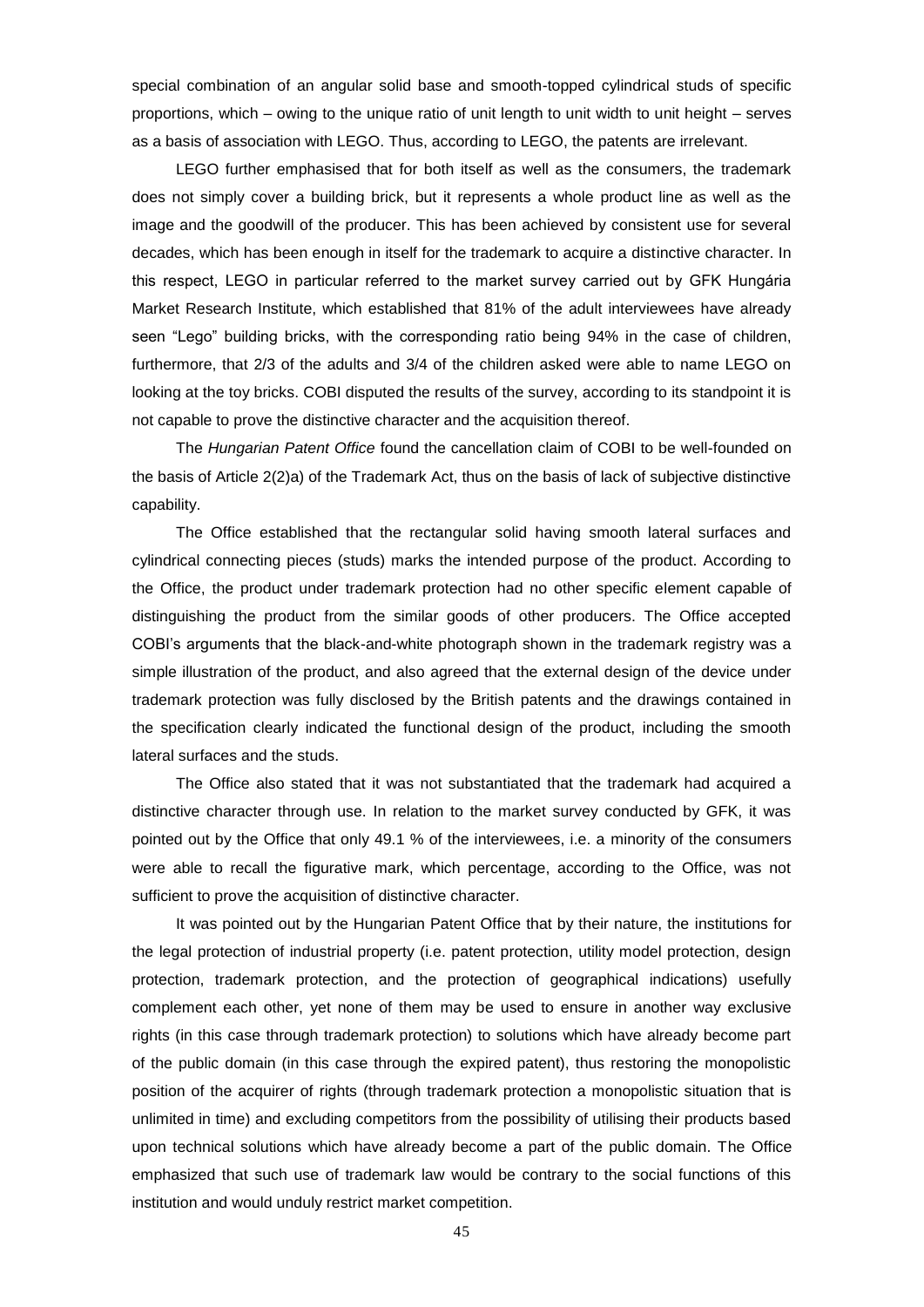The *Metropolitan Court* took an opposite standpoint in relation to the subjective distinctive capability. According to the Metropolitan Court, in relation to the issue of subjective distinctive capability, the circumstances prevailing on the day of application for trademark registration are to be examined, and in particular if the trademark has been used in trade to designate – in respect of toys – the kind, quality, quantity, intended purpose, value, geographical origin or the time of production of the goods or of rendering service, or other characteristics of the goods or services, or if it has become customary in the current language or in the practices of trade

According to the Metropolitan Court, the Office was wrong when it recognised a necessary relationship between the shape and the function of the form under trademark protection by establishing that the shape of the product marks the intended purpose of the same, in this case the feature that the individual building bricks interlock with one another to create a unified structure.

According to the court, this conclusion is wrong from both logical and factual aspects and it also does not fall within the scope of the ground for cancellation hereby concerned (subjective distinctive capability).

First, in relation to the delineation of the various grounds of refusal the Metropolitan Court pointed out that, due to an independent statutory rule, the necessity of the relationship between shape and function should be examined in respect of the grounds for cancellation listed under Article 2(2)b) of the Trademark Act and not in relation to subjective distinctive capability.

Second, according to the Metropolitan Court it is a question of evidence whether there is a necessary relationship between the shape and the function of the object in the average consumer"s judgement. However, according to the court, there have not been any data suggesting the inevitability of such an association of ideas (use of language, customs, rules of law etc.). According to the court, the patents referred to and the drawings shown therein present, at the maximum, the internal relationships between the form and the function of the trademark, but despite their unlimited availability, their mere existence does not create the foundation for a broad consensus based on which the challenged form could be used for the general indication and marking of building bricks interlocking with each other. In other words, it is not proven that the form shown in the trademark does, in general, mean interlocking building bricks as such. The customers" judgement that the form shown in the trademark is a building brick is only an interpretation of the trademark and is strictly confined to its definition, without serving as a basis for any association of ideas that may become necessary for indicating some characteristics of the competitors" goods.

According to the Metropolitan Court, another question to be considered in respect of Article 2(2)a) of the Trademark Act is whether a trademark having a potential distinctive characteristic within the meaning of Article 1 of the Trademark Act on the day of application for trademark registration was, in fact and actually, capable of distinguishing by its essential characteristics the owner"s goods from similar competitive products. In this regard, there are two factors to be considered according to the court.

On the one hand, the challenged trademark is of a rather simple shape, wherefore even a slight modification of any of its essential characteristics, such as the form of the studs, the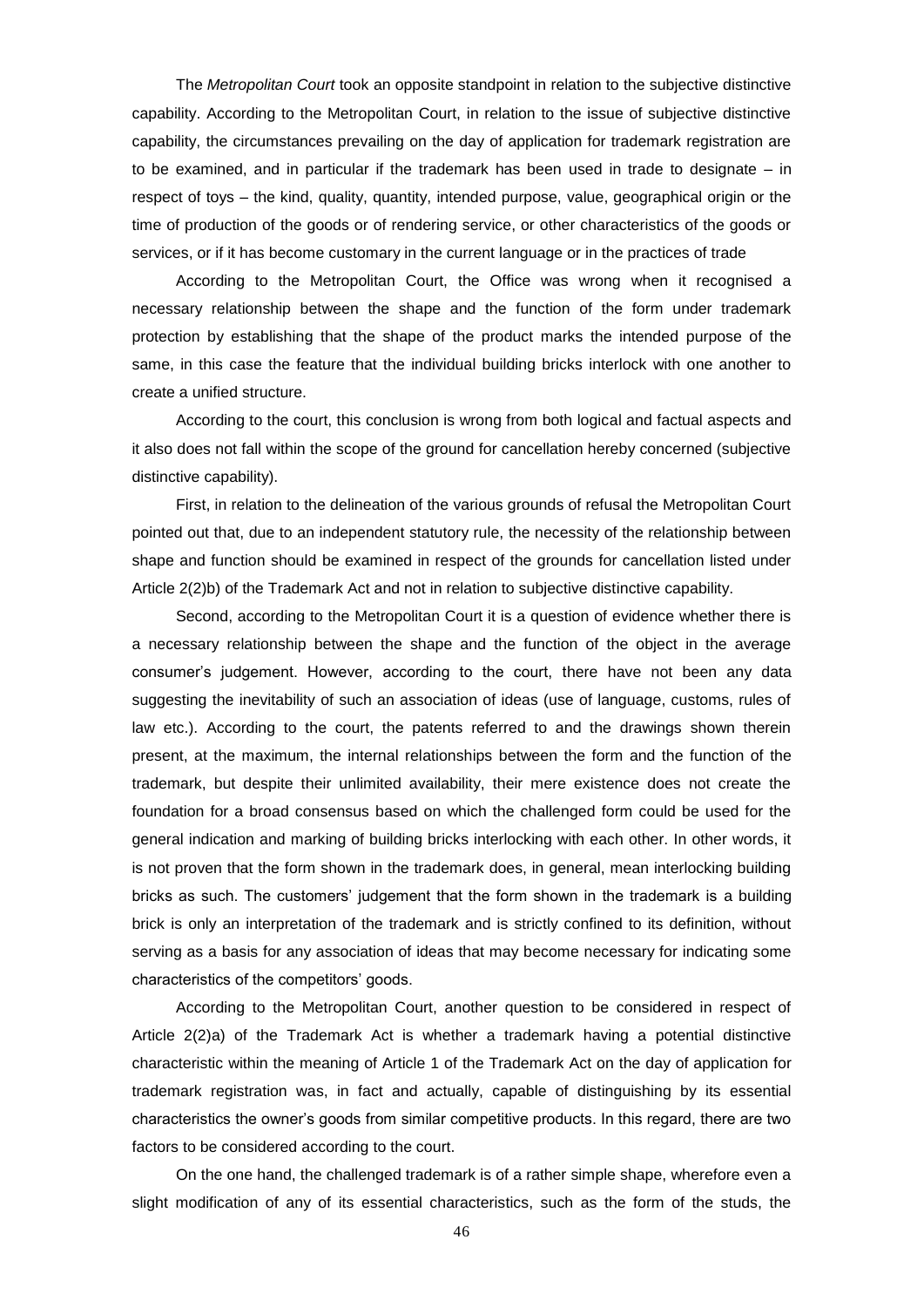design of the rectangular solid base, or their relative proportions, may considerably change the overall impression created by the shape.

Furthermore, according to the Metropolitan Court, it is of particular importance that the trademark is widely known by consumers, it can be considered as well known. Contrary to the Office, the court accepted as a proof of this fact the results of the market survey conducted by GFK Hungária Market Research Institute. According to the court, the market survey proves that the average consumer associates the trademark with LEGO. In this respect, the results of the survey rebut COBI"S allegation that the consumers would associate the trademark with the owner because of the LEGO work shown on the knobs, since the picture shown to the interviewees did not indicate this word, just in case of the shape shown on the trademark.

The *Metropolitan Court of Appeal* upheld the first instance resolution with one difference: the Court of Appeal concluded that the results of the market survey shall be evaluated in relation to the distinctive character (Article 2(2)a) of the Trademark Act) and not in relation to acquired distinctiveness (Article 2(3) of the Trademark Act). According to the Metropolitan Court of Appeal, as it had been established on the basis of other facts and arguments, the challenged sign is not excluded from trademark protection with regard to the fact that it has subjective distinctive character within the meaning of Article 2(2)a) of the Trademark Act, thus it was unnecessary to examine the acquisition of a distinctive character through use.

### **2.3 Nature of the goods**

This question was not analyzed by the *Hungarian Patent Office*, since according to the Patent Office's standpoint this ground for refusal is not applicable in respect of figurative trademarks.

In a previous case the Metropolitan Court of Appeal declared that a shape resulting from the nature of the goods themselves means a shape considered natural by consumers having regard to the nature of the goods. In respect of three-dimensional signs, one should therefore examine the existence of differences by which the sign considerably departs from the standard or customary solutions, thus lending the sign the function of indication of origin.

Concerning the delineation of grounds of refusal the *Metropolitan Court* found that in respect of Article 2(2)b) of the Trademark Act, contrary to Article 2(2)a) of the Trademark Act, the point to be first examined is not the selection of building toys available on the market, but the question of whether the respective shape naturally results from the nature of the construction toy itself. It is a further aspect of delineation that the nature of construction toys may not be limited, as COBI did, to building toys which are based upon the functional mechanism of the construction toy covered by the challenged trademark, since this would mean the examination of the specific technical result, which falls within the scope of a separate ground for refusal.

Due to the findings of the Metropolitan Court, the most natural versions of building toys are simple geometric shapes such as wooden cubes placed next to one another. However, cubes, just like other abstract forms, may be in a fixed connection with one another; such connections can be achieved in several forms, including, for instance, the family of 'Playmobil'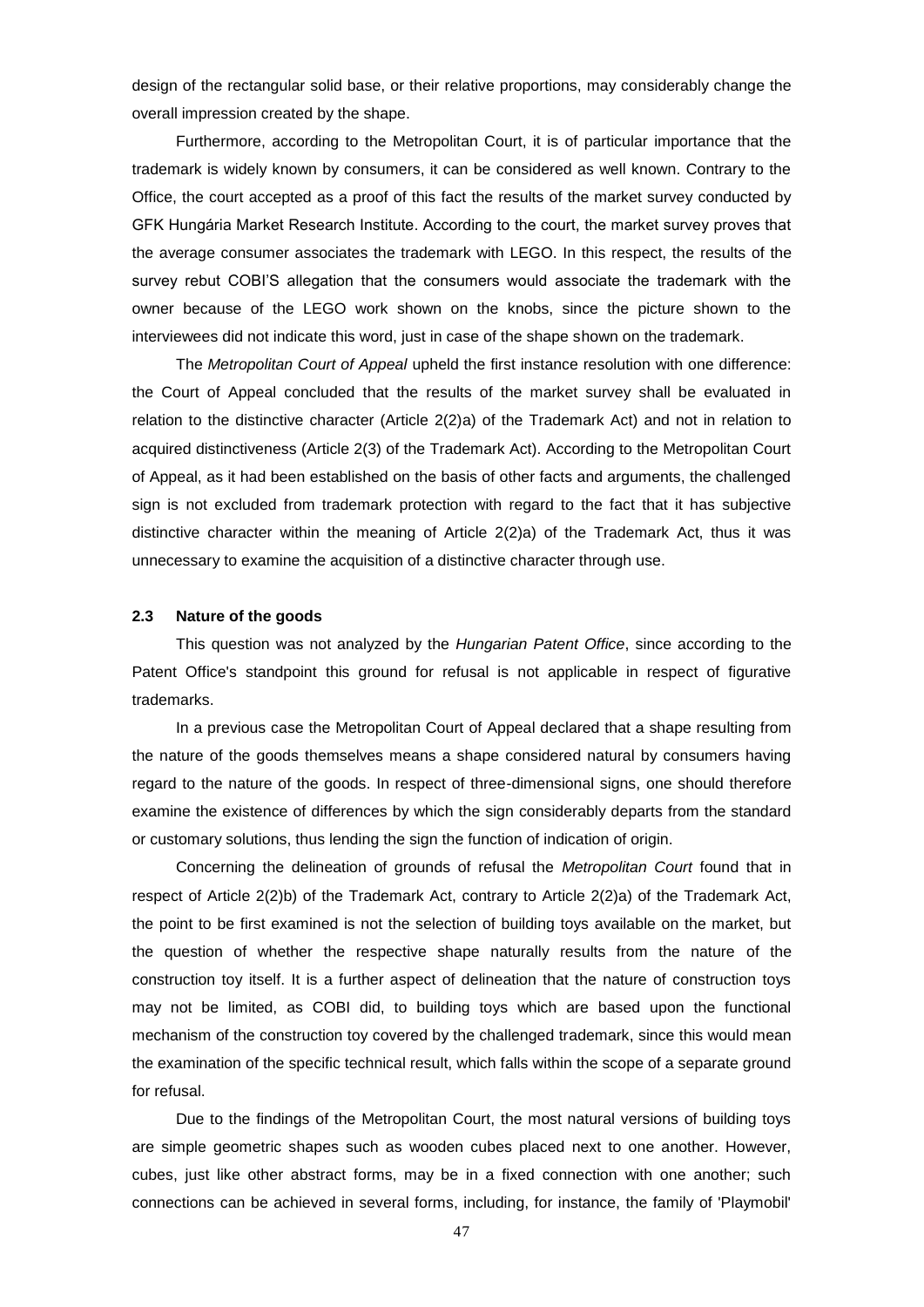toys, which are based upon a unique way of connection between the individual elements, or the currently popular three-dimensional puzzles, and also the toy associated with the shape under trademark protection. According to the opinion of the Metropolitan Court, none of these construction toys are to be considered as natural, with all of them resulting from creative work. As a consequence, the shape covered by the trademark protection may obviously not be regarded as a natural shape resulting from the nature of construction toy as such.

Furthermore, the Metropolitan Court accepted LEGO's argument that the technical function (possibility of interlocking) and the individual shape (the subject-matter of the trademark protection) shall be separated. In this regard the Metropolitan Court highlighted that only the possibility to interlock the individual building elements, but not the actual mechanism of interlocking, follows from the nature of the construction toy system. Thus, it can be established that the shape of the trademark does not result from the nature of the goods themselves.

According to the *Metropolitan Court of Appeal*, during the analysis of the shape resulting from the nature of goods the Metropolitan Court correctly examined whether the respective shape naturally resulted from the nature of the construction toy itself and correctly came to the conclusion that all construction bricks that may be interlocked with one another in a fixed position result from creative work and, as a consequence, a shape of this kind may obviously not be regarded as a natural shape resulting from the nature of construction toy systems as such. Furthermore, only the possibility to interlock the individual building elements, but not the actual mechanism of interlocking, follows from the nature of the construction toys.

# **2.4 The technical result to be obtained**

The parties' arguments and the court decisions were the most detailed and extensive in respect of this question.

According to *COBI*, the trademark consists of a shape which results from the nature of the goods themselves and which is necessary to obtain a specific technical result. In the present case, this technical result is the interlocking of bricks, which is facilitated by the cylindrical protrusions as positive connecting pieces located on an angular solid base at a specific distance from one another, furthermore, by the under-brick connecting pieces of a negative tubular shape. Building toys of this type were protected by the patents referred to before, yet the protection term of these patents has already expired, consequently, the interlocking system and the shape necessary therefor have become part of the public domain. Due to COBI's argument, the trademark concerned is devoid of any element that is not necessary to obtain a specific technical result, and by that, the competitors are unreasonably limited in construction and marketing construction bricks of a similar system.

Special attention was paid by COBI to the judgment passed by the European Court of Justice in a preliminary ruling procedure in the Philips v. Remington case, where the applicability of the ground for refusal similar to that in the second phrase in Article 2(2)b) of the Trademark Act, was examined. The judgment established that the ground for refusal was to be understood in such a way that any sign which consists exclusively of the shape of a product was not eligible for trademark registration if it was proven that the essential functional characteristics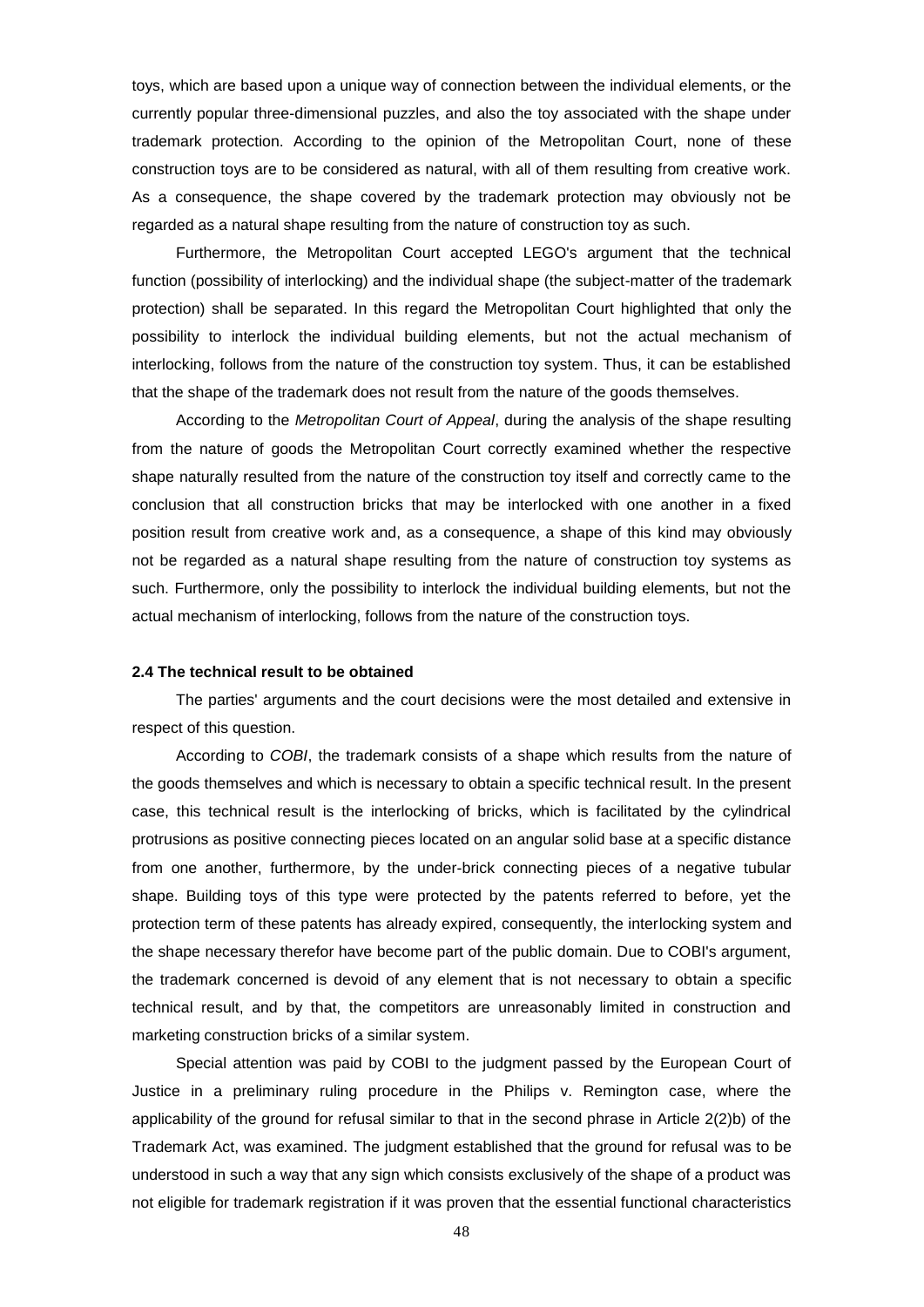of the shape were only attributable to a specific technical result to be obtained. It was also held irrelevant for this absolute ground for refusal whether there existed other shapes, which could achieve the same technical result, as the competitors' choice was not to be limited in this respect, either.

In an abstract manner COBI argued that the provision in Article 2(2)b) of the Trademark Act is aimed at preventing an unlimited extension, under the "disguise" of trademark protection, of exclusive rights limited by time, with particular regard to the rights granted under patent and design protection. Otherwise, the interpretation of the Trademark Act, with particular regard to the second phrase in Article 2(2)b) thereof, would merge the definitions of these three forms of legal protection for industrial property, i.e. patent, design, and trademark protection.

According to COBI's interpretation, Article 2(2)b) of the Trademarks Act may not even grammatically be construed in such a way as to consider whether the same technical result could be obtained by other means as well when judging aspects such as a shape "resulting from the nature of the goods themselves" and "being necessary to obtain a specific technical result". An explanation of this kind would be qualifying to such an extent that would be contrary to the above-mentioned public interest as well as to the legislator's will behind the legal provision concerned.

According to COBI, in the present case, this technical result to be obtained with the shape covered by the trademark is the interlocking of bricks, which is facilitated by the cylindrical protrusions as positive connecting pieces located at the top of the cube, furthermore by the under-brick connecting pieces as negative connecting pieces, in such a way that the connection is strong enough to create a moveable and retentive construction, but it is not too strong, so that even little child-hands can dislocate them into pieces. In their view the essential, functional features of the shape covered by the trademark result exclusively from this effect. As an evidence of this, COBI referred to the fact that the claims of the mentioned British patents fully cover the shape and this shape appears on the drawings of these patents as well.

*LEGO* also contested the well foundedness of the cancellation title in Article 2(2)b) of the Trademark Act. In LEGO"s opinion, this ground for refusal only excludes trademark protection if the sign concerned is purely functional, i.e. it does not have any arbitrary and individual character. LEGO did not contest that the possibility of interlocking is one of the functions of the shape granted trademark protection, pleading at the same time that this is not the only function as the building brick designates not only the brick itself but the building toy and the entire product category as well, representing by that the image and the goodwill of the producer company. LEGO further argued that when creating this building toy, the aesthetic design of the product was just as important as the feature of interlocking, furthermore, a shape less optimal from a technical point of view has been chosen just on the basis of aesthetic considerations.

LEGO tried to prove by various expert opinions obtained by him that the technical solution concerned can be achieved by using several other shapes as well, the production costs of which do not exceed those of the brick that was granted trademark protection.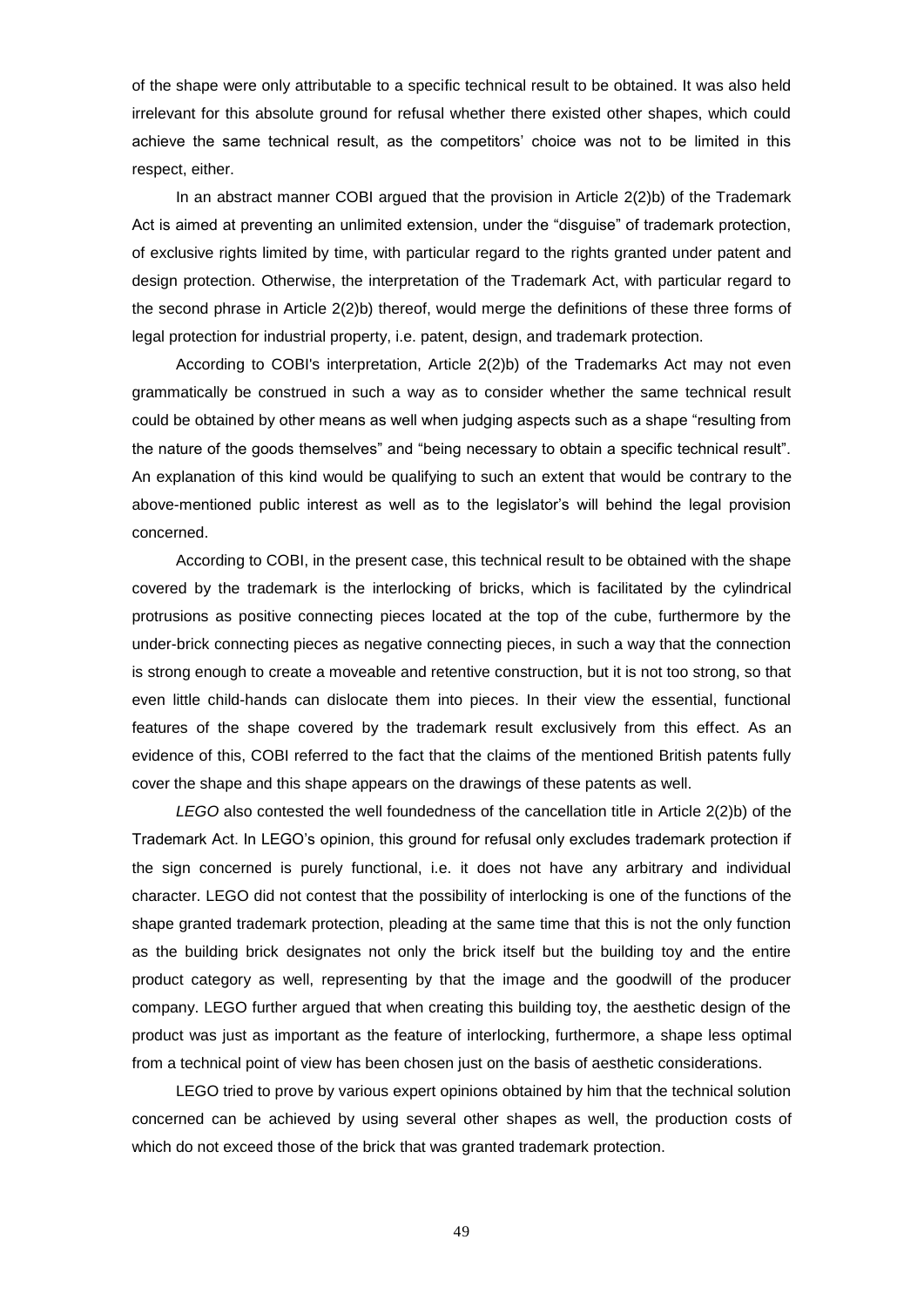In LEGO's understanding, the statement in the Philips v. Remington judgement concerning alternative solutions does not exclude the possibility that the existence of alternative forms may, in fact, prove the lack of exclusive functionality.

LEGO further strongly contested the allegation that in the present case, trademark protection is to substitute for patents that already expired, as the trademark may only prevent competitors from using their construction bricks functioning in accordance with the patents in the shape granted trademark protection, yet it may not prevent the interlocking of bricks by using shapes different from the registered trademark.

According to the standpoint of the *Hungarian Patent Office*, the cancellation claim is unfounded in respect of Article 2(2)b) of the Trademark Act, since the contested trademark is not a three-dimensional but a figurative mark; and this ground for refusal may only be applied and interpreted in relation to three-dimensional trademarks.

Considering that the Metropolitan Court of Appeal declared in an order passed in a trademark cancellation action (which set aside the Metropolitan Court's first instance order) that Article 2(2)b) of the Trademark Act can be evaluated in respect of both figurative and threedimensional trademarks, the Metropolitan Court dealt with this question on its merits.

As the first point the *Metropolitan Court* highlighted that the mere fact that a shape has already been specified or presented in a prior patent does not prevent trademark protection, as a product may at the same time be granted several types of industrial property protection provided that the respective individual protection criteria are fulfilled (principle of parallel protection). Besides, in accordance with LEGO's arguments, the court declared that there is a significant difference between the scopes of patent protection and trademark protection, with the former one guaranteeing the exclusive use of a technical solution, while the latter one guarantees the exclusive use of a sign that is capable of being graphically represented.

The court emphasized that not even the assessment of the ground for refusal hereby concerned is expressly aimed at comparing the patent with the trademark, since the technical result to be obtained is not equivalent to the patent. The patent explores a technical solution by which a specific technical result can be obtained. However, this does not mean that the same result can only be obtained by that solution. As a consequence, even if the specific shape is represented in a patent, one may not reasonably conclude that it is necessary to obtain a specific technical result.

According to the Metropolitan Court, in consideration of the application of the present ground for refusal, it is not the scope of the patent that should be examined, but the relationship between the technical result to be obtained and the technical solution disclosed in the patent. Since it is the claim where all characteristics are summarised that are to be present in the technical solution at the minimum so that a specific technical result can be obtained, when judging the question of "necessity", it is the claim that should be examined, i.e. whether the claims introduce all the essential formal characteristics of the shape shown in the trademark. If the answer is positive, the shape under trademark protection and the technical solution disclosed in the patent are the same, i.e. the shape concerned is necessary to obtain a specific technical result.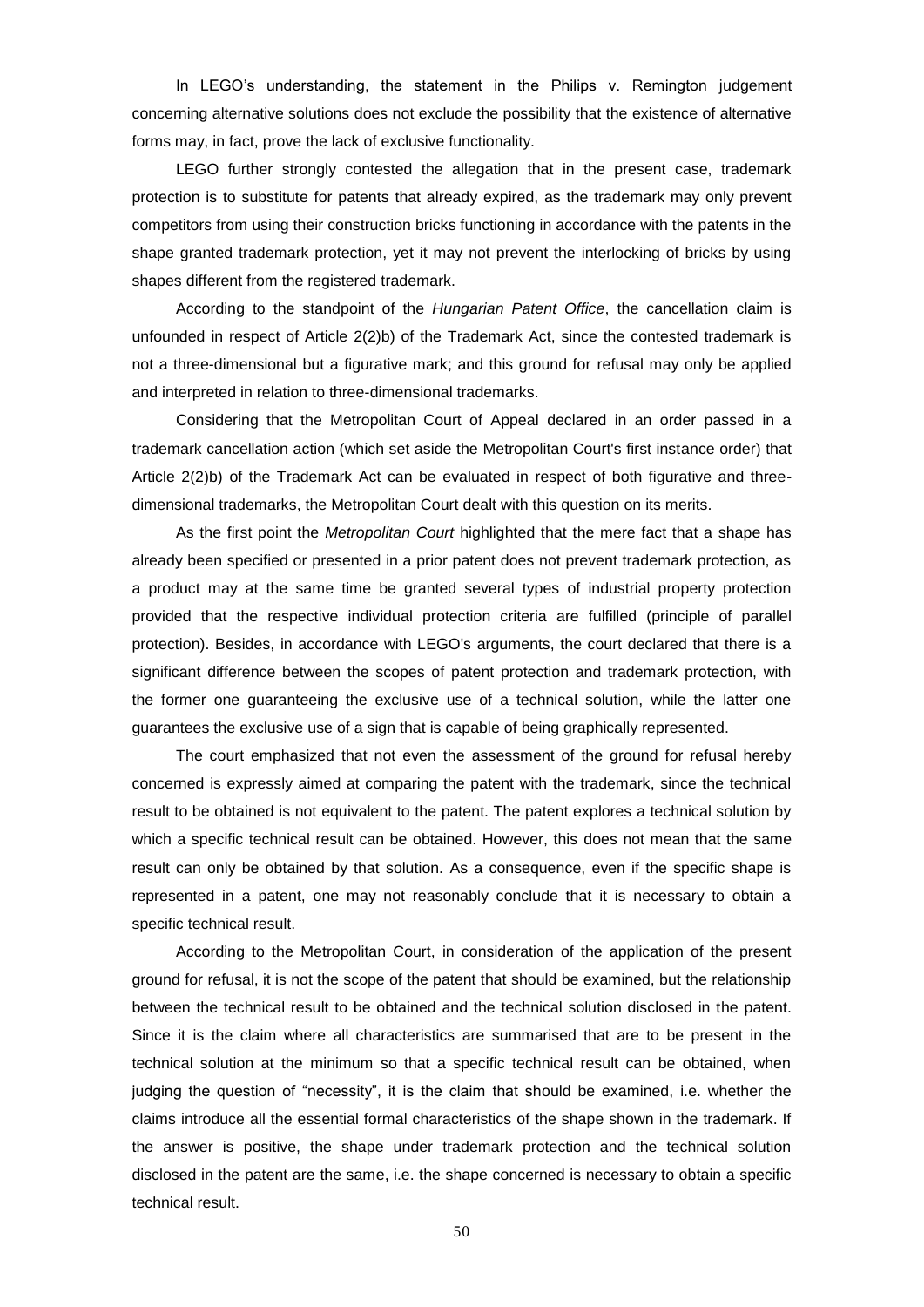After the assessment and detailed comparison of the aimed technical function and the trademark shape, the Metropolitan Court came to the conclusion that the trademark has several essential formal characteristics which are casual and replaceable, i.e. not necessary to obtain a specific technical result. Such characteristics are, in particular, the following:

- 1. it is not necessary for the rectangular solid base to have a smooth surface as it can be articulated, for instance, by means of bores, remarkably changing the shape of the object;
- 2. it is not necessary for the knobs to be of a cylindrical shape as they can be also rectangular with a rounded or sharp edge, etc.;
- 3. finally, the proportions of the rectangular solid base relative to the protrusion can be changed significantly freely.

Thus, according to the Metropolitan Court, the individual essential formal characteristics under trademark protection should not be considered functional characteristics at the same time; the specific technical result can be obtained not only by means of the protected shape but also by other shapes with several variable characteristics, i.e. the shape under trademark protection is not necessary to obtain the specific technical result. In consequence, not even the second phrase in Article 2(2)b) of the Trademark Act precludes the protection of the trademark.

The Metropolitan Court accepted LEGO's arguments and found that the findings in the Philips v. Remington judgment concerning alternative shapes were incorrectly interpreted by COBI. The judgment does not mean to pronounce that no reference to alternative shapes may be validly made; it only means that if it is proven that a trademark consists exclusively of a shape which is necessary to obtain a specific technical result, then no reference to the existence of alternative shapes may be considered valid – this interpretation follows from the way in which the relevant question is framed. In other words, a reference to alternative shapes only becomes invalid if it has been proven that the essential functional characteristics of the shape of a product are attributable solely to the technical result. It was noted by the Court that the above finding is merely an analytical conclusion, because if it has been proven that a certain shape is absolutely necessary, i.e. that a specific technical result cannot be obtained by any other shape, this means that there are no alternative shapes, and if someone still presents a shape like that, it can be proven that the latter shape cannot, or does not, obtain the same result.

Finally, due to the court's opinion, only such an interpretation is in accordance with the teleological interpretation of the legal provision concerned. The rationale of functionality as a ground for refusal is to prevent the protection conferred by the trademark right from forming an obstacle preventing competitors from freely offering for sale products incorporating such technical solutions or functional characteristics in competition with the proprietor of the trademark, but the public interest set out herein is obviously not harmed if the shape under trademark protection is not necessary to obtain a specific technical result, i.e. if it can be obtained by several other shapes as well.

Summarizing, some formal characteristics of the shape under trademark protection cannot be at the same time considered functional characteristics. Therefore, these characteristics can be changed without affecting the technical result to be obtained, for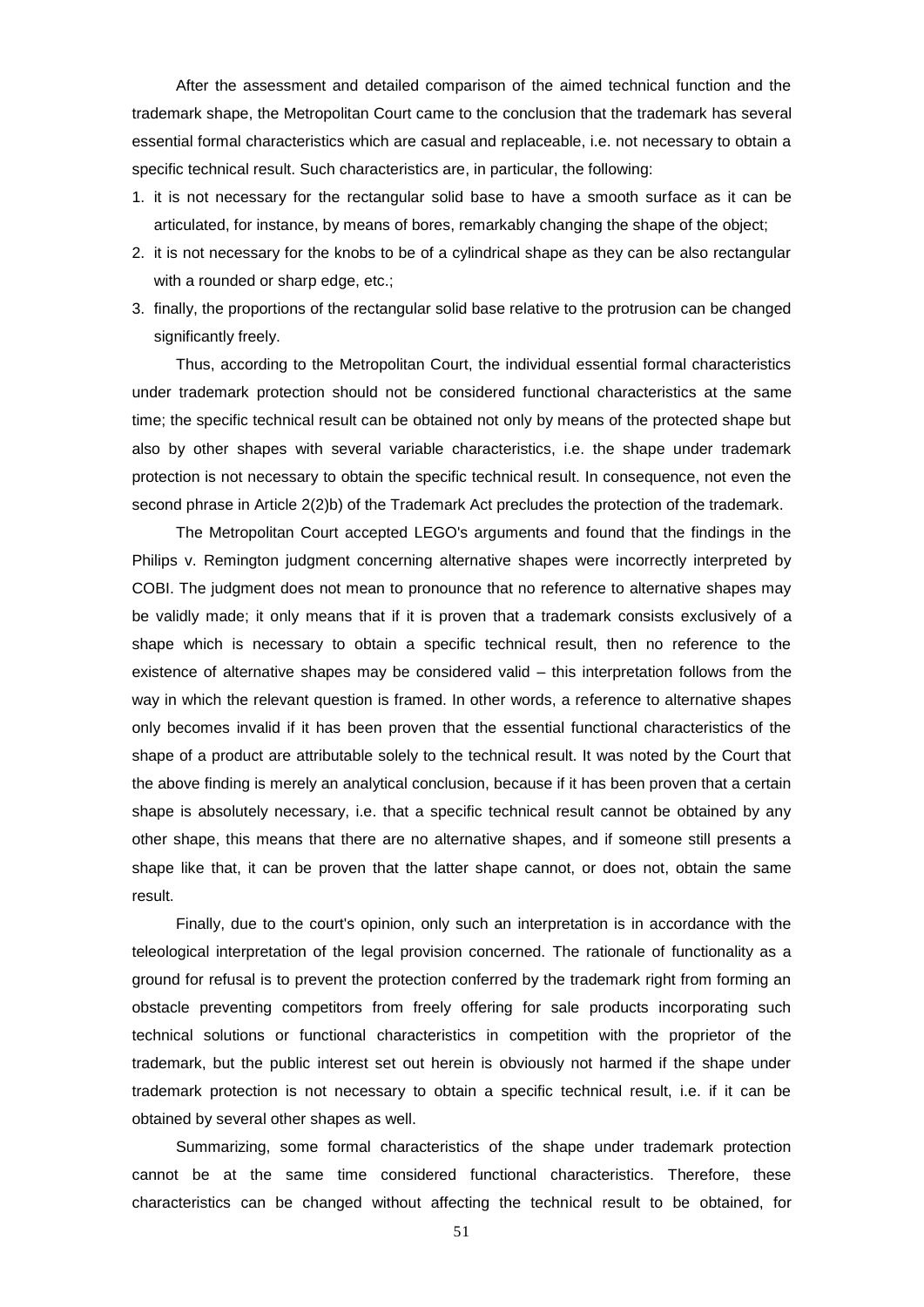instance, for aesthetical reasons, as explained by the expert opinions filed by LEGO. This way, the shape under trademark protection can be applied not only as a construction brick but also as an indication of goods, and even as a pure work of art and in other fields falling rather far away from its original function. For this reason, the Metropolitan Court agreed with LEGO in that the three-dimensional form shown in the trademark consists not exclusively of a shape to be identified with a building brick, and as such, being merely necessary to obtain a specific technical result, but as a result of persistent use for several decades, the trademark has become capable of representing LEGO"s image and goodwill as well as a specific consistent quality, i.e. Lego and not simply a building brick, for generations grown up using the product.

The *Metropolitan Court of Appeal* upheld the Metropolitan Court's order with a partly different argumentations.

The Metropolitan Court of Appeal set forth that the challenged sign is to be regarded as functional inasmuch as it consists of a solid base and a connecting element. In the present case, the body is a rectangular shape and the connecting element is a knob. If based upon the relevant reason for exclusion only the three-dimensional shape (rectangular body) and the stud were to be examined, none of the building bricks that may be interlocked with one another would be eligible for trademark registration. According to the court, such an interpretation of the law would unreasonably prevent the producers from acquiring an exclusive right to the shape of an interlocking toy system, which would be inconsistent with the principles of the trademark law. Therefore, due to the Metropolitan Court of Appeal's standpoint, it can only be judged whether the other essential formal elements of the challenged sign are exclusively necessary to obtain a specific technical result by examining them.

According to the Court of Appeal, in the case of the challenged sign, the smooth surface of the rectangular base, the cylindrical shape of the studs, and the proportions of the rectangular base relative to the protrusion shall be considered essential formal characteristics as pointed out correctly by the court of first instance. In the court's view, it can be established that these unique and arbitrarily chosen formal characteristics are not simply functional but they are important for the aesthetics and design of the shape. It is not essential for the individual elements to have the specific shape represented by the trademark for interlocking. As it has been established in the present case that the essential formal characteristics of the challenged sign are not exclusively attributable to the intended technical result, the next point to be judged in accordance with the interpretation given in the Philips vs. Remington judgment is whether the intended technical result can be obtained in other ways, i.e. by means of alternative shapes as well. In view of the data filed during the present procedure, it was beyond doubt that there are numerous alternative designs equivalent from both technical and economic aspects with the building brick covered by the trademark.

The second instance court highlighted also that it is incorrectly argued in COBI's appeal that LEGO could monopolise the market of construction bricks furnished with knobs by the exclusivity granted by trademark protection, as the trademark protection hereby concerned only grants exclusivity for the specific shape of goods covered by the trademark. The Court of Appeal pointed out that due to the fact that construction bricks furnished with knobs can have numerous other alternative designs, the protection of the challenged trademark does not prevent the competitors from producing and distributing products with similar functions.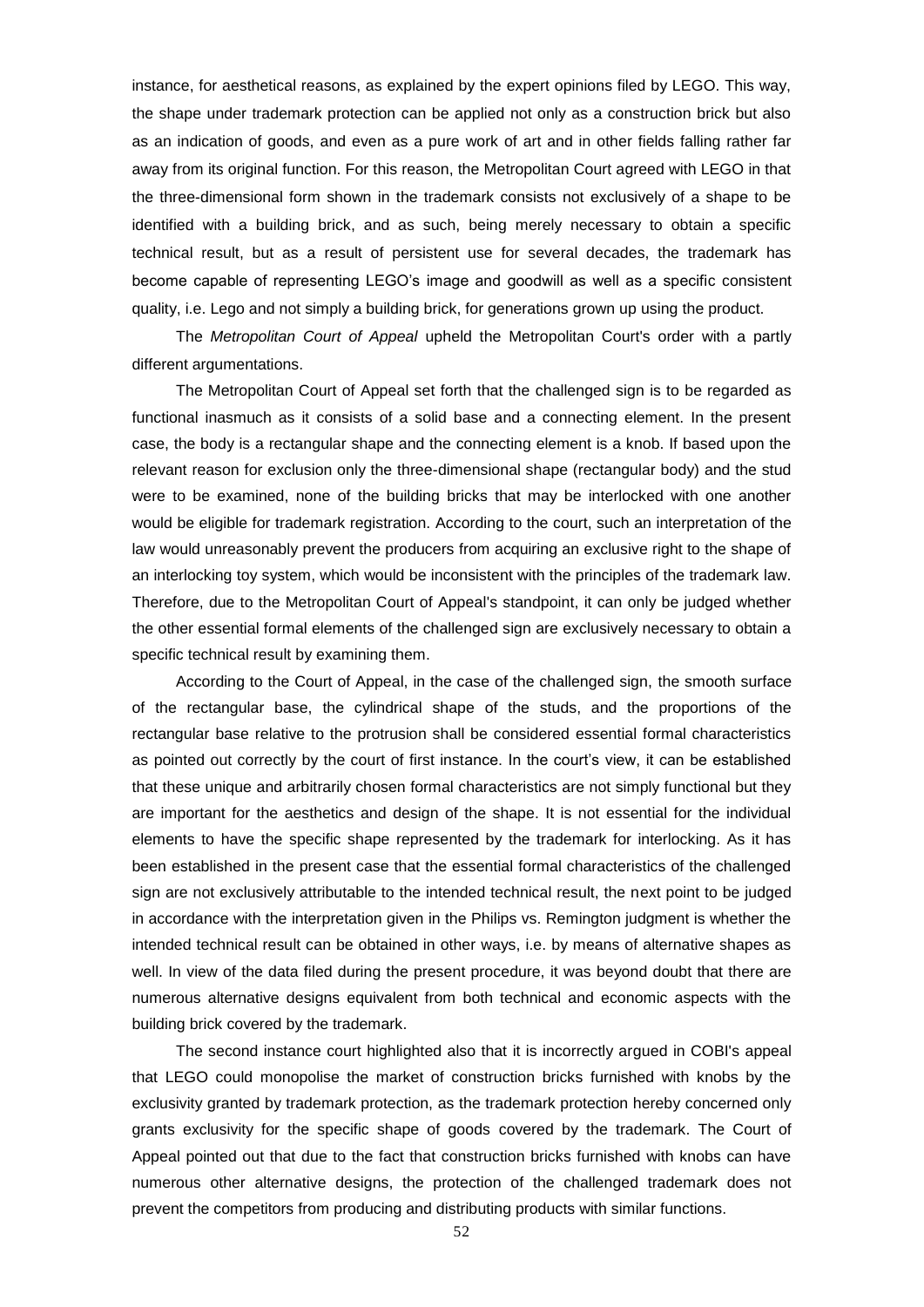# **3. International outlook**

The Hungarian decisions upheld the trademarks protecting the basic LEGO construction bricks. We highlight the following cases from foreign procedures involving similar subjectmatters.

In *Switzerland*, the company Mega Bloks requested the cancellation of LEGO's threedimensional trademarks protecting the basic bricks. The Commercial Court of Zurich ruled that the form of the LEGO bricks was merely functional and accepted Mega Bloks's cancellation claim. In July 2003, the Federal Supreme Court lifted this decision and sent back the case to the first instance court. The Supreme Court established that the shape of a product is not "technically necessary" and thus protectable as a trademark if there are reasonably feasible alternatives. An alternative is not reasonably feasible if it is less practical, less solid or more expensive to produce. The Federal Supreme Court instructed the first instance court to examine whether the LEGO brick had reasonable alternatives. In the repeated procedure, the Commercial Court limited the examination of reasonable alternatives to bricks that were compatible with the LEGO bricks. On further appeal, the Federal Supreme Court established that the first instance court incorrectly limited its analysis and set aside the first instance decision. Thus, according to the Federal Supreme Court of Switzerland, the alternative shapes shall be examined, similarly to the standpoint taken by the Hungarian courts.<sup>3</sup>

The Mega Bloks group successfully acted against the LEGO bricks in other jurisdictions. For instance, in *Canada* the judgement of November 17, 2005 of the Supreme Court established that the LEGO brick, in particular its upper knobs, were primarily functional and thus cannot be granted trademark protection. According to the Canadian court, the functionality of the bricks was protected by patents, and trademark protection cannot be used to "evergreen" such monopoly.<sup>4</sup>

The invalidity case against LEGO's *Community Trademark* is similar to the Canadian situation. With decision of July 10, 2006, the OHIM Grand Board of Appeal<sup>5</sup> upheld the decision of the cancellation division, which cancelled LEGO's three-dimensional trademark protecting the red LEGO 2×4 basic brick, since in its standpoint the trademark was functional, i.e. exclusively necessary to achieve a technical result. The appeal submitted against the decision of the Grand Board of Appeal was rejected by the Court of First instance's judgment of November 12, 2008.<sup>7</sup> In the invalidity case the OHIM and the Court of First Instance, contrarily to standpoint of the Hungarian courts, interpreted the Philips v Remington judgement in a manner that it excludes the examination of alternative shapes. Furthermore, they also set forth that the aim of functionality is to prevent trademark protection from extending beyond the function of signs that

<u>.</u>

<sup>3</sup> Véronique Musson: *Building a strategy for shape mark protection*, World Trademark Review, January/February 2007, p. 23

<sup>4</sup> Véronique Musson: *Building a strategy for shape mark protection*, World Trademark Review, January/February 2007, p 23

<sup>5</sup> Case No.: R 856/2004-G

 $6$  According to Article 7(1)(e)ii) of Regulation 40/94/EC (CTMR): "The following shall not be registered: ... (e) signs which consist exclusively of: … the shape of goods which is necessary to obtain a technical result." This point of the CTMR corresponds to Article 2(2)b) of the Trademark Act

Case No.: T-270/06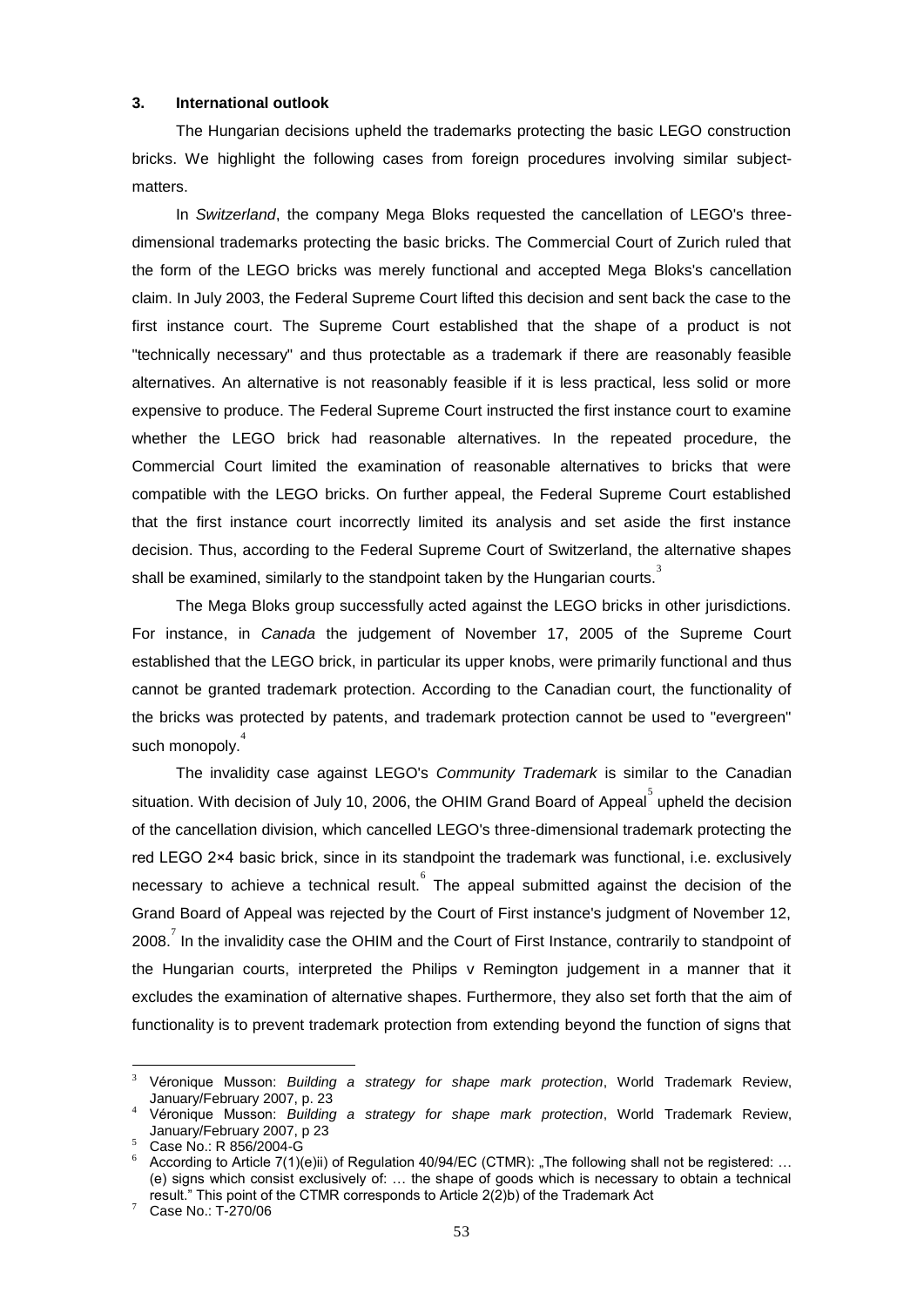enable competitors to freely promote their goods containing such features. On the basis of the appeal, the case is currently pending before the European Court of Justice.

#### **4. Summary**

1

The extensive Hungarian trademark cancellation action, which lasted seven years, ended with LEGO"s success. During the process, the courts gave general guidance in relation to several issues, in particular the delineation of certain grounds of cancellation, the differences between trademark and patent protection and the lack of significance of the device – three dimensional nature of signs in cancellation actions.

In relation to the main issues of the concrete case it is appropriate to cite the resolutions of the Supreme Court which upheld the final and legally binding resolutions of the Metropolitan Court of Appeal.

The Supreme Court pointed out that the challenged trademark does not display exclusively those kinds of features that show relevance only to the nature of the product, to achieving a technical result or to the value of the product. In the photograph depicting the product, the cylindrical knobs ensuring the possibility to interlock the brick with other pieces is definitely eye-catching, but besides, the construction brick has features which were detailed in the final and legally binding resolution, that have aesthetic functions serving distinctiveness and being independent from the technical function.

It is a fact that in some other jurisdictions (e.g. Canada, the European Union) the decisions were contrary to the Hungarian standpoint. Thus, it cannot be stated that the decision on this matter would be easy. However, we consider the standpoint taken by the Hungarian courts to be correct. Furthermore, we agree with the standpoint of the Supreme Court in relation to the basic issue of the case, i.e. the finding of the optimum balance between trademark protection and free competition. The Supreme Court established that the trademark does not provide legal protection (without time limit) to a technical solution the patent protection of which has expired and that has become part of the public domain, because everyone has the possibility to apply the technical solution of interlocking that was first applied in case of the Lego bricks if the person applies a different design.

This standpoint is supported also by the analysis of the Metropolitan Court, according to which the court examined the elements of the patent and of the trademark in detail and established that certain essential elements of the trademarks are not exclusively necessary to achieve a technical function. Furthermore, this standpoint is supported by the economic analysis of trademark law, according to which functionality can be given a precise economic meaning as follows. A non-functional feature, which can be granted trademark protection, is a feature that has perfect (or almost perfect) substitutes. Namely, in this case, granting an exclusive right to such a feature does not lead to deadweight loss. ${}^{8}$  Thus, economic analysis also supports the standpoint that the examination of alternative shapes is justified when examining functionality as an absolute ground of refusal. According to the standpoint of the Hungarian courts, this is not

<sup>8</sup> William M. Landes – Richard A. Posner: *The Economic Structure of Intellectual Property Law*, The Belknapp Press of Harvard Unisversity Press, 2003., p. 198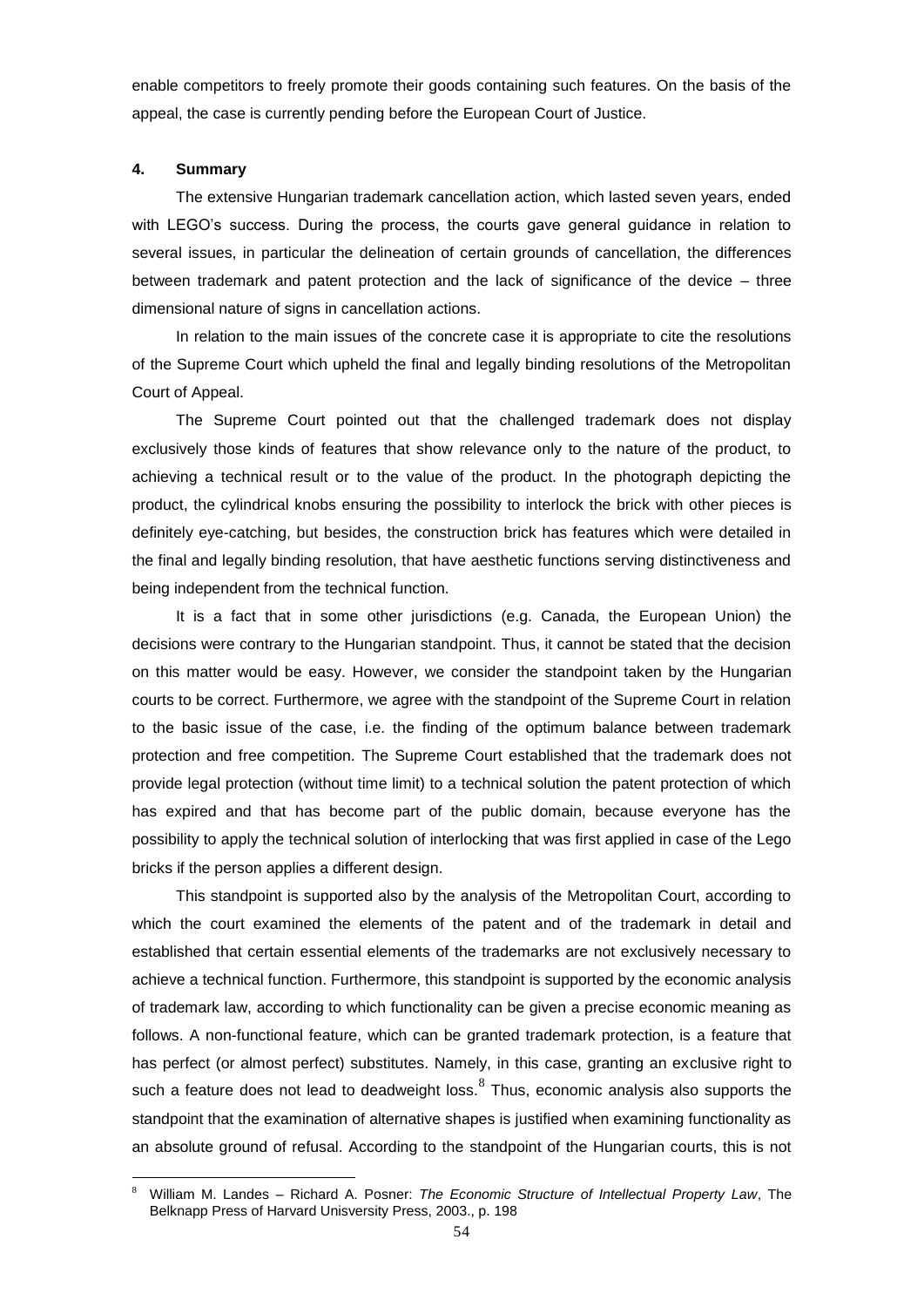excluded by the Philips v Remington preliminary ruling, either. In case we would accept such an interpretation that the Philips v Remington judgement excludes the examination of the alternative shapes, then, according to our view, it would be legitimate to ask on the basis of the economic analysis and the Hungarian LEGO cancellation case whether this judgement of the ECJ is correct.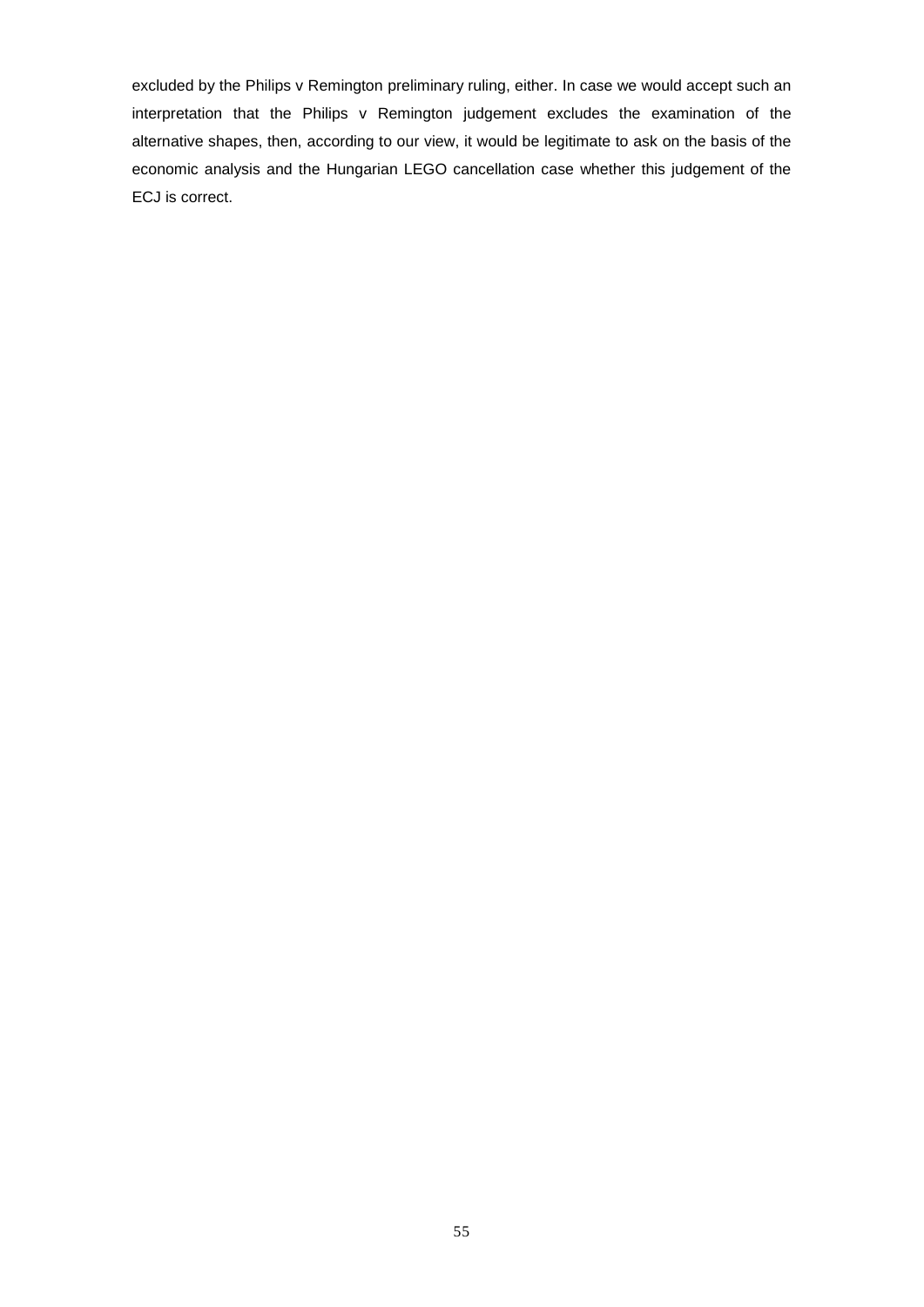# **L. Tattay: Hungary - A Monograph on Intellectual Property in the International Encyclopedia of Laws Kluwer Law International BV, the Netherlands, 2010, pp. 350**

Intellectual property consists of 7 Volumes now as an integral part of the International Encyclopedia of Laws series (General Editor: Prof. R. Blanpain, Editor: Prof. H. Vanhees), the first volume was published in 1997.

After monographs (i.e. Supplements) from Central Europe, e.g. Austria (2006), Romania (2002), (Slovak Republic (2001), now a monograph on Hungary is published, too.

If this monograph would not have been issued in the frames of the Encyclopedia Supplement, considering its volume it could be an independent book as well.

As other authors of the Encyclopedia, Professor Tattay starts with a "General Introduction" (paragraphs of which are: Geography, Cultural Composition, Political System, Population Statistics, Historical Background). Compared with Supplements on neighbour countries it can be stated that the Hungarian monograph is richer than those of the mentioned countries. Only the Supplement Poland can be compared in this respect with that of Tattay. I believe that in respect of a small country, which name is better known from Puskás (football) or music (Bartók), this is a special merit of the author. The section Historical Background (paragraphs 8 to 12) is especially well drafted, objective and rich in information.

It is followed by the selected Bibliography that contains also books and papers published in English, French and German, including those written by authors not being Hungarian. Though it is regretful that the author does not refer to any article published in English in this yearbook (AIPPI Proceedings, Hungary) issued since 1971 until now. That means that a choice of about 150 articles published on Hungarian intellectual property in English was omitted.

The structure of the work is as follows:

Copyright and Neighbouring Rights (Chapter 1), Patents (Chapter 2), Utility Models (Chapter 3), Trademarks (Chapter 4), Trade Names (Chapter 5), Industrial Designs (Chapter 6), Plant Variety Protection (Chapter 7), Chip Protection (Chapter 8), Trade Secrets: Confidential Information (Chapter 9), Protection on Geographical Indications and Appellations of Origin (Chapter 10). The most comprehensive chapter is the one dealing with copyright (Chapter 1) which represents more than a third of the Supplement.

It is easy to realise from this work that as a result of the Agreement of Association with the European Union (1991) all acts on intellectual property were revised and amended, resp.: the Patent Act in 1995, the Trademark Act in 1997, the Copyright Act in 1999 etc. Further, important amendments were made to the frames of implementation of the IP Enforcement Directive of the European Union by the Act of 2005. The result of all this amendments is duly reported in the Supplement.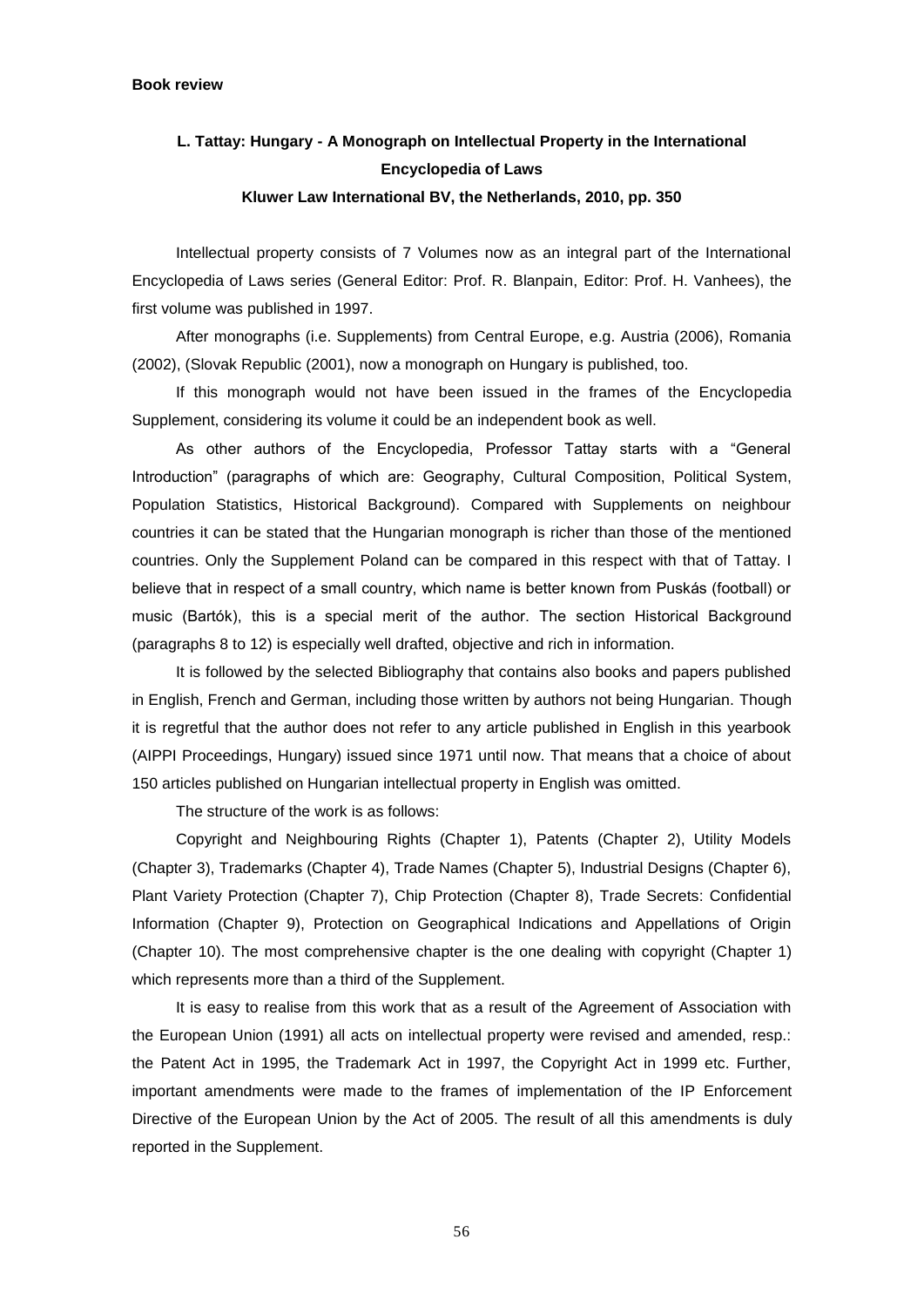More interesting is that also two new Acts that were voted in the frames of the voluntary harmonisation with the law of the European Union, namely that on Chips (1991) and that on Utility Models (1992), were reported too.

Tattay"s whole work consists of 447 paragraphs. The Index contains the paragraphs by numbers, allows an easy orientation for the reader who is interested only in respect of a special question.

The Hungarian Supplement of the Encyclopedia is a meticulous and systematic report on statutory law. All statements are corroborated by references from the respective sections of the acts or from works of leading authors.

This voluminous work of Tattay merits admiration, moreover congratulation to the Editors of the Encyclopedia for initiating and realising publication of the said Supplement.

Dr. A. Vida\*

Of Counsel, Danubia Patent and Law Office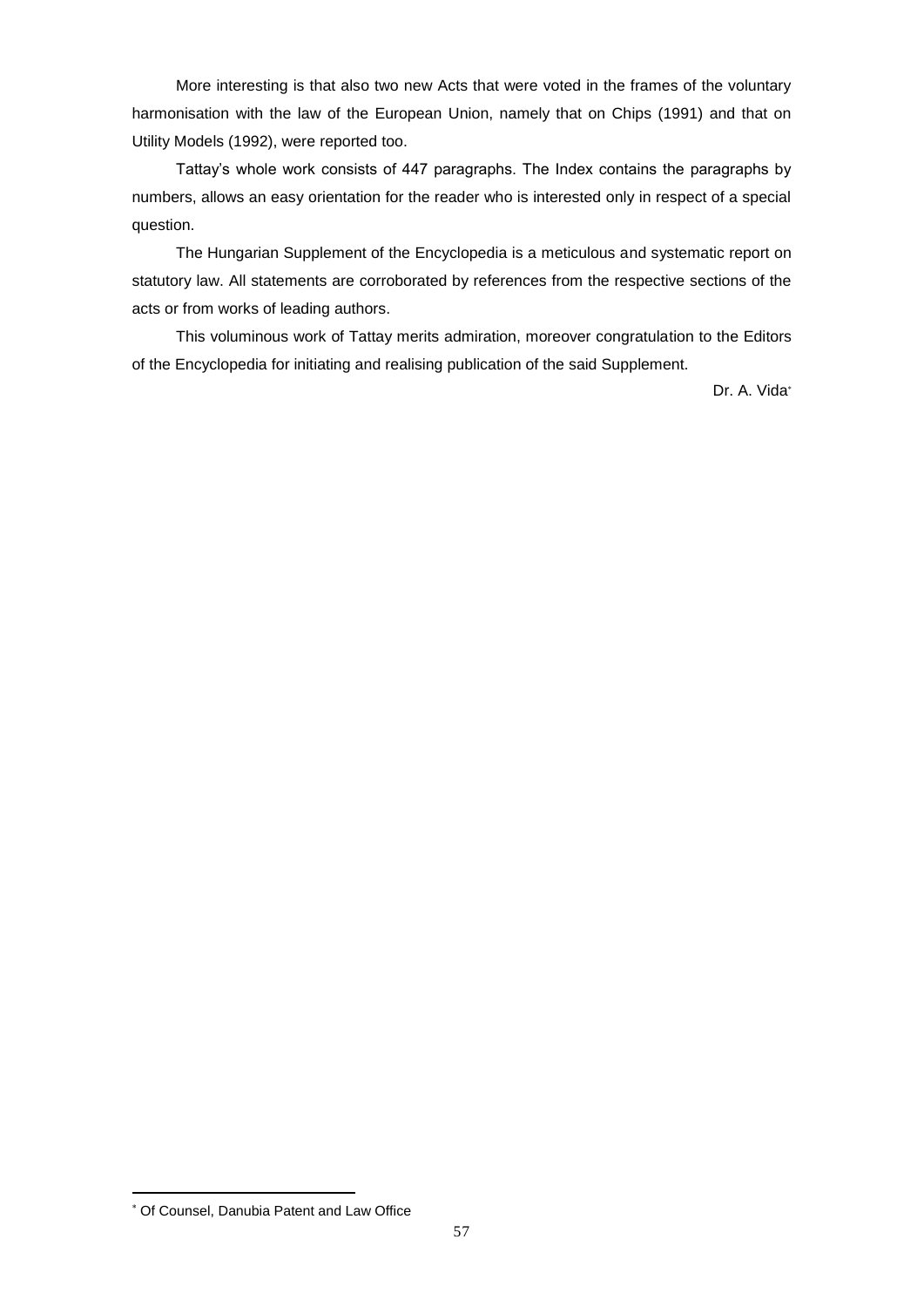#### **Book review**

# *T. Nótári*: A magyar szerzői jog fejlődése *(The Development of Hungarian Copyright Law)*. Szeged, 2010, p. 330

T. *Nótári,* associate professor at Károli Gáspár University of the Hungarian Reformed Church, took on an appealing task when he set the analytical introduction of the development of Hungarian copyright law as an objective. In a country that the educated foreign audience associates with the names of *Béla Bartók* or *Sándor Márai,* his choice of topic is particularly approvable. It is also to be mentioned that the works of these authors are subject to the Copyright Acts of 1884 and of 1921 too.

The book can be divided into two main parts: the first part approaches the subject from the aspect of jurisprudence while the second part gives an account of the results of legislation.

In the first part, the bills of legislation and reform proposals of *Szemere* and *Balázs* are of greater significance.

Those who have only heard of Szemere Street in Budapest so far may now learn about the person whose name it bears that this attorney, who was born two hundred years ago, drafted the bill prepared in 1844 with a great breadth of view, however, the bill was approved by the king only 40 years later (after the Austro-Hungarian Compromise).

Professor Balázs did not have even that much luck: his convincing reform proposals, which were prepared in 1938, could not be realised at all because of the Second World War and the political changes that followed.

In a work of legal history it is not surprising but it is still commendable and notable that in the footnotes it provides accurate biographical details of not only Szemere and Balázs but of *Toldy* as well, who played an important role in the history of Hungarian copyright law, and even though he was neither a lawyer nor a native Hungarian speaker, he can be respected as the father of Hungarian copyright law. (A street in Budapest commemorates his name too.) The reader may just as well learn about the lives of those attorneys, publicists and businessmen who were the fighters of the improvement of copyright law in the time before the First World War.

The development of positive copyright law is presented in the second part of the book. This part is structured as follows: general provisions; provisions on individual genres; rights related to copyright; the consequences of copyright infringement. In this work, the analytical approach of the Acts of 1884 and 1921 is predominating. This is understandable as the objective is to explore the past and to elaborate what the acts that followed one another used from the ones preceding them.

I can expressly approve that the provisions of the act currently in force are only referred to in the footnotes, since the aim was to explore the past of Hungarian copyright law and as *Széchényi* said: those alive are governed by the dead through laws.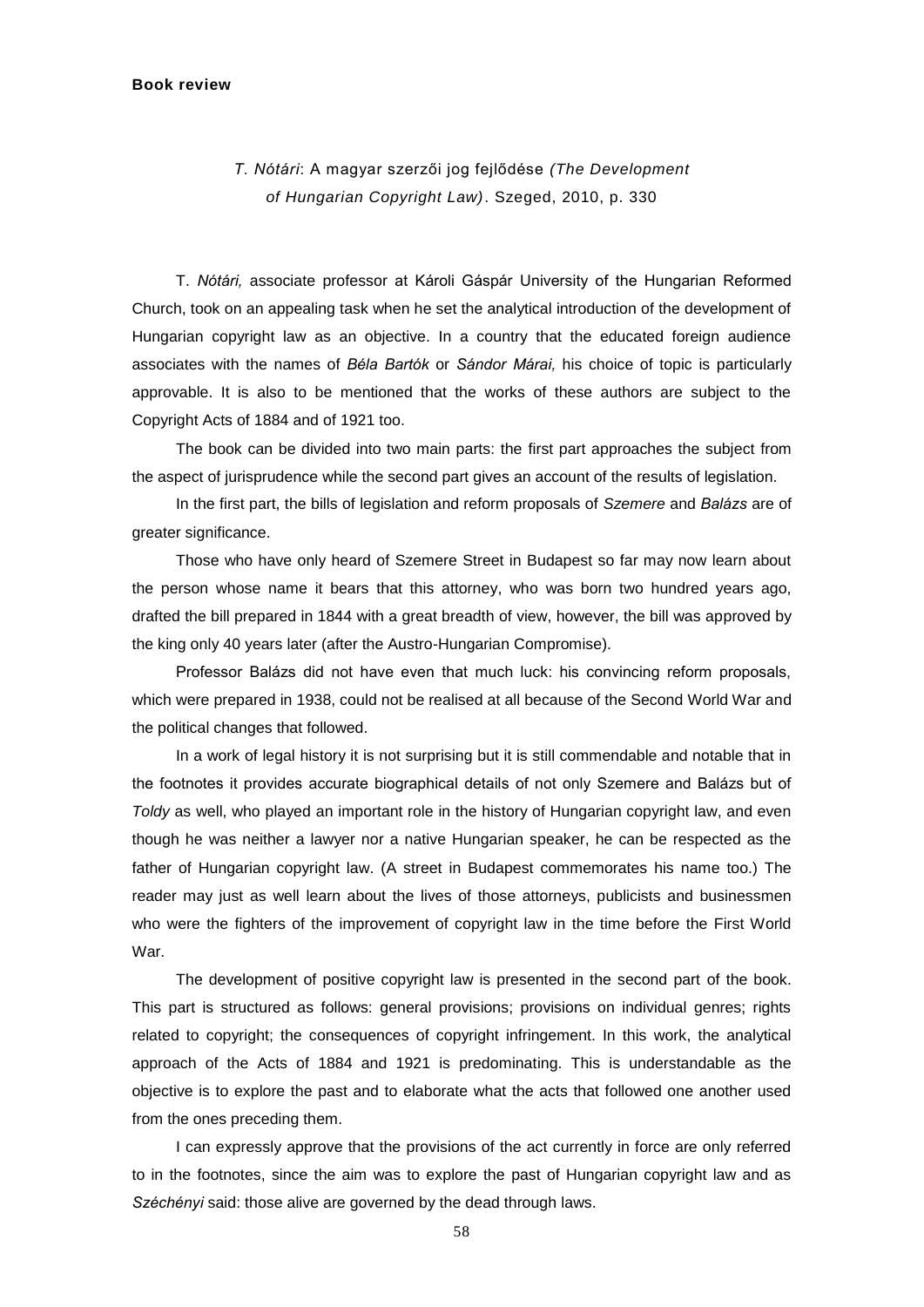This is exactly why I think that references to the successful *Benárd-Timár* commentary published in the seventies and to the *Világhy-Eörsi* textbook titled Civil Law published in 1962 are missing from the literature used. The latter textbook discusses copyright law in an extent which is probably unique in Europe and it was a compulsory part of the curriculum through decades. As the part of the textbook that deals with copyright law was written on the basis of the Act of 1921, it does not even have a socialist overtone.

Apart from the above-mentioned two objections, which might be explained with generational and emotional reasons, it is a fact that the book gives a valuable overview of the outstanding legal culture of and the results achieved by the earlier generations of lawyers, at which we can look back proudly even today.

Dr. A. Vida

Of Counsel, Danubia Patent & Law Office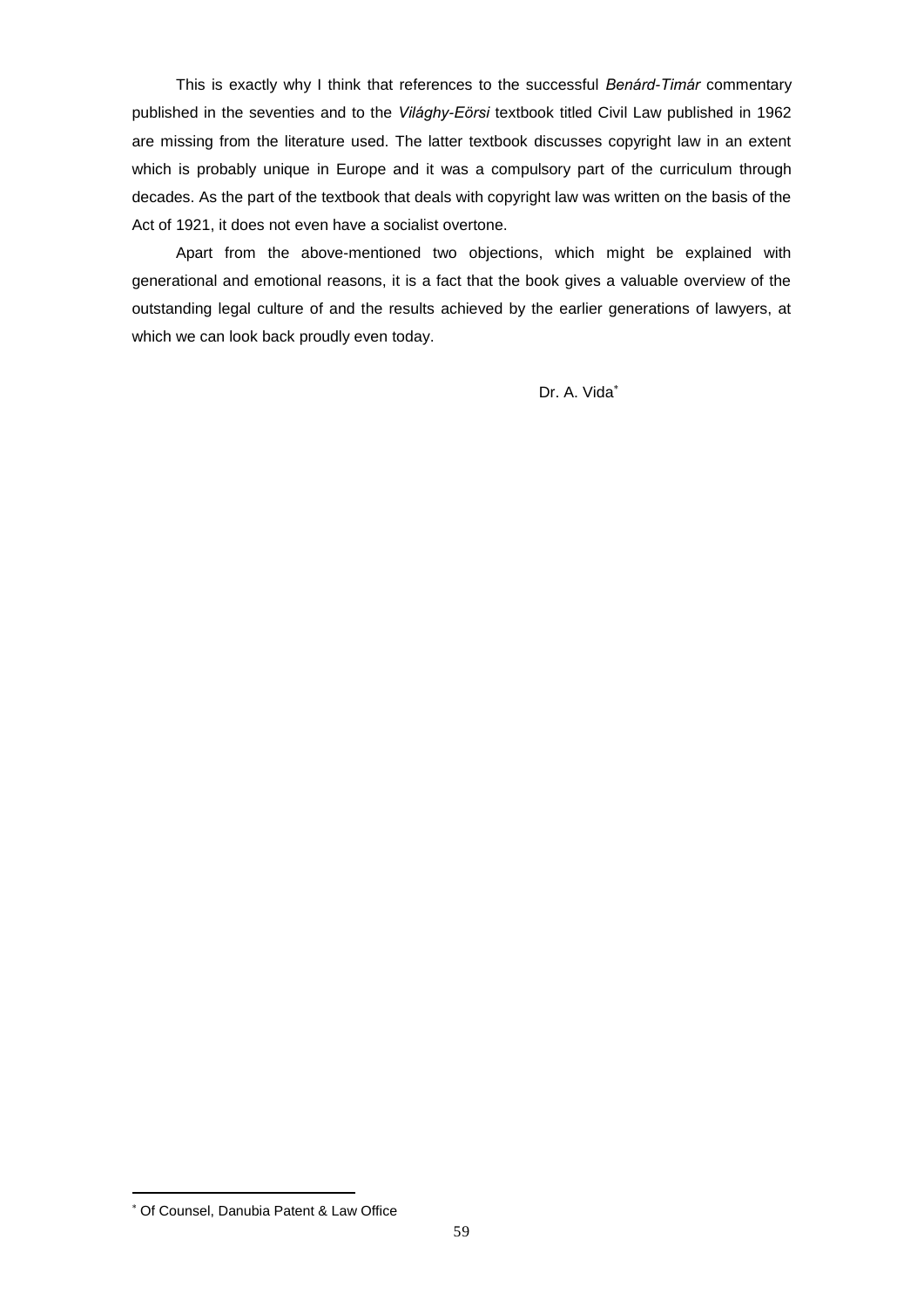#### **Book Review**

<u>.</u>

# **L. Darázs: A KARTELLEK SEMMISSÉGE (The Nullity of Cartels), Budapest, 2009, p. 416**

The introduction of the book says that today there are only a few people who already know that not only the Hungarian Competition Authority has power to take measures against cartels in Hungary. A competition control procedure because of the violation of the interests of the public can only enforce such need of the state that requires that the general processes of the economic competition be undisturbed and thus the common good be ensured. Cartels, however, are not only in conflict with the interests of the public in most cases but may also directly hurt the individual financial interests of other persons (competitors, consumers, contracted parties, businesses or private individuals). It is therefore desirable that the private parties of economic traffic may take action against cartels and raise private-law claims against the businesses involved in cartels. This is what we call "private enforcement" of rights against the restrictions of competition.

Accordingly, taking action against cartels, as null and void agreements, and thus the private enforcement of rights against the companies involved in cartels is possible for the private parties of economic traffic. What is more, claims raised on the grounds of invalidity can be enforced in a quite wide scope as the nullity involves not only cartels between competitors but includes the invalidity of restrictions of competition in commercial (distributorship) relationships. This means that the issue of the nullity of cartels extends to the invalidity of purchasing (supply) contracts, trade agency (intermediary) contracts, exclusive relationships, specialised trading and authorised dealership agreements, and competition restricting agreements arising within the framework of franchise systems.

It is not by accident that an anthology of studies<sup>1</sup> in the same field was published last year and even earlier, and outstanding German legal scholars (Kessler<sup>2</sup>, Möschel<sup>3</sup>) had been dealing with the issue of private enforcement of rights on the basis of competition law in their lectures held in Budapest. This clearly indicates the timeliness of the topic chosen by Darázs.

Compared to these earlier lectures and studies, the monograph reviewed here is not only different in terms of its extent but it differs in its methodology: on the one hand, it discusses the relevant provisions Community law and the provisions of Hungarian competition law by drawing a parallel between and comparing the two, and on the other hand, it also draws a parallel between the applicable provisions of Hungarian private law (not only the Civil Code but the draft of the new Civil Code as well) and those of Hungarian competition law (cartel law).

It is a great merit of the book that it recites-publishes the relevant provisions of both Community law and Hungarian law, saving the trouble for the reader that he would have to go into by looking up the referred legal provisions. This naturally facilitates the readability of the work.

After this short introduction, let the outline of the imposingly structured table of contents (namely, those ten parts the work is built upon) speak for itself. Specifically: Fundamental

<sup>1</sup> Versenyjogi jogsértések eseetén érvényesíthető magánjogi igények (Private claims that may be enforced in case of competition law violations) (Editor: Dr. Györgyné Boytha), Budapest, 2008

<sup>2</sup> J. Kessler: *Individualrechtliche Aspekte des deutschen und europäischen Kartellrechts aus Sicht der Konsumenten*

<sup>3</sup> W. Möschel: Soll der private Rechtschutz im Kartellrecht verstärkt werden?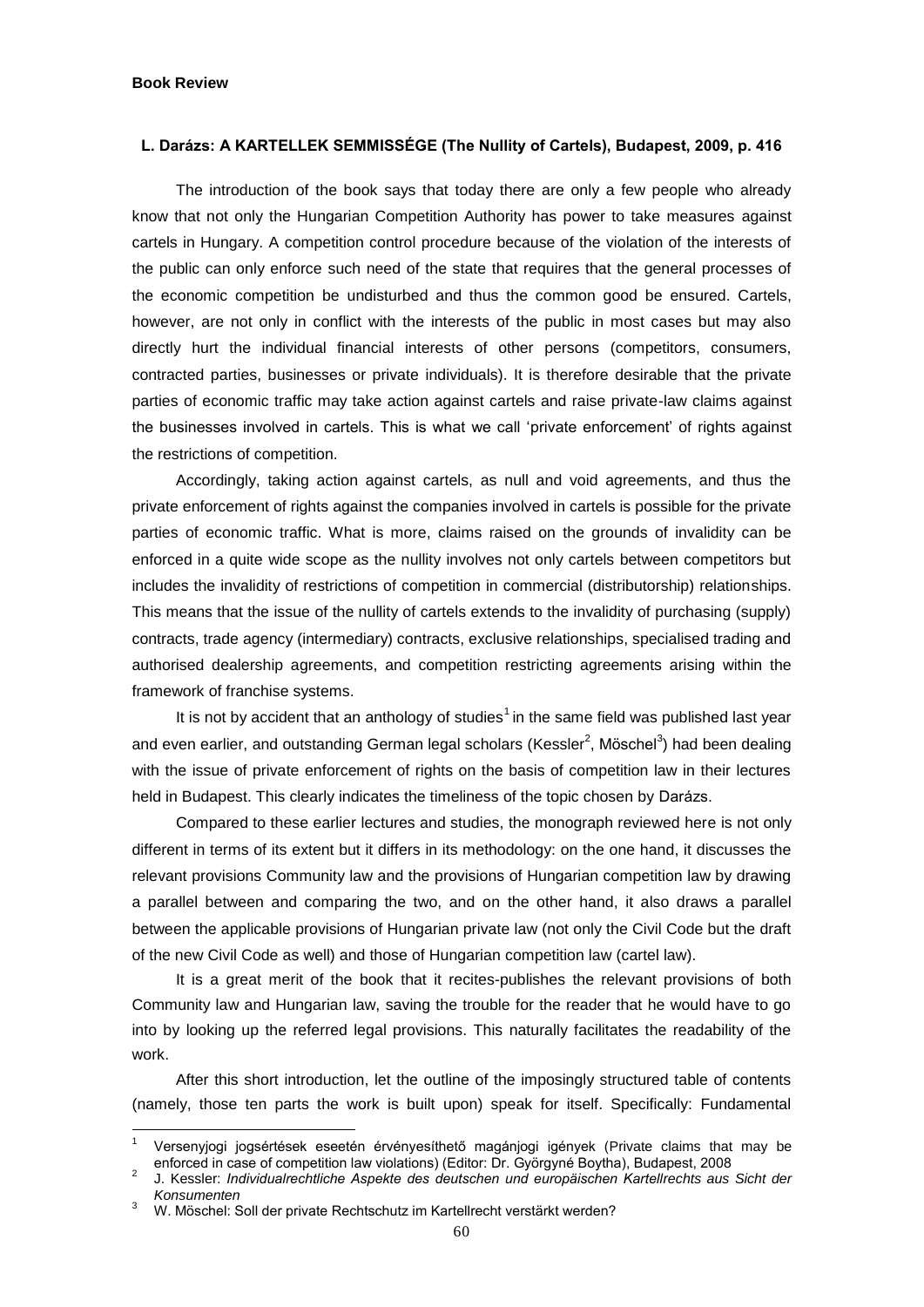correlations between the private enforcement of rights and cartel law (I.); The general approach of nullity from the aspect of legal policy and content in private law, from the point of view of the prohibition of cartels, and the issues related to contracts in conflict with legal regulations (II.); Competition-law system of criteria for the establishment of the nullity of cartels on the basis of the competition law of the EU and of Hungarian competition law, as viewed from the aspect of private law (III); Changes in the time of occurrence of nullity and its handling in private law (IV.); Issues related to the nullity of individual forms of cartels (V.); Issues related to partial invalidity in cartel law (VI.); The legal consequences of the nullity of cartels (VII.); Certain issues of the enforcement procedure against null and void cartels (VIII.); The connection between the procedures of the Hungarian Competition Authority and of the courts in relation to nullity of cartels (IX.); International private law of the nullity of cartels (X.).

Probably even the headings included in the table of contents suggest that the author explored all aspects of the subject matter when he elaborated the issues of the criteria for the private enforcement of rights, which "has grown to become a popular current subject of EU cartel law" by today. In the course of his prudent analytical work, he has explored some issues that nobody has paid attention to before, neither in the international literature nor in legal practice. Such an issue is the relevance of the time of occurrence of nullity, for the handling of which he also makes a proposal. Although it is aimed in a different direction, he made another original observation whereby he concludes after a convincing analysis that cartels created by harmonised activities are to be considered differently from those created by an agreement.

Now, let us return to the objective of the work, the private enforcement of rights, which is the subject matter of part I of the book and which is "served" by the other nine parts of the book that constitute the system of criteria of private enforcement. As in several other matters of economic law, the process which started at the end of the 1990"s in the competition law of the EU and which – as I see it - has not yet reached its end, was inspired by American experiences ("Radical change of approach" – this is the title of Section I.2.2.). As the author rightly states, the fundamental change was initiated by the Council Regulation (EC) No 1/2003 on the implementation of the rules on competition of the Community. This Community regulation set two conceptual changes that gave the private enforcement of rights a new dimension. Namely, this new system of rules introduced a quite decentralised application of law, as a result of which the centre of gravity of the application of law was shifted to the competition authorities and courts of the Member States. This also meant that the courts of the Member States should be more open to accept private actions related to competition law violations in addition to the lawsuits connected to the revision of public administration decisions made in relation to the enforcement of rights under public law.

The European Court of Justice, by its precedent creating judgement made in the Courage case (C-453/99), as well as by its judgement issued in the same spirit in the Manfredi case (C-295-298/04), stated that in the event of the violation of the EU rules on the prohibition of cartels, in addition to the third parties who incurred damages because of a cartel, the companies involved in the cartels may raise claims for damages even against one another. As Darázs says very appropriately, these judgements "are to be considered revolutionary".

After this, it ensues that consumers, businesses, retail- and wholesalers, etc. who suffered damage as a result of null cartel agreements may raise claims and file action for damages. At present, this is only known by few people, but in my opinion the enforcement of claims is possible in principle within the 5-year period of prescripition. The book of Darázs is a useful instrument for the preparation for such legal actions.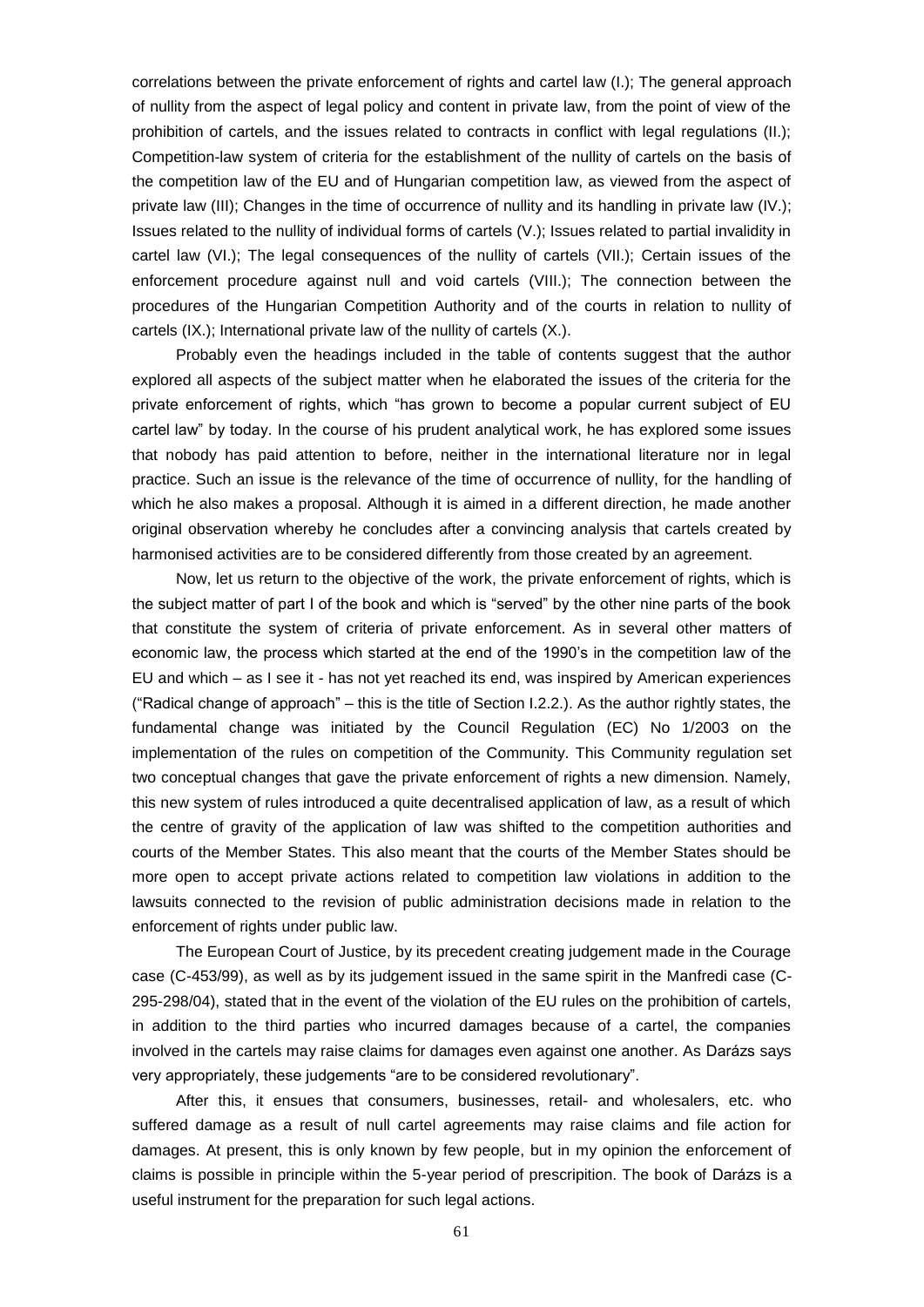The work reviewed here is also constructed well didactically; when it is necessary, the author briefly repeats what he has written in more detail earlier, or he refers to what has been said earlier (or would be mentioned later) – it is clearly apparent that Darázs is not only a practicing attorney but also an associate professor at the Eötvös University of Budapest.

At the end of the book, a summary in German and the table of contents in German are included.

Dr. A. Vida

Of Counsel, Danubia Patent and Law Office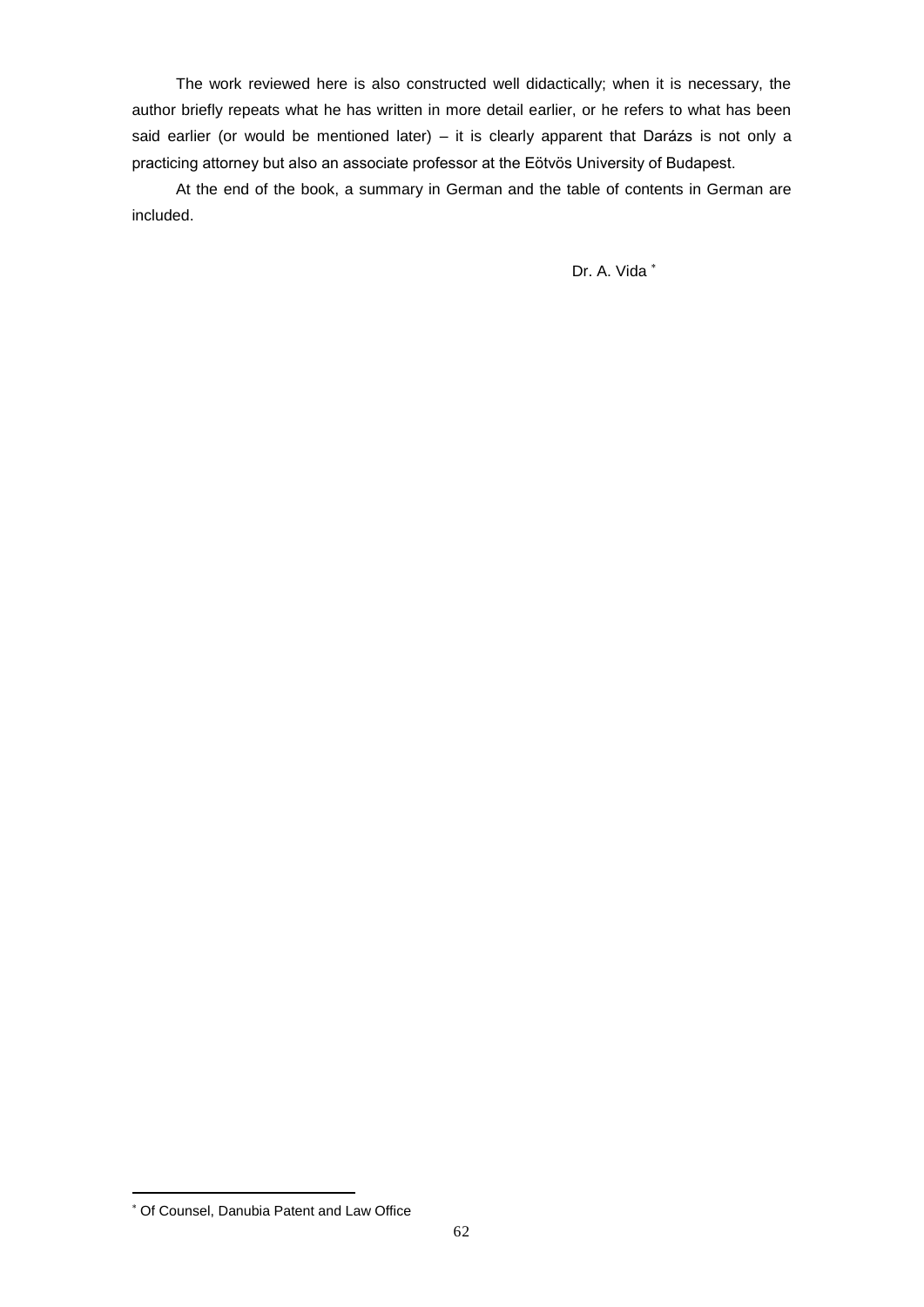# *Gy. Pintz***: Védjeggyel a csúcsra! (The Mark of Success), Budapest, 2010, p. 246**

The introduction of the book says that "according to some people, God"s first words of creation were already trademarks. And God said: Fiat lux! – Let there be light! (Gen. 1:3). Others think that an Italian car company and a Swedish refrigerator company nicked the creating verb ...". This humorous tone is noticeable throughout the whole book.

Obviously, the primary objective of the book is not making one laugh but humour is a means to catch and maintain our attention. The sometimes serious but other times humorous illustrations and caricatures, which appear in a surprising abundance, serve the same purpose. In the introduction on the back sleeve of the book, the author himself talks about a "legal picture-book for educational purposes" which enables the reader "to get familiar with the protection of trademarks by dipping into a pool of light stories".

Let me start with the more serious part of the book, which is not that easy to find just by looking at the table of contents, one needs to browse through the pages of the book to find it; but it is worth the effort if the reader is strong enough not to make a stop at one or two especially interesting parts. The professional parts, which are a bit hidden: in a nutshell about trademarks (pp. 18-23); classification of goods and services (pp. 44-73); trademark registration, trademark monitoring (pp. 80-83); international trademarks (pp. 93-96); (European) Community trademarks (pp. 98-164); competition law (pp. 176-195); geographical indications (pp. 210-224) interlaced throughout with humorous parts and many, many coloured illustrations.

As it can already be seen from this overview of its contents, more than a quarter of the book is about Community trademarks. This is only right because ever since Hungary joined the EU, this is a part of the Hungarian reality. Clearly, we did not think then that Community trademarks would flood this small country overnight although it should not have come as a surprise considering the power relations in the world economy. The book presents the activity of not only the Office for Harmonization in the Internal Market but also that of the principal forum in trademark cases, the European Court of Justice, as well as interesting decisions of the latter in several trademark cases, in a concise manner that reads well.

It adds a special atmosphere to the book that beside its already mentioned legal picturebook nature, its two imaginary characters keep showing up and fumbling and in the end always fail in the complicated world of trademark law. They are *Luzer,* who piles failure upon failure, and his clumsy lawyer, *Dr. Pfutscher*, who has not got much of a clue what to advise to his client. A few examples: Luzer establishes the Atlantic company and files a trademark application for the same name but an objection is raised against it, so he has to change the name of the company. Then he starts to use the name Elka but this time the owner of the Melka trademark files a lawsuit against him for trademark infringement. After this, he continues his commercial activities under the trademark of a German company called Trenta but because he starts to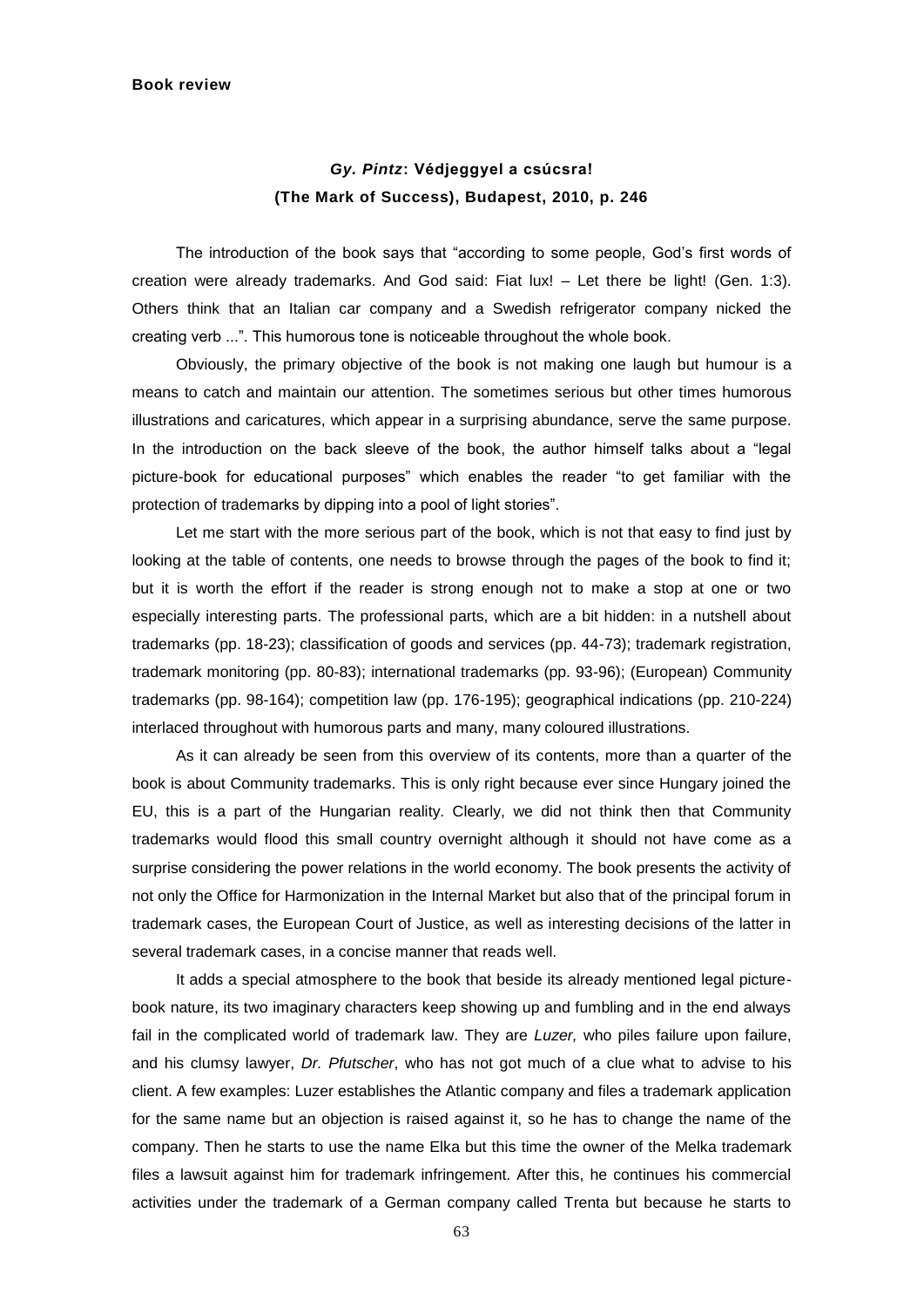distribute the products of a competitor of the German company, the German proprietor of the trademark not only withdraws his commercial representative right but prohibits him to use the trademark. Then he files an unfortunate trademark application again ("*Super Campaign*") but this one is rejected by the Hungarian Patent Office, etc. Of course, these stories condensed here into single sentences are especially entertaining as they are written in a dramatised style and "spiced" with humour, and the illustrations showing Luzer's sometimes excited, sometimes desperate face make them downright hilarious.

The author"s intention by including these funny and short stories is very well characterised by the cover of the book where we can see Luzer in the basket of a tumbling balloon which has a huge letter R in a circle written on it.

The playful, humorous tone of the book makes it unique among books on trademark law or trademarks in general – I have not encountered such work in the international literature even though it is not rare abroad that books dealing with the subject of trademarks are published for companies and non-professionals with an "appetising" aim.

Even if the intellectual and material investments of Pintz lead to small returns, although he would deserve the opposite, he has done a great service to the Hungarian trademark culture by writing and publishing this book.

An English version of this book is intended to be published under the title "The Mark of Success".

Dr. A. Vida

Of Counsel, Danubia Patent & Law Office